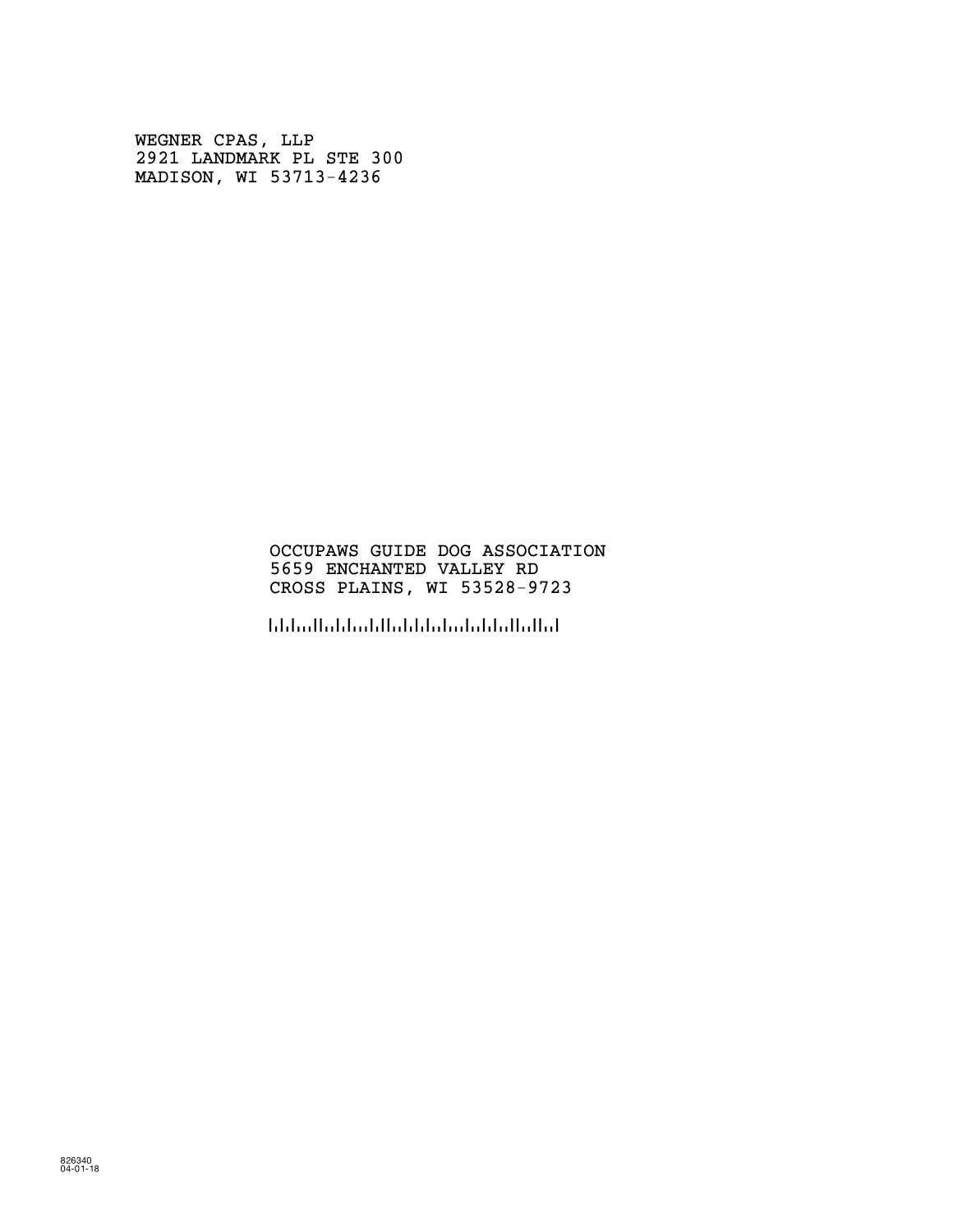## PUBLIC DISCLOSURE COPY - STATE REGISTRATION NO. 11884-800

Form

Department of the Treasury Internal Revenue Service

# **990** Return of Organization Exempt From Income Tax **Punce 1845-004 Puncer section 501(c), 527, or 4947(a)(1)** of the Internal Revenue Code (except private foundations) **2018**

**b** Do not enter social security numbers on this form as it may be made public.<br> **Go to www.irs.gov/Form990 for instructions and the latest information. This impection 1** Go to www.irs.gov/Form990 for instructions and the latest information.<br> **Inspection** and ending



|                                    |                         | A For the 2018 calendar year, or tax year beginning                                                                                         | and ending |                                                     |                                                             |
|------------------------------------|-------------------------|---------------------------------------------------------------------------------------------------------------------------------------------|------------|-----------------------------------------------------|-------------------------------------------------------------|
| В                                  | Check if<br>applicable: | <b>C</b> Name of organization                                                                                                               |            | D Employer identification number                    |                                                             |
|                                    | Address<br> change      | OCCUPAWS GUIDE DOG ASSOCIATION                                                                                                              |            |                                                     |                                                             |
|                                    | Name<br>change          | Doing business as                                                                                                                           |            |                                                     | 20-5172386                                                  |
|                                    | Initial<br>return       | Number and street (or P.O. box if mail is not delivered to street address)                                                                  |            | Room/suite   E Telephone number                     |                                                             |
|                                    | Final<br>return/        | 5659 ENCHANTED VALLEY RD                                                                                                                    |            |                                                     | $608 - 772 - 3787$                                          |
|                                    | termin-<br>ated         | City or town, state or province, country, and ZIP or foreign postal code                                                                    |            | G Gross receipts \$                                 | 681, 311.                                                   |
|                                    | Amended<br>Ireturn      | CROSS PLAINS, WI<br>53528-9723                                                                                                              |            | $H(a)$ is this a group return                       |                                                             |
|                                    | Applica-<br>pending     | F Name and address of principal officer: MARK SCHULTZE                                                                                      |            | for subordinates?                                   | $\mathsf{l}$ Yes $\mathsf{l}$ $\mathsf{X} \mathsf{l}$ No    |
|                                    |                         | SAME AS C ABOVE                                                                                                                             |            | $H(b)$ Are all subordinates included? $\Box$ Yes    | l No                                                        |
|                                    |                         | Tax-exempt status: $X \over 301(c)(3)$<br>$501(c)$ (<br>$\sqrt{\frac{1}{1}}$ (insert no.)<br>$4947(a)(1)$ or                                | 527        |                                                     | If "No," attach a list. (see instructions)                  |
|                                    |                         | J Website: WWW.OCCUPAWS.ORG                                                                                                                 |            | $H(c)$ Group exemption number $\blacktriangleright$ |                                                             |
|                                    |                         | <b>X</b> Association<br>Corporation<br>Other $\blacktriangleright$<br>Trust<br>K Form of organization: $\vert$                              |            |                                                     | L Year of formation: $2005$ M State of legal domicile: $WI$ |
|                                    | Part I                  | Summary                                                                                                                                     |            |                                                     |                                                             |
|                                    | 1                       | Briefly describe the organization's mission or most significant activities: OCCUPAWS GUIDE DOG ASSOCIATION                                  |            |                                                     |                                                             |
|                                    |                         | HAS 34 PUPPIES IN TRAINING, 6 BREEDING FEMALES AND HAS PLACED FIFTY                                                                         |            |                                                     |                                                             |
| <b>Activities &amp; Governance</b> | 2                       | Check this box $\blacktriangleright$ $\Box$ if the organization discontinued its operations or disposed of more than 25% of its net assets. |            |                                                     |                                                             |
|                                    | 3                       |                                                                                                                                             |            | 3                                                   | 11                                                          |
|                                    | 4                       |                                                                                                                                             |            | $\overline{\mathbf{4}}$                             | $\overline{11}$                                             |
|                                    | 5                       |                                                                                                                                             |            | $\overline{\mathbf{5}}$                             | $\Omega$                                                    |
|                                    |                         |                                                                                                                                             |            | 6                                                   | 125                                                         |
|                                    |                         |                                                                                                                                             |            | 7a                                                  | 0.<br>σ.                                                    |
|                                    |                         |                                                                                                                                             |            | 7b                                                  |                                                             |
|                                    |                         |                                                                                                                                             |            | <b>Prior Year</b><br>148,058.                       | <b>Current Year</b><br>632,623.                             |
|                                    | 8                       |                                                                                                                                             |            | 18,800.                                             | 19,800.                                                     |
| Revenue                            | 9                       |                                                                                                                                             |            | 521.                                                | 5,275.                                                      |
|                                    | 10                      |                                                                                                                                             |            | 26,677.                                             | 23, 254.                                                    |
|                                    | 11<br>12                | Other revenue (Part VIII, column (A), lines 5, 6d, 8c, 9c, 10c, and 11e)                                                                    |            | 194,056.                                            | 680,952.                                                    |
|                                    |                         | Total revenue - add lines 8 through 11 (must equal Part VIII, column (A), line 12)                                                          |            | 0.                                                  | 0.                                                          |
|                                    | 13                      | Grants and similar amounts paid (Part IX, column (A), lines 1-3)                                                                            |            | σ.                                                  | $\overline{0}$ .                                            |
|                                    | 14<br>15                | Salaries, other compensation, employee benefits (Part IX, column (A), lines 5-10)                                                           |            | 0.                                                  | $\overline{\mathfrak{o}}$ .                                 |
| Expenses                           |                         | 16a Professional fundraising fees (Part IX, column (A), line 11e)                                                                           |            | σ.                                                  | $\overline{0}$ .                                            |
|                                    |                         | 11,039.<br><b>b</b> Total fundraising expenses (Part IX, column (D), line 25)<br>▶                                                          |            |                                                     |                                                             |
|                                    |                         |                                                                                                                                             |            | 194,719.                                            | 234,551.                                                    |
|                                    | 18                      | Total expenses. Add lines 13-17 (must equal Part IX, column (A), line 25)                                                                   |            | 194,719.                                            | 234,551.                                                    |
|                                    | 19                      |                                                                                                                                             |            | $-663.$                                             | 446, 401.                                                   |
|                                    |                         |                                                                                                                                             |            | <b>Beginning of Current Year</b>                    | <b>End of Year</b>                                          |
| Net Assets or<br>Fund Balances     | 20                      | Total assets (Part X, line 16)                                                                                                              |            | 193,815.                                            | 619,335.                                                    |
|                                    |                         | 21 Total liabilities (Part X, line 26)                                                                                                      |            | 3,511.                                              | 254.                                                        |
|                                    |                         |                                                                                                                                             |            | 190, 304.                                           | 619,081.                                                    |
|                                    |                         | Part II   Signature Block                                                                                                                   |            |                                                     |                                                             |

Under penalties of perjury, I declare that I have examined this return, including accompanying schedules and statements, and to the best of my knowledge and belief, it is true, correct, and complete. Declaration of preparer (other than officer) is based on all information of which preparer has any knowledge.

| Sign<br>Here    | Signature of officer<br>MARK SCHULTZE,<br>TREASURER<br>Type or print name and title |                      |      | Date                                        |
|-----------------|-------------------------------------------------------------------------------------|----------------------|------|---------------------------------------------|
| Paid            | Print/Type preparer's name<br>MIKE HABLEWITZ, CPA                                   | Preparer's signature | Date | PTIN<br>Check<br>P01259157<br>self-emploved |
| Preparer        | WEGNER CPAS, LLP<br>Firm's name<br>$\blacksquare$                                   |                      |      | 39-0974031<br>Firm's $EIN$                  |
| Use Only        | Firm's address 2921 LANDMARK PL STE 300                                             |                      |      |                                             |
|                 | MADISON, WI 53713-4236                                                              |                      |      | Phone no. $608 - 274 - 4020$                |
|                 | May the IRS discuss this return with the preparer shown above? (see instructions)   |                      |      | ΧI<br>Yes<br><b>No</b>                      |
| 832001 12-31-18 | LHA For Paperwork Reduction Act Notice, see the separate instructions.              |                      |      | Form 990 (2018)                             |

SEE SCHEDULE O FOR ORGANIZATION MISSION STATEMENT CONTINUATION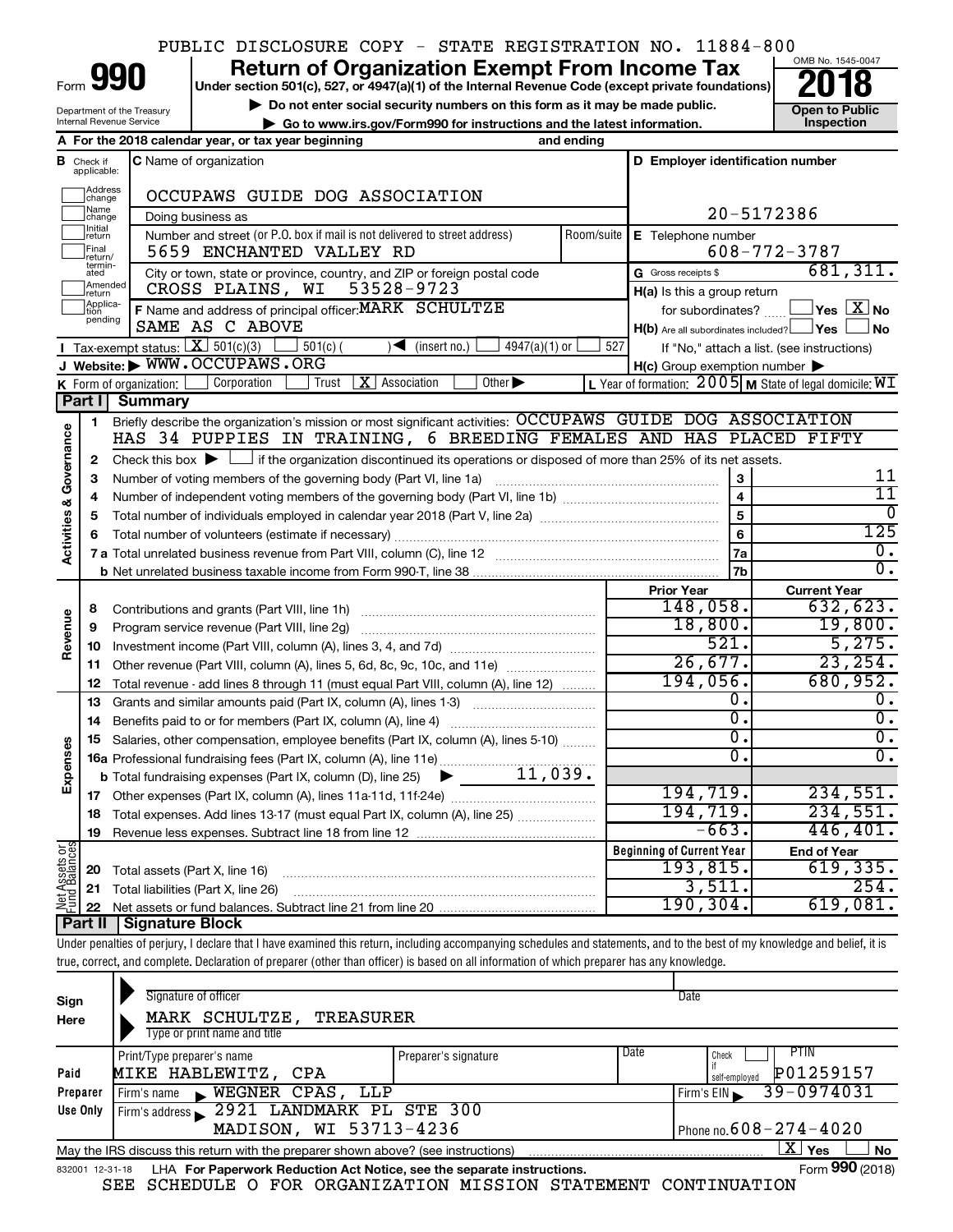| Part III   Statement of Program Service Accomplishments<br>Briefly describe the organization's mission:<br>OUR MISSION IS TO PLACE FULLY TRAINED GUIDE DOGS OF EXCELLENT HEALTH<br>AND TEMPERAMENT WITH WISCONSIN AND CONTIGUOUS STATE ADULT RESIDENTS<br>WHO HAVE VISUAL IMPAIRMENTS AT NO CHARGE.<br>Did the organization undertake any significant program services during the year which were not listed on the<br>$\sqrt{\mathsf{Yes}\ \mathbf{X}}$ No<br>prior Form 990 or 990-EZ?<br>If "Yes," describe these new services on Schedule O.<br>$\overline{Y}$ es $\overline{X}$ No<br>Did the organization cease conducting, or make significant changes in how it conducts, any program services?<br>If "Yes," describe these changes on Schedule O.<br>Describe the organization's program service accomplishments for each of its three largest program services, as measured by expenses.<br>Section 501(c)(3) and 501(c)(4) organizations are required to report the amount of grants and allocations to others, the total expenses, and<br>revenue, if any, for each program service reported.<br>19,800.<br>213, 739 . including grants of \$<br>$\overline{0}$ . ) (Revenue \$<br>(Expenses \$<br>4a (Code:<br>OCCUPAWS GUIDE DOG ASSOCIATION ACQUIRES, RAISES, TRAINS, AND PLACES<br>GUIDE DOGS WITH VISUALLY IMPAIRED ADULTS IN WISCONSIN AND CONTIGUOUS<br>STATE. IN 2018, WE PLACED SEVEN ADULT GUIDE DOGS AND PROVIDED REVIEW<br>TRAINING TO 35 TEAMS THAT RECEIVED DOGS IN PREVIOUS YEARS. WE ALSO<br>SPOKE TO HUNDREDS OF PEOPLE AT SERVICE GROUPS, SCOUT MEETINGS,<br>BUSINESSES, 4-H GROUPS, HUMANE SOCIETIES, THE WISCONSIN COUNCIL FOR THE<br>BLIND, AND OTHER ORGANIZATIONS ABOUT VISUAL IMPAIRMENTS AND GUIDE DOGS.<br>WE HAVE AN ONGOING PROGRAM AT THE OXFORD FEDERAL CORRECTIONAL<br>INSTITUTION (A LOW SECURITY MEN'S PRISON) WHERE WE HAVE INMATES RAISE<br>AND TRAIN PUPPIES, MUCH LIKE REGULAR PUPPY RAISERS.<br>WE CONDUCT WEEKLY<br>CLASSES FOR THE 10 INMATES CURRENTLY RAISING PUPPIES FOR US.<br>THE<br>PROGRAM IS CALLED "PAWSFORWARD.<br>) (Revenue \$<br>4b<br>(Expenses \$<br>including grants of \$<br>(Code:<br>4с<br>including grants of \$<br>) (Revenue \$<br>$\begin{array}{ c c }\n\hline\n\text{Code:} & \text{\quad} & \text{\quad} \quad\end{array}$<br>) (Expenses \$<br>Other program services (Describe in Schedule O.)<br>(Expenses \$<br>(Revenue \$<br>including grants of \$<br>213,739.<br>Total program service expenses<br>Form 990 (2018)<br>832002 12-31-18<br>10050613 788028 10600.1AU01  2018.03050 OCCUPAWS GUIDE DOG ASSOCIAT 10600_11 |              | OCCUPAWS GUIDE DOG ASSOCIATION<br>Form 990 (2018) | 20-5172386 | Page 2 |
|-------------------------------------------------------------------------------------------------------------------------------------------------------------------------------------------------------------------------------------------------------------------------------------------------------------------------------------------------------------------------------------------------------------------------------------------------------------------------------------------------------------------------------------------------------------------------------------------------------------------------------------------------------------------------------------------------------------------------------------------------------------------------------------------------------------------------------------------------------------------------------------------------------------------------------------------------------------------------------------------------------------------------------------------------------------------------------------------------------------------------------------------------------------------------------------------------------------------------------------------------------------------------------------------------------------------------------------------------------------------------------------------------------------------------------------------------------------------------------------------------------------------------------------------------------------------------------------------------------------------------------------------------------------------------------------------------------------------------------------------------------------------------------------------------------------------------------------------------------------------------------------------------------------------------------------------------------------------------------------------------------------------------------------------------------------------------------------------------------------------------------------------------------------------------------------------------------------------------------------------------------------------------------------------------------------------------------------------------------------------------------------------------------------------------------------------------------------------------------------------------------------------------------------------------------------------------------------------------------------|--------------|---------------------------------------------------|------------|--------|
|                                                                                                                                                                                                                                                                                                                                                                                                                                                                                                                                                                                                                                                                                                                                                                                                                                                                                                                                                                                                                                                                                                                                                                                                                                                                                                                                                                                                                                                                                                                                                                                                                                                                                                                                                                                                                                                                                                                                                                                                                                                                                                                                                                                                                                                                                                                                                                                                                                                                                                                                                                                                             |              |                                                   |            |        |
|                                                                                                                                                                                                                                                                                                                                                                                                                                                                                                                                                                                                                                                                                                                                                                                                                                                                                                                                                                                                                                                                                                                                                                                                                                                                                                                                                                                                                                                                                                                                                                                                                                                                                                                                                                                                                                                                                                                                                                                                                                                                                                                                                                                                                                                                                                                                                                                                                                                                                                                                                                                                             |              |                                                   |            |        |
|                                                                                                                                                                                                                                                                                                                                                                                                                                                                                                                                                                                                                                                                                                                                                                                                                                                                                                                                                                                                                                                                                                                                                                                                                                                                                                                                                                                                                                                                                                                                                                                                                                                                                                                                                                                                                                                                                                                                                                                                                                                                                                                                                                                                                                                                                                                                                                                                                                                                                                                                                                                                             | 1            |                                                   |            |        |
|                                                                                                                                                                                                                                                                                                                                                                                                                                                                                                                                                                                                                                                                                                                                                                                                                                                                                                                                                                                                                                                                                                                                                                                                                                                                                                                                                                                                                                                                                                                                                                                                                                                                                                                                                                                                                                                                                                                                                                                                                                                                                                                                                                                                                                                                                                                                                                                                                                                                                                                                                                                                             |              |                                                   |            |        |
|                                                                                                                                                                                                                                                                                                                                                                                                                                                                                                                                                                                                                                                                                                                                                                                                                                                                                                                                                                                                                                                                                                                                                                                                                                                                                                                                                                                                                                                                                                                                                                                                                                                                                                                                                                                                                                                                                                                                                                                                                                                                                                                                                                                                                                                                                                                                                                                                                                                                                                                                                                                                             | $\mathbf{2}$ |                                                   |            |        |
|                                                                                                                                                                                                                                                                                                                                                                                                                                                                                                                                                                                                                                                                                                                                                                                                                                                                                                                                                                                                                                                                                                                                                                                                                                                                                                                                                                                                                                                                                                                                                                                                                                                                                                                                                                                                                                                                                                                                                                                                                                                                                                                                                                                                                                                                                                                                                                                                                                                                                                                                                                                                             |              |                                                   |            |        |
|                                                                                                                                                                                                                                                                                                                                                                                                                                                                                                                                                                                                                                                                                                                                                                                                                                                                                                                                                                                                                                                                                                                                                                                                                                                                                                                                                                                                                                                                                                                                                                                                                                                                                                                                                                                                                                                                                                                                                                                                                                                                                                                                                                                                                                                                                                                                                                                                                                                                                                                                                                                                             | 3            |                                                   |            |        |
|                                                                                                                                                                                                                                                                                                                                                                                                                                                                                                                                                                                                                                                                                                                                                                                                                                                                                                                                                                                                                                                                                                                                                                                                                                                                                                                                                                                                                                                                                                                                                                                                                                                                                                                                                                                                                                                                                                                                                                                                                                                                                                                                                                                                                                                                                                                                                                                                                                                                                                                                                                                                             | 4            |                                                   |            |        |
|                                                                                                                                                                                                                                                                                                                                                                                                                                                                                                                                                                                                                                                                                                                                                                                                                                                                                                                                                                                                                                                                                                                                                                                                                                                                                                                                                                                                                                                                                                                                                                                                                                                                                                                                                                                                                                                                                                                                                                                                                                                                                                                                                                                                                                                                                                                                                                                                                                                                                                                                                                                                             |              |                                                   |            |        |
|                                                                                                                                                                                                                                                                                                                                                                                                                                                                                                                                                                                                                                                                                                                                                                                                                                                                                                                                                                                                                                                                                                                                                                                                                                                                                                                                                                                                                                                                                                                                                                                                                                                                                                                                                                                                                                                                                                                                                                                                                                                                                                                                                                                                                                                                                                                                                                                                                                                                                                                                                                                                             |              |                                                   |            |        |
|                                                                                                                                                                                                                                                                                                                                                                                                                                                                                                                                                                                                                                                                                                                                                                                                                                                                                                                                                                                                                                                                                                                                                                                                                                                                                                                                                                                                                                                                                                                                                                                                                                                                                                                                                                                                                                                                                                                                                                                                                                                                                                                                                                                                                                                                                                                                                                                                                                                                                                                                                                                                             |              |                                                   |            |        |
|                                                                                                                                                                                                                                                                                                                                                                                                                                                                                                                                                                                                                                                                                                                                                                                                                                                                                                                                                                                                                                                                                                                                                                                                                                                                                                                                                                                                                                                                                                                                                                                                                                                                                                                                                                                                                                                                                                                                                                                                                                                                                                                                                                                                                                                                                                                                                                                                                                                                                                                                                                                                             |              |                                                   |            |        |
|                                                                                                                                                                                                                                                                                                                                                                                                                                                                                                                                                                                                                                                                                                                                                                                                                                                                                                                                                                                                                                                                                                                                                                                                                                                                                                                                                                                                                                                                                                                                                                                                                                                                                                                                                                                                                                                                                                                                                                                                                                                                                                                                                                                                                                                                                                                                                                                                                                                                                                                                                                                                             |              |                                                   |            |        |
|                                                                                                                                                                                                                                                                                                                                                                                                                                                                                                                                                                                                                                                                                                                                                                                                                                                                                                                                                                                                                                                                                                                                                                                                                                                                                                                                                                                                                                                                                                                                                                                                                                                                                                                                                                                                                                                                                                                                                                                                                                                                                                                                                                                                                                                                                                                                                                                                                                                                                                                                                                                                             |              |                                                   |            |        |
|                                                                                                                                                                                                                                                                                                                                                                                                                                                                                                                                                                                                                                                                                                                                                                                                                                                                                                                                                                                                                                                                                                                                                                                                                                                                                                                                                                                                                                                                                                                                                                                                                                                                                                                                                                                                                                                                                                                                                                                                                                                                                                                                                                                                                                                                                                                                                                                                                                                                                                                                                                                                             |              |                                                   |            |        |
|                                                                                                                                                                                                                                                                                                                                                                                                                                                                                                                                                                                                                                                                                                                                                                                                                                                                                                                                                                                                                                                                                                                                                                                                                                                                                                                                                                                                                                                                                                                                                                                                                                                                                                                                                                                                                                                                                                                                                                                                                                                                                                                                                                                                                                                                                                                                                                                                                                                                                                                                                                                                             |              |                                                   |            |        |
|                                                                                                                                                                                                                                                                                                                                                                                                                                                                                                                                                                                                                                                                                                                                                                                                                                                                                                                                                                                                                                                                                                                                                                                                                                                                                                                                                                                                                                                                                                                                                                                                                                                                                                                                                                                                                                                                                                                                                                                                                                                                                                                                                                                                                                                                                                                                                                                                                                                                                                                                                                                                             |              |                                                   |            |        |
|                                                                                                                                                                                                                                                                                                                                                                                                                                                                                                                                                                                                                                                                                                                                                                                                                                                                                                                                                                                                                                                                                                                                                                                                                                                                                                                                                                                                                                                                                                                                                                                                                                                                                                                                                                                                                                                                                                                                                                                                                                                                                                                                                                                                                                                                                                                                                                                                                                                                                                                                                                                                             |              |                                                   |            |        |
|                                                                                                                                                                                                                                                                                                                                                                                                                                                                                                                                                                                                                                                                                                                                                                                                                                                                                                                                                                                                                                                                                                                                                                                                                                                                                                                                                                                                                                                                                                                                                                                                                                                                                                                                                                                                                                                                                                                                                                                                                                                                                                                                                                                                                                                                                                                                                                                                                                                                                                                                                                                                             |              |                                                   |            |        |
|                                                                                                                                                                                                                                                                                                                                                                                                                                                                                                                                                                                                                                                                                                                                                                                                                                                                                                                                                                                                                                                                                                                                                                                                                                                                                                                                                                                                                                                                                                                                                                                                                                                                                                                                                                                                                                                                                                                                                                                                                                                                                                                                                                                                                                                                                                                                                                                                                                                                                                                                                                                                             |              |                                                   |            |        |
|                                                                                                                                                                                                                                                                                                                                                                                                                                                                                                                                                                                                                                                                                                                                                                                                                                                                                                                                                                                                                                                                                                                                                                                                                                                                                                                                                                                                                                                                                                                                                                                                                                                                                                                                                                                                                                                                                                                                                                                                                                                                                                                                                                                                                                                                                                                                                                                                                                                                                                                                                                                                             |              |                                                   |            |        |
|                                                                                                                                                                                                                                                                                                                                                                                                                                                                                                                                                                                                                                                                                                                                                                                                                                                                                                                                                                                                                                                                                                                                                                                                                                                                                                                                                                                                                                                                                                                                                                                                                                                                                                                                                                                                                                                                                                                                                                                                                                                                                                                                                                                                                                                                                                                                                                                                                                                                                                                                                                                                             |              |                                                   |            |        |
|                                                                                                                                                                                                                                                                                                                                                                                                                                                                                                                                                                                                                                                                                                                                                                                                                                                                                                                                                                                                                                                                                                                                                                                                                                                                                                                                                                                                                                                                                                                                                                                                                                                                                                                                                                                                                                                                                                                                                                                                                                                                                                                                                                                                                                                                                                                                                                                                                                                                                                                                                                                                             |              |                                                   |            |        |
|                                                                                                                                                                                                                                                                                                                                                                                                                                                                                                                                                                                                                                                                                                                                                                                                                                                                                                                                                                                                                                                                                                                                                                                                                                                                                                                                                                                                                                                                                                                                                                                                                                                                                                                                                                                                                                                                                                                                                                                                                                                                                                                                                                                                                                                                                                                                                                                                                                                                                                                                                                                                             |              |                                                   |            |        |
|                                                                                                                                                                                                                                                                                                                                                                                                                                                                                                                                                                                                                                                                                                                                                                                                                                                                                                                                                                                                                                                                                                                                                                                                                                                                                                                                                                                                                                                                                                                                                                                                                                                                                                                                                                                                                                                                                                                                                                                                                                                                                                                                                                                                                                                                                                                                                                                                                                                                                                                                                                                                             |              |                                                   |            |        |
|                                                                                                                                                                                                                                                                                                                                                                                                                                                                                                                                                                                                                                                                                                                                                                                                                                                                                                                                                                                                                                                                                                                                                                                                                                                                                                                                                                                                                                                                                                                                                                                                                                                                                                                                                                                                                                                                                                                                                                                                                                                                                                                                                                                                                                                                                                                                                                                                                                                                                                                                                                                                             |              |                                                   |            |        |
|                                                                                                                                                                                                                                                                                                                                                                                                                                                                                                                                                                                                                                                                                                                                                                                                                                                                                                                                                                                                                                                                                                                                                                                                                                                                                                                                                                                                                                                                                                                                                                                                                                                                                                                                                                                                                                                                                                                                                                                                                                                                                                                                                                                                                                                                                                                                                                                                                                                                                                                                                                                                             |              |                                                   |            |        |
|                                                                                                                                                                                                                                                                                                                                                                                                                                                                                                                                                                                                                                                                                                                                                                                                                                                                                                                                                                                                                                                                                                                                                                                                                                                                                                                                                                                                                                                                                                                                                                                                                                                                                                                                                                                                                                                                                                                                                                                                                                                                                                                                                                                                                                                                                                                                                                                                                                                                                                                                                                                                             |              |                                                   |            |        |
|                                                                                                                                                                                                                                                                                                                                                                                                                                                                                                                                                                                                                                                                                                                                                                                                                                                                                                                                                                                                                                                                                                                                                                                                                                                                                                                                                                                                                                                                                                                                                                                                                                                                                                                                                                                                                                                                                                                                                                                                                                                                                                                                                                                                                                                                                                                                                                                                                                                                                                                                                                                                             |              |                                                   |            |        |
|                                                                                                                                                                                                                                                                                                                                                                                                                                                                                                                                                                                                                                                                                                                                                                                                                                                                                                                                                                                                                                                                                                                                                                                                                                                                                                                                                                                                                                                                                                                                                                                                                                                                                                                                                                                                                                                                                                                                                                                                                                                                                                                                                                                                                                                                                                                                                                                                                                                                                                                                                                                                             |              |                                                   |            |        |
|                                                                                                                                                                                                                                                                                                                                                                                                                                                                                                                                                                                                                                                                                                                                                                                                                                                                                                                                                                                                                                                                                                                                                                                                                                                                                                                                                                                                                                                                                                                                                                                                                                                                                                                                                                                                                                                                                                                                                                                                                                                                                                                                                                                                                                                                                                                                                                                                                                                                                                                                                                                                             |              |                                                   |            |        |
|                                                                                                                                                                                                                                                                                                                                                                                                                                                                                                                                                                                                                                                                                                                                                                                                                                                                                                                                                                                                                                                                                                                                                                                                                                                                                                                                                                                                                                                                                                                                                                                                                                                                                                                                                                                                                                                                                                                                                                                                                                                                                                                                                                                                                                                                                                                                                                                                                                                                                                                                                                                                             |              |                                                   |            |        |
|                                                                                                                                                                                                                                                                                                                                                                                                                                                                                                                                                                                                                                                                                                                                                                                                                                                                                                                                                                                                                                                                                                                                                                                                                                                                                                                                                                                                                                                                                                                                                                                                                                                                                                                                                                                                                                                                                                                                                                                                                                                                                                                                                                                                                                                                                                                                                                                                                                                                                                                                                                                                             |              |                                                   |            |        |
|                                                                                                                                                                                                                                                                                                                                                                                                                                                                                                                                                                                                                                                                                                                                                                                                                                                                                                                                                                                                                                                                                                                                                                                                                                                                                                                                                                                                                                                                                                                                                                                                                                                                                                                                                                                                                                                                                                                                                                                                                                                                                                                                                                                                                                                                                                                                                                                                                                                                                                                                                                                                             |              |                                                   |            |        |
|                                                                                                                                                                                                                                                                                                                                                                                                                                                                                                                                                                                                                                                                                                                                                                                                                                                                                                                                                                                                                                                                                                                                                                                                                                                                                                                                                                                                                                                                                                                                                                                                                                                                                                                                                                                                                                                                                                                                                                                                                                                                                                                                                                                                                                                                                                                                                                                                                                                                                                                                                                                                             |              |                                                   |            |        |
|                                                                                                                                                                                                                                                                                                                                                                                                                                                                                                                                                                                                                                                                                                                                                                                                                                                                                                                                                                                                                                                                                                                                                                                                                                                                                                                                                                                                                                                                                                                                                                                                                                                                                                                                                                                                                                                                                                                                                                                                                                                                                                                                                                                                                                                                                                                                                                                                                                                                                                                                                                                                             |              |                                                   |            |        |
|                                                                                                                                                                                                                                                                                                                                                                                                                                                                                                                                                                                                                                                                                                                                                                                                                                                                                                                                                                                                                                                                                                                                                                                                                                                                                                                                                                                                                                                                                                                                                                                                                                                                                                                                                                                                                                                                                                                                                                                                                                                                                                                                                                                                                                                                                                                                                                                                                                                                                                                                                                                                             |              |                                                   |            |        |
|                                                                                                                                                                                                                                                                                                                                                                                                                                                                                                                                                                                                                                                                                                                                                                                                                                                                                                                                                                                                                                                                                                                                                                                                                                                                                                                                                                                                                                                                                                                                                                                                                                                                                                                                                                                                                                                                                                                                                                                                                                                                                                                                                                                                                                                                                                                                                                                                                                                                                                                                                                                                             |              |                                                   |            |        |
|                                                                                                                                                                                                                                                                                                                                                                                                                                                                                                                                                                                                                                                                                                                                                                                                                                                                                                                                                                                                                                                                                                                                                                                                                                                                                                                                                                                                                                                                                                                                                                                                                                                                                                                                                                                                                                                                                                                                                                                                                                                                                                                                                                                                                                                                                                                                                                                                                                                                                                                                                                                                             |              |                                                   |            |        |
|                                                                                                                                                                                                                                                                                                                                                                                                                                                                                                                                                                                                                                                                                                                                                                                                                                                                                                                                                                                                                                                                                                                                                                                                                                                                                                                                                                                                                                                                                                                                                                                                                                                                                                                                                                                                                                                                                                                                                                                                                                                                                                                                                                                                                                                                                                                                                                                                                                                                                                                                                                                                             |              |                                                   |            |        |
|                                                                                                                                                                                                                                                                                                                                                                                                                                                                                                                                                                                                                                                                                                                                                                                                                                                                                                                                                                                                                                                                                                                                                                                                                                                                                                                                                                                                                                                                                                                                                                                                                                                                                                                                                                                                                                                                                                                                                                                                                                                                                                                                                                                                                                                                                                                                                                                                                                                                                                                                                                                                             |              |                                                   |            |        |
|                                                                                                                                                                                                                                                                                                                                                                                                                                                                                                                                                                                                                                                                                                                                                                                                                                                                                                                                                                                                                                                                                                                                                                                                                                                                                                                                                                                                                                                                                                                                                                                                                                                                                                                                                                                                                                                                                                                                                                                                                                                                                                                                                                                                                                                                                                                                                                                                                                                                                                                                                                                                             |              |                                                   |            |        |
|                                                                                                                                                                                                                                                                                                                                                                                                                                                                                                                                                                                                                                                                                                                                                                                                                                                                                                                                                                                                                                                                                                                                                                                                                                                                                                                                                                                                                                                                                                                                                                                                                                                                                                                                                                                                                                                                                                                                                                                                                                                                                                                                                                                                                                                                                                                                                                                                                                                                                                                                                                                                             |              |                                                   |            |        |
|                                                                                                                                                                                                                                                                                                                                                                                                                                                                                                                                                                                                                                                                                                                                                                                                                                                                                                                                                                                                                                                                                                                                                                                                                                                                                                                                                                                                                                                                                                                                                                                                                                                                                                                                                                                                                                                                                                                                                                                                                                                                                                                                                                                                                                                                                                                                                                                                                                                                                                                                                                                                             | 4d           |                                                   |            |        |
|                                                                                                                                                                                                                                                                                                                                                                                                                                                                                                                                                                                                                                                                                                                                                                                                                                                                                                                                                                                                                                                                                                                                                                                                                                                                                                                                                                                                                                                                                                                                                                                                                                                                                                                                                                                                                                                                                                                                                                                                                                                                                                                                                                                                                                                                                                                                                                                                                                                                                                                                                                                                             |              |                                                   |            |        |
|                                                                                                                                                                                                                                                                                                                                                                                                                                                                                                                                                                                                                                                                                                                                                                                                                                                                                                                                                                                                                                                                                                                                                                                                                                                                                                                                                                                                                                                                                                                                                                                                                                                                                                                                                                                                                                                                                                                                                                                                                                                                                                                                                                                                                                                                                                                                                                                                                                                                                                                                                                                                             |              |                                                   |            |        |
|                                                                                                                                                                                                                                                                                                                                                                                                                                                                                                                                                                                                                                                                                                                                                                                                                                                                                                                                                                                                                                                                                                                                                                                                                                                                                                                                                                                                                                                                                                                                                                                                                                                                                                                                                                                                                                                                                                                                                                                                                                                                                                                                                                                                                                                                                                                                                                                                                                                                                                                                                                                                             |              |                                                   |            |        |
|                                                                                                                                                                                                                                                                                                                                                                                                                                                                                                                                                                                                                                                                                                                                                                                                                                                                                                                                                                                                                                                                                                                                                                                                                                                                                                                                                                                                                                                                                                                                                                                                                                                                                                                                                                                                                                                                                                                                                                                                                                                                                                                                                                                                                                                                                                                                                                                                                                                                                                                                                                                                             |              |                                                   |            |        |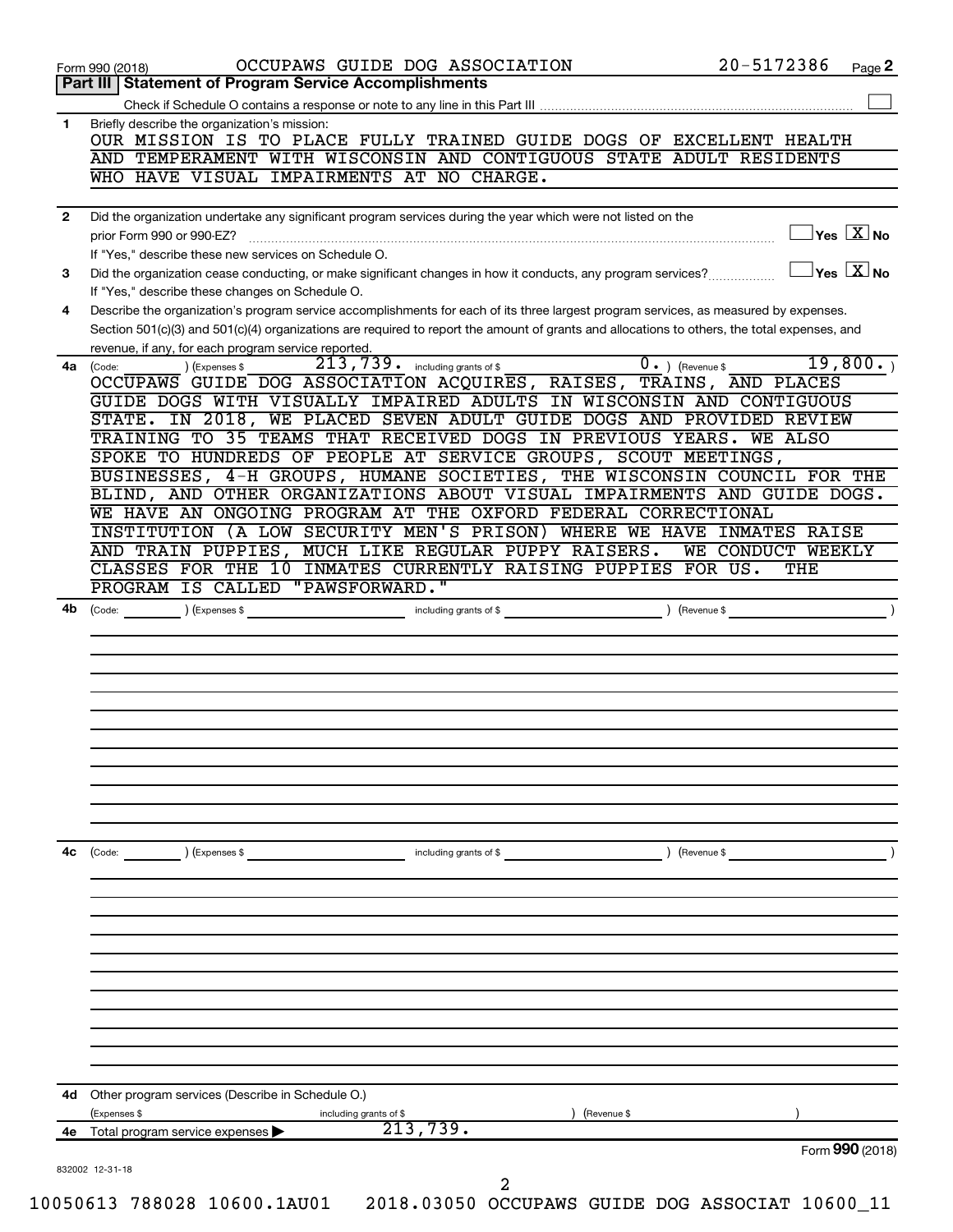|  | Form 990 (2018) |  |
|--|-----------------|--|
|  |                 |  |

Form 990 (2018)  $OCCUPANS$   $GUIDE$   $DOG$   $ASSOCIATION$   $20-5172386$   $Page$ **Part IV Checklist of Required Schedules**

|    |                                                                                                                                                                                                                                     |                 | Yes | No                           |
|----|-------------------------------------------------------------------------------------------------------------------------------------------------------------------------------------------------------------------------------------|-----------------|-----|------------------------------|
| 1  | Is the organization described in section $501(c)(3)$ or $4947(a)(1)$ (other than a private foundation)?                                                                                                                             |                 | x   |                              |
|    | If "Yes." complete Schedule A                                                                                                                                                                                                       | 1               | х   |                              |
| 2  | Is the organization required to complete Schedule B, Schedule of Contributors? [11] The organization required to complete Schedule B, Schedule of Contributors?                                                                     | $\overline{2}$  |     |                              |
| 3  | Did the organization engage in direct or indirect political campaign activities on behalf of or in opposition to candidates for<br>public office? If "Yes," complete Schedule C, Part I                                             | З               |     | x.                           |
| 4  | Section 501(c)(3) organizations. Did the organization engage in lobbying activities, or have a section 501(h) election in effect                                                                                                    |                 |     |                              |
|    |                                                                                                                                                                                                                                     | 4               |     | х                            |
| 5  | Is the organization a section 501(c)(4), 501(c)(5), or 501(c)(6) organization that receives membership dues, assessments, or                                                                                                        |                 |     |                              |
|    |                                                                                                                                                                                                                                     | 5               |     | x.                           |
| 6  | Did the organization maintain any donor advised funds or any similar funds or accounts for which donors have the right to                                                                                                           |                 |     |                              |
|    | provide advice on the distribution or investment of amounts in such funds or accounts? If "Yes," complete Schedule D, Part I                                                                                                        | 6               |     | х                            |
| 7  | Did the organization receive or hold a conservation easement, including easements to preserve open space,                                                                                                                           |                 |     |                              |
|    | the environment, historic land areas, or historic structures? If "Yes," complete Schedule D, Part II<br>.                                                                                                                           | $\overline{7}$  |     | х                            |
| 8  | Did the organization maintain collections of works of art, historical treasures, or other similar assets? If "Yes," complete                                                                                                        |                 |     |                              |
|    | Schedule D, Part III <b>Marting Commission Commission Commission</b> Commission Commission Commission Commission                                                                                                                    | 8               |     | x                            |
| 9  | Did the organization report an amount in Part X, line 21, for escrow or custodial account liability, serve as a custodian for                                                                                                       |                 |     |                              |
|    | amounts not listed in Part X; or provide credit counseling, debt management, credit repair, or debt negotiation services?                                                                                                           |                 |     |                              |
|    | If "Yes," complete Schedule D, Part IV                                                                                                                                                                                              | 9               |     | x                            |
| 10 | Did the organization, directly or through a related organization, hold assets in temporarily restricted endowments, permanent                                                                                                       |                 |     |                              |
|    |                                                                                                                                                                                                                                     | 10              |     | x.                           |
| 11 | If the organization's answer to any of the following questions is "Yes," then complete Schedule D, Parts VI, VII, VIII, IX, or X                                                                                                    |                 |     |                              |
|    | as applicable.                                                                                                                                                                                                                      |                 |     |                              |
|    | a Did the organization report an amount for land, buildings, and equipment in Part X, line 10? If "Yes," complete Schedule D,                                                                                                       |                 | х   |                              |
|    | Part VI<br><b>b</b> Did the organization report an amount for investments - other securities in Part X, line 12 that is 5% or more of its total                                                                                     | 11a             |     |                              |
|    |                                                                                                                                                                                                                                     | 11b             |     | х                            |
|    | c Did the organization report an amount for investments - program related in Part X, line 13 that is 5% or more of its total                                                                                                        |                 |     |                              |
|    |                                                                                                                                                                                                                                     | 11c             |     | x.                           |
|    | d Did the organization report an amount for other assets in Part X, line 15 that is 5% or more of its total assets reported in                                                                                                      |                 |     |                              |
|    |                                                                                                                                                                                                                                     | 11d             |     | х                            |
|    |                                                                                                                                                                                                                                     | 11e             |     | $\mathbf{x}$                 |
| f  | Did the organization's separate or consolidated financial statements for the tax year include a footnote that addresses                                                                                                             |                 |     |                              |
|    | the organization's liability for uncertain tax positions under FIN 48 (ASC 740)? If "Yes," complete Schedule D, Part X                                                                                                              | 11f             |     | x                            |
|    | 12a Did the organization obtain separate, independent audited financial statements for the tax year? If "Yes," complete                                                                                                             |                 |     |                              |
|    | Schedule D, Parts XI and XII                                                                                                                                                                                                        | 12a             | х   |                              |
|    | <b>b</b> Was the organization included in consolidated, independent audited financial statements for the tax year?                                                                                                                  |                 |     |                              |
|    | If "Yes," and if the organization answered "No" to line 12a, then completing Schedule D, Parts XI and XII is optional www.                                                                                                          | 12 <sub>b</sub> |     | Х<br>$\overline{\texttt{x}}$ |
| 13 | Is the organization a school described in section $170(b)(1)(A)(ii)$ ? If "Yes," complete Schedule E                                                                                                                                | 13              |     | x                            |
|    | 14a Did the organization maintain an office, employees, or agents outside of the United States?<br><b>b</b> Did the organization have aggregate revenues or expenses of more than \$10,000 from grantmaking, fundraising, business, | 14a             |     |                              |
|    | investment, and program service activities outside the United States, or aggregate foreign investments valued at \$100,000                                                                                                          |                 |     |                              |
|    |                                                                                                                                                                                                                                     | 14b             |     | х                            |
| 15 | Did the organization report on Part IX, column (A), line 3, more than \$5,000 of grants or other assistance to or for any                                                                                                           |                 |     |                              |
|    |                                                                                                                                                                                                                                     | 15              |     | х                            |
| 16 | Did the organization report on Part IX, column (A), line 3, more than \$5,000 of aggregate grants or other assistance to                                                                                                            |                 |     |                              |
|    |                                                                                                                                                                                                                                     | 16              |     | х                            |
| 17 | Did the organization report a total of more than \$15,000 of expenses for professional fundraising services on Part IX,                                                                                                             |                 |     |                              |
|    |                                                                                                                                                                                                                                     | 17              |     | х                            |
| 18 | Did the organization report more than \$15,000 total of fundraising event gross income and contributions on Part VIII, lines                                                                                                        |                 |     |                              |
|    |                                                                                                                                                                                                                                     | 18              | x   |                              |
| 19 | Did the organization report more than \$15,000 of gross income from gaming activities on Part VIII, line 9a? If "Yes,"                                                                                                              |                 |     |                              |
|    |                                                                                                                                                                                                                                     | 19              |     | X.                           |
|    | 20a Did the organization operate one or more hospital facilities? If "Yes," complete Schedule H                                                                                                                                     | <b>20a</b>      |     | x                            |
|    |                                                                                                                                                                                                                                     | 20 <sub>b</sub> |     |                              |
| 21 | Did the organization report more than \$5,000 of grants or other assistance to any domestic organization or                                                                                                                         | 21              |     | x                            |
|    |                                                                                                                                                                                                                                     |                 |     |                              |

832003 12-31-18

Form (2018) **990**

| 10050613 788028 10600.1AU01 |
|-----------------------------|
|-----------------------------|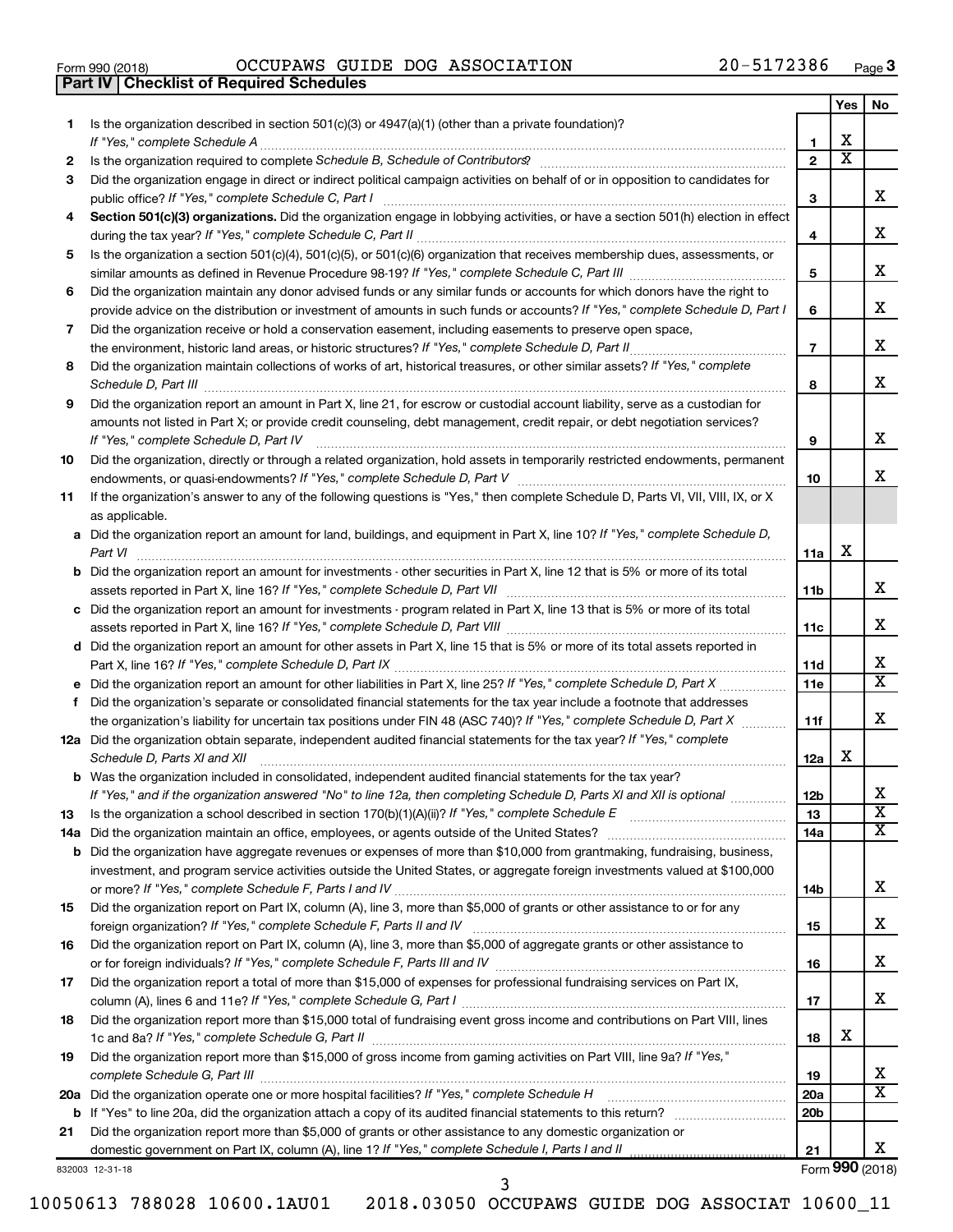|  | Form 990 (2018) |  |
|--|-----------------|--|
|  |                 |  |

*(continued)* **Part IV Checklist of Required Schedules**

Form 990 (2018)  $OCCUPANS$   $GUIDE$   $DOG$   $ASSOCIATION$   $20-5172386$   $Page$ 

|    |                                                                                                                                                                                                                                                 |                 | Yes             | No                      |
|----|-------------------------------------------------------------------------------------------------------------------------------------------------------------------------------------------------------------------------------------------------|-----------------|-----------------|-------------------------|
| 22 | Did the organization report more than \$5,000 of grants or other assistance to or for domestic individuals on                                                                                                                                   | 22              |                 | x                       |
| 23 | Did the organization answer "Yes" to Part VII, Section A, line 3, 4, or 5 about compensation of the organization's current                                                                                                                      |                 |                 |                         |
|    | and former officers, directors, trustees, key employees, and highest compensated employees? If "Yes," complete<br>Schedule J <b>www.communication.communication.communication.com</b>                                                           | 23              |                 | x                       |
|    | 24a Did the organization have a tax-exempt bond issue with an outstanding principal amount of more than \$100,000 as of the                                                                                                                     |                 |                 |                         |
|    | last day of the year, that was issued after December 31, 2002? If "Yes," answer lines 24b through 24d and complete                                                                                                                              | 24a             |                 | X                       |
|    |                                                                                                                                                                                                                                                 | 24b             |                 |                         |
|    | c Did the organization maintain an escrow account other than a refunding escrow at any time during the year to defease                                                                                                                          | 24c             |                 |                         |
|    |                                                                                                                                                                                                                                                 | 24d             |                 |                         |
|    | 25a Section 501(c)(3), 501(c)(4), and 501(c)(29) organizations. Did the organization engage in an excess benefit                                                                                                                                |                 |                 |                         |
|    | transaction with a disqualified person during the year? If "Yes," complete Schedule L, Part I manufaction with a disqualified person during the year? If "Yes," complete Schedule L, Part I                                                     | 25a             |                 | x                       |
|    | <b>b</b> Is the organization aware that it engaged in an excess benefit transaction with a disqualified person in a prior year, and                                                                                                             |                 |                 |                         |
|    | that the transaction has not been reported on any of the organization's prior Forms 990 or 990-EZ? If "Yes," complete<br>Schedule L, Part I                                                                                                     | 25b             |                 | x                       |
| 26 | Did the organization report any amount on Part X, line 5, 6, or 22 for receivables from or payables to any current or<br>former officers, directors, trustees, key employees, highest compensated employees, or disqualified persons? If "Yes," |                 |                 |                         |
|    | complete Schedule L, Part II                                                                                                                                                                                                                    | 26              |                 | x                       |
| 27 | Did the organization provide a grant or other assistance to an officer, director, trustee, key employee, substantial                                                                                                                            |                 |                 |                         |
|    | contributor or employee thereof, a grant selection committee member, or to a 35% controlled entity or family member                                                                                                                             |                 |                 | x                       |
|    |                                                                                                                                                                                                                                                 | 27              |                 |                         |
| 28 | Was the organization a party to a business transaction with one of the following parties (see Schedule L, Part IV<br>instructions for applicable filing thresholds, conditions, and exceptions):                                                |                 |                 |                         |
|    | a A current or former officer, director, trustee, or key employee? If "Yes," complete Schedule L, Part IV                                                                                                                                       | 28a             |                 | х                       |
|    | b A family member of a current or former officer, director, trustee, or key employee? If "Yes," complete Schedule L, Part IV                                                                                                                    | 28b             |                 | $\overline{\mathbf{X}}$ |
|    | c An entity of which a current or former officer, director, trustee, or key employee (or a family member thereof) was an officer,                                                                                                               |                 |                 |                         |
|    |                                                                                                                                                                                                                                                 | 28c             |                 | Х                       |
| 29 |                                                                                                                                                                                                                                                 | 29              |                 | $\overline{\textbf{x}}$ |
| 30 | Did the organization receive contributions of art, historical treasures, or other similar assets, or qualified conservation                                                                                                                     | 30              |                 | X                       |
| 31 | Did the organization liquidate, terminate, or dissolve and cease operations?                                                                                                                                                                    | 31              |                 | x                       |
| 32 | Did the organization sell, exchange, dispose of, or transfer more than 25% of its net assets? If "Yes," complete                                                                                                                                | 32              |                 | X                       |
| 33 | Did the organization own 100% of an entity disregarded as separate from the organization under Requlations                                                                                                                                      |                 |                 |                         |
|    |                                                                                                                                                                                                                                                 | 33              |                 | х                       |
| 34 | Was the organization related to any tax-exempt or taxable entity? If "Yes," complete Schedule R, Part II, III, or IV, and<br>Part V, line 1                                                                                                     | 34              |                 | х                       |
|    |                                                                                                                                                                                                                                                 | 35a             |                 | $\overline{\mathbf{X}}$ |
|    | <b>b</b> If "Yes" to line 35a, did the organization receive any payment from or engage in any transaction with a controlled entity                                                                                                              | 35 <sub>b</sub> |                 |                         |
| 36 | Section 501(c)(3) organizations. Did the organization make any transfers to an exempt non-charitable related organization?                                                                                                                      | 36              |                 | x                       |
| 37 | Did the organization conduct more than 5% of its activities through an entity that is not a related organization                                                                                                                                | 37              |                 | x                       |
| 38 | Did the organization complete Schedule O and provide explanations in Schedule O for Part VI, lines 11b and 19?                                                                                                                                  | 38              | X               |                         |
|    | <b>Statements Regarding Other IRS Filings and Tax Compliance</b><br>Part V<br>Check if Schedule O contains a response or note to any line in this Part V                                                                                        |                 |                 |                         |
|    |                                                                                                                                                                                                                                                 |                 | Yes             | No                      |
|    |                                                                                                                                                                                                                                                 |                 |                 |                         |
|    | 1a                                                                                                                                                                                                                                              |                 |                 |                         |
|    | 0<br>1 <sub>b</sub>                                                                                                                                                                                                                             |                 |                 |                         |
|    | c Did the organization comply with backup withholding rules for reportable payments to vendors and reportable gaming                                                                                                                            |                 |                 |                         |
|    |                                                                                                                                                                                                                                                 | 1c              | Form 990 (2018) |                         |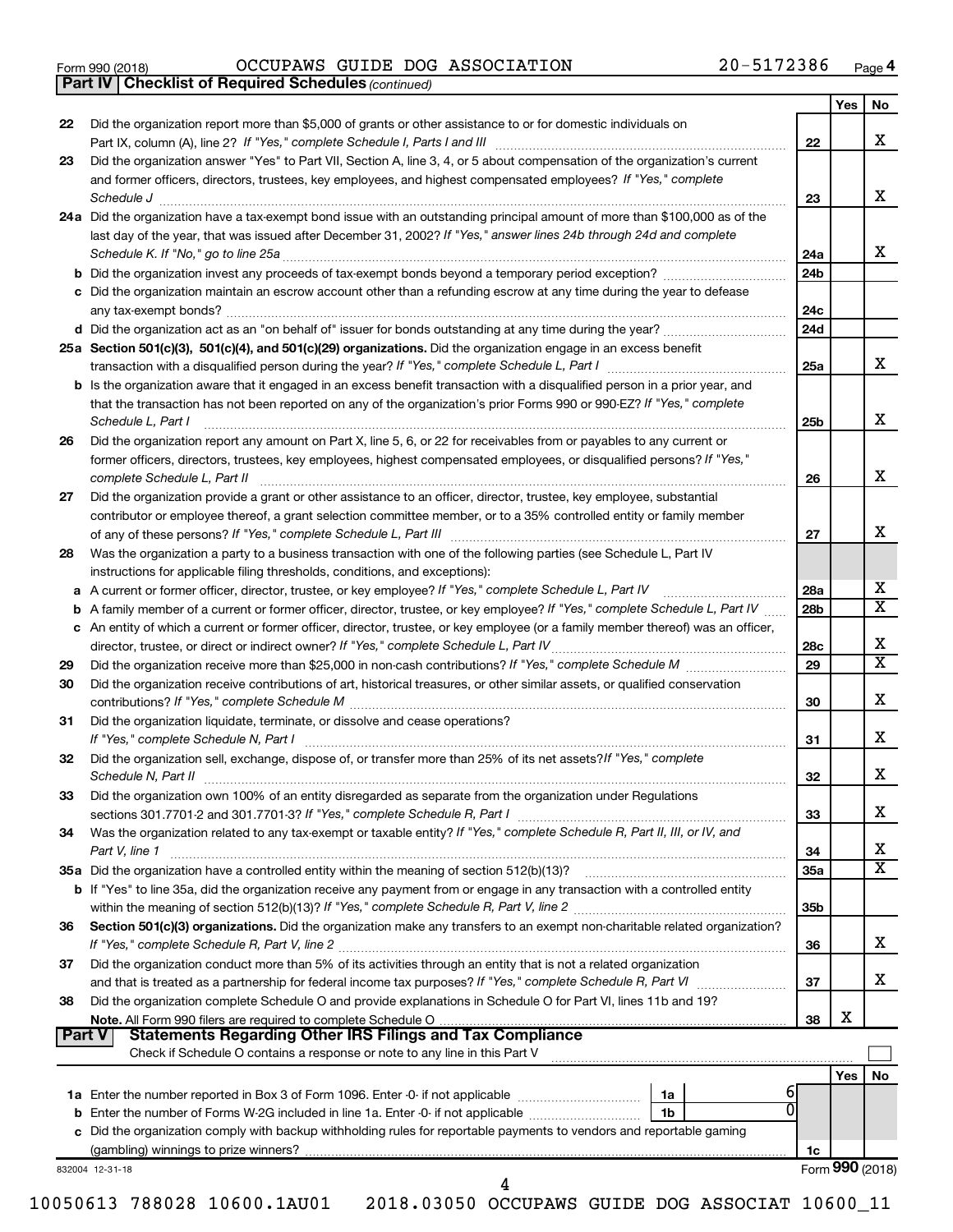|  | Form 990 (2018) |  |
|--|-----------------|--|
|  |                 |  |

**Part V** Statements Regarding Other IRS Filings and Tax Compliance (continued)

|        |                                                                                                                                                                                                                      |                | Yes | No                      |
|--------|----------------------------------------------------------------------------------------------------------------------------------------------------------------------------------------------------------------------|----------------|-----|-------------------------|
|        | 2a Enter the number of employees reported on Form W-3, Transmittal of Wage and Tax Statements,                                                                                                                       |                |     |                         |
|        | 0<br>filed for the calendar year ending with or within the year covered by this return<br>2a                                                                                                                         |                |     |                         |
|        |                                                                                                                                                                                                                      | 2b             |     |                         |
|        |                                                                                                                                                                                                                      |                |     |                         |
|        | 3a Did the organization have unrelated business gross income of \$1,000 or more during the year?                                                                                                                     | 3a             |     | х                       |
|        |                                                                                                                                                                                                                      | 3 <sub>b</sub> |     |                         |
|        | 4a At any time during the calendar year, did the organization have an interest in, or a signature or other authority over, a                                                                                         |                |     |                         |
|        | financial account in a foreign country (such as a bank account, securities account, or other financial account)?                                                                                                     | 4a             |     | х                       |
|        | <b>b</b> If "Yes," enter the name of the foreign country: $\blacktriangleright$                                                                                                                                      |                |     |                         |
|        | See instructions for filing requirements for FinCEN Form 114, Report of Foreign Bank and Financial Accounts (FBAR).                                                                                                  |                |     |                         |
| ьa     |                                                                                                                                                                                                                      | 5a             |     | х                       |
| b      |                                                                                                                                                                                                                      | 5 <sub>b</sub> |     | $\overline{\textbf{x}}$ |
| с      |                                                                                                                                                                                                                      | 5с             |     |                         |
|        | 6a Does the organization have annual gross receipts that are normally greater than \$100,000, and did the organization solicit                                                                                       |                |     |                         |
|        |                                                                                                                                                                                                                      | 6a             |     | x                       |
|        | <b>b</b> If "Yes," did the organization include with every solicitation an express statement that such contributions or gifts                                                                                        |                |     |                         |
|        | were not tax deductible?                                                                                                                                                                                             | 6b             |     |                         |
| 7      | Organizations that may receive deductible contributions under section 170(c).                                                                                                                                        |                |     | x.                      |
| a      | Did the organization receive a payment in excess of \$75 made partly as a contribution and partly for goods and services provided to the payor?                                                                      | 7a             |     |                         |
| b      | If "Yes," did the organization notify the donor of the value of the goods or services provided?<br>Did the organization sell, exchange, or otherwise dispose of tangible personal property for which it was required | 7b             |     |                         |
|        | to file Form 8282?                                                                                                                                                                                                   | 7с             |     | х                       |
|        | 7d                                                                                                                                                                                                                   |                |     |                         |
| d<br>е | Did the organization receive any funds, directly or indirectly, to pay premiums on a personal benefit contract?                                                                                                      | 7е             |     | x                       |
| f.     |                                                                                                                                                                                                                      | 7f             |     | $\overline{\mathbf{X}}$ |
| g      | If the organization received a contribution of qualified intellectual property, did the organization file Form 8899 as required?                                                                                     | 7g             |     |                         |
| h.     | If the organization received a contribution of cars, boats, airplanes, or other vehicles, did the organization file a Form 1098-C?                                                                                   | 7h             |     |                         |
| 8      | Sponsoring organizations maintaining donor advised funds. Did a donor advised fund maintained by the                                                                                                                 |                |     |                         |
|        | sponsoring organization have excess business holdings at any time during the year?                                                                                                                                   | 8              |     |                         |
| 9      | Sponsoring organizations maintaining donor advised funds.                                                                                                                                                            |                |     |                         |
| а      | Did the sponsoring organization make any taxable distributions under section 4966?                                                                                                                                   | 9а             |     |                         |
| b      |                                                                                                                                                                                                                      | 9b             |     |                         |
| 10     | Section 501(c)(7) organizations. Enter:                                                                                                                                                                              |                |     |                         |
| a      | 10a                                                                                                                                                                                                                  |                |     |                         |
|        | 10 <sub>b</sub><br>b Gross receipts, included on Form 990, Part VIII, line 12, for public use of club facilities                                                                                                     |                |     |                         |
| 11     | Section 501(c)(12) organizations. Enter:                                                                                                                                                                             |                |     |                         |
|        | 11a                                                                                                                                                                                                                  |                |     |                         |
|        | b Gross income from other sources (Do not net amounts due or paid to other sources against                                                                                                                           |                |     |                         |
|        | 11b                                                                                                                                                                                                                  |                |     |                         |
|        | 12a Section 4947(a)(1) non-exempt charitable trusts. Is the organization filing Form 990 in lieu of Form 1041?                                                                                                       | <b>12a</b>     |     |                         |
|        | b If "Yes," enter the amount of tax-exempt interest received or accrued during the year<br>12b                                                                                                                       |                |     |                         |
| 13     | Section 501(c)(29) qualified nonprofit health insurance issuers.                                                                                                                                                     |                |     |                         |
|        |                                                                                                                                                                                                                      | 13a            |     |                         |
|        | Note. See the instructions for additional information the organization must report on Schedule O.                                                                                                                    |                |     |                         |
|        | <b>b</b> Enter the amount of reserves the organization is required to maintain by the states in which the                                                                                                            |                |     |                         |
|        | 13b                                                                                                                                                                                                                  |                |     |                         |
|        | 13c                                                                                                                                                                                                                  |                |     | x                       |
|        | 14a Did the organization receive any payments for indoor tanning services during the tax year?                                                                                                                       | 14a            |     |                         |
|        |                                                                                                                                                                                                                      | 14b            |     |                         |
| 15     | Is the organization subject to the section 4960 tax on payment(s) of more than \$1,000,000 in remuneration or                                                                                                        |                |     | х                       |
|        |                                                                                                                                                                                                                      | 15             |     |                         |
|        | If "Yes," see instructions and file Form 4720, Schedule N.<br>Is the organization an educational institution subject to the section 4968 excise tax on net investment income?                                        | 16             |     | х                       |
| 16     | If "Yes," complete Form 4720, Schedule O.                                                                                                                                                                            |                |     |                         |
|        |                                                                                                                                                                                                                      |                |     |                         |

Form (2018) **990**

832005 12-31-18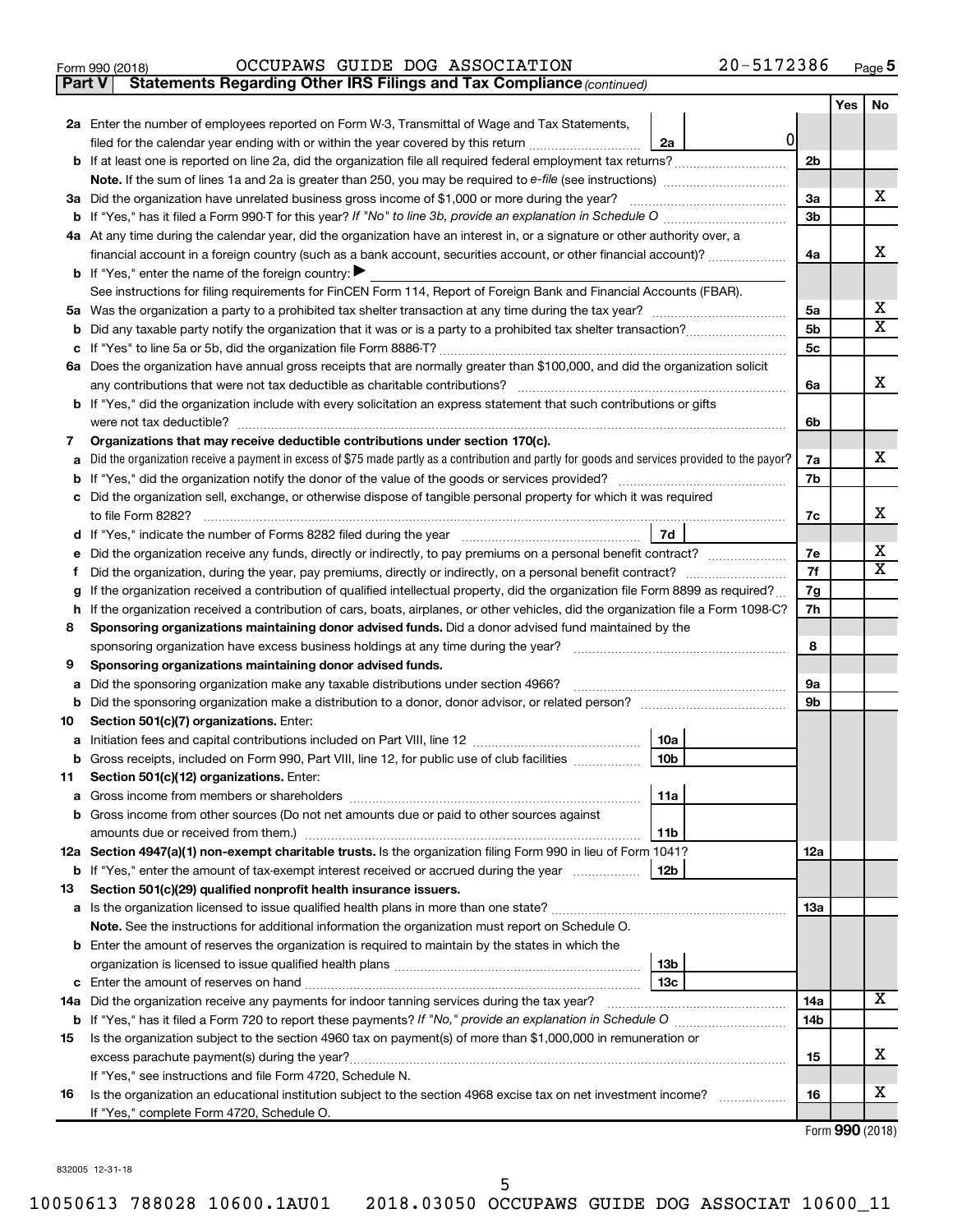| Form 990 (2018) |  |
|-----------------|--|
|-----------------|--|

## Form 990 (2018)  $OCCUPANS$   $GUIDE$   $DOG$   $ASSOCIATION$   $20-5172386$   $Page$

**Part VI** Governance, Management, and Disclosure For each "Yes" response to lines 2 through 7b below, and for a "No" response *to line 8a, 8b, or 10b below, describe the circumstances, processes, or changes in Schedule O. See instructions.*

|     | <b>Section A. Governing Body and Management</b>                                                                                                 |                               |    |                         |                              |  |
|-----|-------------------------------------------------------------------------------------------------------------------------------------------------|-------------------------------|----|-------------------------|------------------------------|--|
|     |                                                                                                                                                 |                               |    |                         | Yes                          |  |
|     | 1a Enter the number of voting members of the governing body at the end of the tax year                                                          | 1a                            | 11 |                         |                              |  |
|     | If there are material differences in voting rights among members of the governing body, or if the governing                                     |                               |    |                         |                              |  |
|     | body delegated broad authority to an executive committee or similar committee, explain in Schedule O.                                           |                               |    |                         |                              |  |
|     | <b>b</b> Enter the number of voting members included in line 1a, above, who are independent <i>manameron</i>                                    | 1b                            | 11 |                         |                              |  |
| 2   | Did any officer, director, trustee, or key employee have a family relationship or a business relationship with any other                        |                               |    |                         |                              |  |
|     | officer, director, trustee, or key employee?                                                                                                    |                               |    | $\overline{2}$          | х                            |  |
| 3   | Did the organization delegate control over management duties customarily performed by or under the direct supervision                           |                               |    |                         |                              |  |
|     |                                                                                                                                                 |                               |    | 3                       |                              |  |
| 4   | Did the organization make any significant changes to its governing documents since the prior Form 990 was filed?                                |                               |    | 4                       |                              |  |
| 5   |                                                                                                                                                 |                               |    | $\overline{\mathbf{5}}$ |                              |  |
| 6   |                                                                                                                                                 |                               |    | 6                       |                              |  |
| 7a  | Did the organization have members, stockholders, or other persons who had the power to elect or appoint one or                                  |                               |    |                         |                              |  |
|     |                                                                                                                                                 |                               |    | 7a                      |                              |  |
|     | <b>b</b> Are any governance decisions of the organization reserved to (or subject to approval by) members, stockholders, or                     |                               |    |                         |                              |  |
|     | persons other than the governing body?                                                                                                          |                               |    | 7b                      |                              |  |
| 8   | Did the organization contemporaneously document the meetings held or written actions undertaken during the year by the following:               |                               |    |                         |                              |  |
|     |                                                                                                                                                 |                               |    | 8a                      | х                            |  |
|     |                                                                                                                                                 |                               |    | 8b                      |                              |  |
| 9   | Is there any officer, director, trustee, or key employee listed in Part VII, Section A, who cannot be reached at the                            |                               |    |                         |                              |  |
|     |                                                                                                                                                 |                               |    | 9                       |                              |  |
|     | Section B. Policies (This Section B requests information about policies not required by the Internal Revenue Code.)                             |                               |    |                         |                              |  |
|     |                                                                                                                                                 |                               |    |                         | Yes                          |  |
|     |                                                                                                                                                 |                               |    | 10a                     |                              |  |
|     | <b>b</b> If "Yes," did the organization have written policies and procedures governing the activities of such chapters, affiliates,             |                               |    |                         |                              |  |
|     |                                                                                                                                                 |                               |    | 10 <sub>b</sub>         |                              |  |
|     |                                                                                                                                                 |                               |    | 11a                     |                              |  |
|     | 11a Has the organization provided a complete copy of this Form 990 to all members of its governing body before filing the form?                 |                               |    |                         |                              |  |
|     | <b>b</b> Describe in Schedule O the process, if any, used by the organization to review this Form 990.                                          |                               |    |                         | x                            |  |
| 12a | Did the organization have a written conflict of interest policy? If "No," go to line 13                                                         |                               |    | 12a                     | $\overline{\textbf{x}}$      |  |
| b   | Were officers, directors, or trustees, and key employees required to disclose annually interests that could give rise to conflicts?             |                               |    | 12 <sub>b</sub>         |                              |  |
|     | c Did the organization regularly and consistently monitor and enforce compliance with the policy? If "Yes," describe                            |                               |    |                         |                              |  |
|     | in Schedule O how this was done manufactured and continuum and contact the way to the set of the set of the schedule O how this was done        |                               |    | 12c                     | х<br>$\overline{\textbf{x}}$ |  |
| 13  |                                                                                                                                                 |                               |    | 13                      |                              |  |
| 14  | Did the organization have a written document retention and destruction policy? [11] manufaction manufaction in                                  |                               |    | 14                      | $\overline{\textbf{x}}$      |  |
| 15  | Did the process for determining compensation of the following persons include a review and approval by independent                              |                               |    |                         |                              |  |
|     | persons, comparability data, and contemporaneous substantiation of the deliberation and decision?                                               |                               |    |                         |                              |  |
|     |                                                                                                                                                 |                               |    | 15a                     |                              |  |
|     |                                                                                                                                                 |                               |    | 15b                     |                              |  |
|     | If "Yes" to line 15a or 15b, describe the process in Schedule O (see instructions).                                                             |                               |    |                         |                              |  |
|     | 16a Did the organization invest in, contribute assets to, or participate in a joint venture or similar arrangement with a                       |                               |    |                         |                              |  |
|     | taxable entity during the year?                                                                                                                 |                               |    | 16a                     |                              |  |
|     | <b>b</b> If "Yes," did the organization follow a written policy or procedure requiring the organization to evaluate its participation           |                               |    |                         |                              |  |
|     | in joint venture arrangements under applicable federal tax law, and take steps to safeguard the organization's                                  |                               |    |                         |                              |  |
|     | exempt status with respect to such arrangements?                                                                                                |                               |    | 16b                     |                              |  |
|     | <b>Section C. Disclosure</b>                                                                                                                    |                               |    |                         |                              |  |
| 17  | List the states with which a copy of this Form 990 is required to be filed $\blacktriangleright\texttt{WI}$                                     |                               |    |                         |                              |  |
| 18  | Section 6104 requires an organization to make its Forms 1023 (1024 or 1024 A if applicable), 990, and 990-T (Section 501(c)(3)s only) available |                               |    |                         |                              |  |
|     | for public inspection. Indicate how you made these available. Check all that apply.                                                             |                               |    |                         |                              |  |
|     | $\lfloor x \rfloor$ Upon request<br>Own website<br>Another's website                                                                            | Other (explain in Schedule O) |    |                         |                              |  |
| 19  | Describe in Schedule O whether (and if so, how) the organization made its governing documents, conflict of interest policy, and financial       |                               |    |                         |                              |  |
|     | statements available to the public during the tax year.                                                                                         |                               |    |                         |                              |  |
|     | State the name, address, and telephone number of the person who possesses the organization's books and records                                  |                               |    |                         |                              |  |
| 20  |                                                                                                                                                 |                               |    |                         |                              |  |
|     | MARK SCHULTZE - 608-772-3787                                                                                                                    |                               |    |                         |                              |  |
|     | 5659 ENCHANTED VALLEY RD, CROSS PLAINS, WI                                                                                                      | 53528-9723                    |    |                         |                              |  |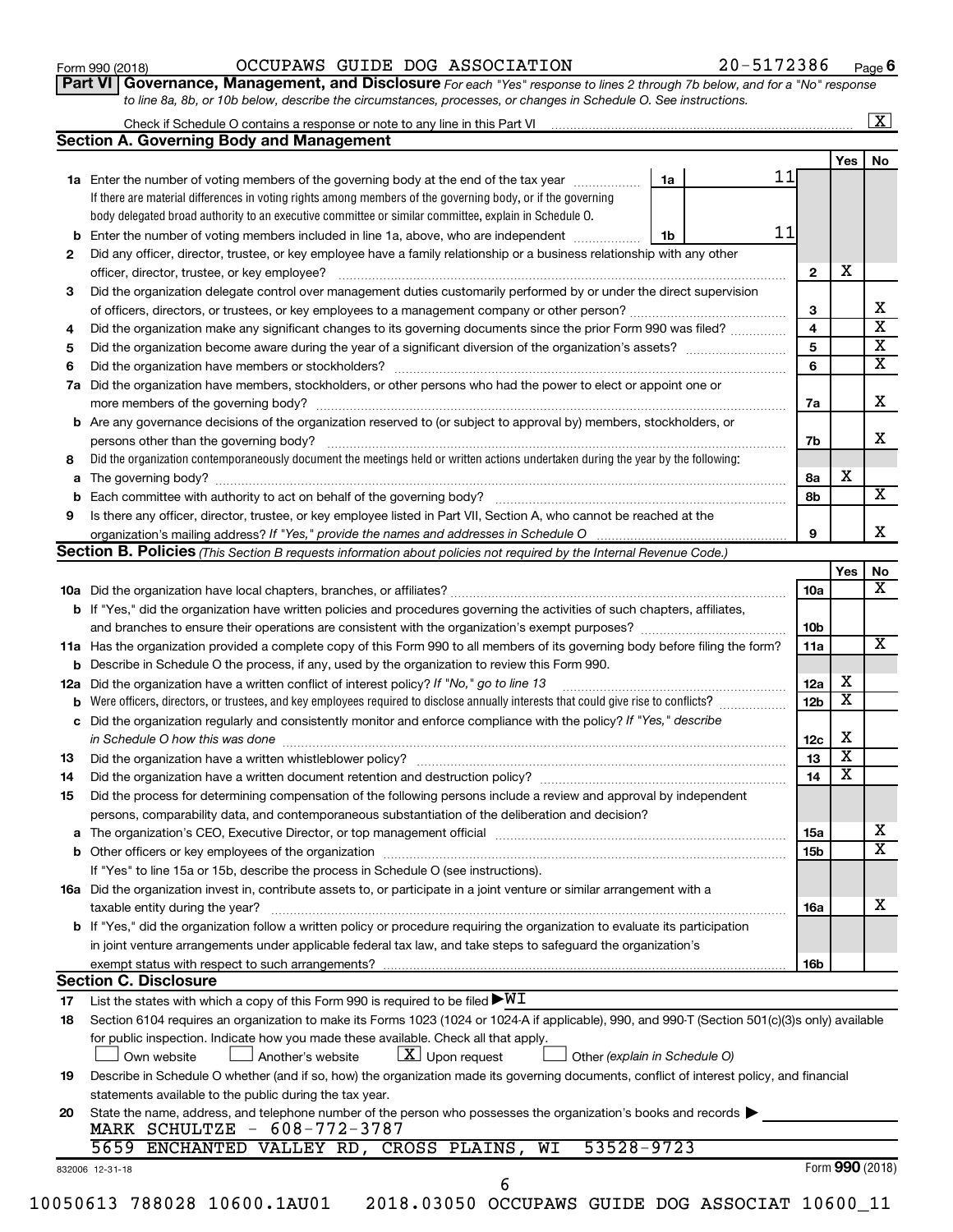$\Box$ 

| Part VII Compensation of Officers, Directors, Trustees, Key Employees, Highest Compensated |
|--------------------------------------------------------------------------------------------|
| <b>Employees, and Independent Contractors</b>                                              |

Check if Schedule O contains a response or note to any line in this Part VII

**Section A. Officers, Directors, Trustees, Key Employees, and Highest Compensated Employees**

**1a**  Complete this table for all persons required to be listed. Report compensation for the calendar year ending with or within the organization's tax year.

**•** List all of the organization's current officers, directors, trustees (whether individuals or organizations), regardless of amount of compensation. Enter -0- in columns  $(D)$ ,  $(E)$ , and  $(F)$  if no compensation was paid.

**•** List all of the organization's **current** key employees, if any. See instructions for definition of "key employee."

**•** List the organization's five current highest compensated employees (other than an officer, director, trustee, or key employee) who received reportable compensation (Box 5 of Form W-2 and/or Box 7 of Form 1099-MISC) of more than \$100,000 from the organization and any related organizations.

**•** List all of the organization's former officers, key employees, and highest compensated employees who received more than \$100,000 of reportable compensation from the organization and any related organizations.

**•** List all of the organization's former directors or trustees that received, in the capacity as a former director or trustee of the organization, more than \$10,000 of reportable compensation from the organization and any related organizations.

List persons in the following order: individual trustees or directors; institutional trustees; officers; key employees; highest compensated employees; and former such persons.

 $\boxed{\textbf{X}}$  Check this box if neither the organization nor any related organization compensated any current officer, director, or trustee.

| (A)                          | (B)                  | (C)                                     |                                                                  | (D)         | (E)          | (F)                             |           |                                 |                 |                             |
|------------------------------|----------------------|-----------------------------------------|------------------------------------------------------------------|-------------|--------------|---------------------------------|-----------|---------------------------------|-----------------|-----------------------------|
| Name and Title               | Average              | Position<br>(do not check more than one |                                                                  | Reportable  | Reportable   | Estimated                       |           |                                 |                 |                             |
|                              | hours per            |                                         | box, unless person is both an<br>officer and a director/trustee) |             | compensation | compensation                    | amount of |                                 |                 |                             |
|                              | week                 |                                         |                                                                  |             |              |                                 |           | from                            | from related    | other                       |
|                              | (list any            |                                         |                                                                  |             |              |                                 |           | the                             | organizations   | compensation                |
|                              | hours for<br>related |                                         |                                                                  |             |              |                                 |           | organization<br>(W-2/1099-MISC) | (W-2/1099-MISC) | from the                    |
|                              | organizations        |                                         |                                                                  |             |              |                                 |           |                                 |                 | organization<br>and related |
|                              | below                |                                         |                                                                  |             |              |                                 |           |                                 |                 | organizations               |
|                              | line)                | Individual trustee or director          | Institutional trustee                                            | Officer     | Key employee | Highest compensated<br>employee | Former    |                                 |                 |                             |
| (1)<br>BARBARA SCHULTZE      | 40.00                |                                         |                                                                  |             |              |                                 |           |                                 |                 |                             |
| PRESIDENT                    |                      | $\mathbf X$                             |                                                                  | $\mathbf X$ |              |                                 |           | $\mathbf 0$ .                   | $\mathbf 0$ .   | $\mathbf 0$ .               |
| (2)<br>KRISTEN SCHOVILLE     | 25.00                |                                         |                                                                  |             |              |                                 |           |                                 |                 |                             |
| VICE PRESIDENT               |                      | $\mathbf X$                             |                                                                  | $\mathbf X$ |              |                                 |           | 0                               | $\mathbf 0$ .   | $\mathbf 0$ .               |
| KATHY DUCAT<br>(3)           | 15.00                |                                         |                                                                  |             |              |                                 |           |                                 |                 |                             |
| <b>SECRETARY</b>             |                      | $\mathbf X$                             |                                                                  | $\mathbf X$ |              |                                 |           | $\mathbf 0$                     | $\mathbf 0$ .   | $\mathbf 0$ .               |
| (4)<br>MARK SCHULTZE         | 35.00                |                                         |                                                                  |             |              |                                 |           |                                 |                 |                             |
| TREASURER                    |                      | $\mathbf X$                             |                                                                  | $\mathbf X$ |              |                                 |           | $\mathbf 0$ .                   | $\mathbf 0$ .   | $\mathbf 0$ .               |
| DIANE HERMAN-BROWN<br>(5)    | 5.00                 |                                         |                                                                  |             |              |                                 |           |                                 |                 |                             |
| <b>DIRECTOR</b>              |                      | X                                       |                                                                  |             |              |                                 |           | $\mathbf 0$ .                   | $\mathbf 0$ .   | $\mathbf 0$ .               |
| (6)<br>JOHN FETTERS          | 5.00                 |                                         |                                                                  |             |              |                                 |           |                                 |                 |                             |
| <b>DIRECTOR</b>              |                      | $\mathbf X$                             |                                                                  |             |              |                                 |           | $\mathbf 0$                     | 0.              | $\mathbf 0$ .               |
| MARLETTE LARSEN<br>(7)       | 5.00                 |                                         |                                                                  |             |              |                                 |           |                                 |                 |                             |
| <b>DIRECTOR</b>              |                      | $\mathbf X$                             |                                                                  |             |              |                                 |           | $\mathbf 0$ .                   | $\mathbf 0$ .   | $\mathbf 0$ .               |
| <b>JIM SCHOVILLE</b><br>(8)  | 5.00                 |                                         |                                                                  |             |              |                                 |           |                                 |                 |                             |
| <b>DIRECTOR</b>              |                      | $\mathbf X$                             |                                                                  |             |              |                                 |           | 0.                              | 0.              | $\mathbf 0$ .               |
| <b>COURTNEY SWEET</b><br>(9) | 5.00                 |                                         |                                                                  |             |              |                                 |           |                                 |                 |                             |
| <b>DIRECTOR</b>              |                      | $\mathbf X$                             |                                                                  |             |              |                                 |           | 0.                              | 0.              | $\mathbf 0$ .               |
| (10) PAUL TURINSKE           | 5.00                 |                                         |                                                                  |             |              |                                 |           |                                 |                 |                             |
| <b>DIRECTOR</b>              |                      | $\mathbf X$                             |                                                                  |             |              |                                 |           | $\mathbf 0$ .                   | 0.              | $\mathbf 0$ .               |
| (11) MAUREEN MULROY          | 5.00                 |                                         |                                                                  |             |              |                                 |           |                                 |                 |                             |
| <b>DIRECTOR</b>              |                      | $\mathbf X$                             |                                                                  |             |              |                                 |           | 0.                              | $\mathbf 0$ .   | $\mathbf 0$ .               |
|                              |                      |                                         |                                                                  |             |              |                                 |           |                                 |                 |                             |
|                              |                      |                                         |                                                                  |             |              |                                 |           |                                 |                 |                             |
|                              |                      |                                         |                                                                  |             |              |                                 |           |                                 |                 |                             |
|                              |                      |                                         |                                                                  |             |              |                                 |           |                                 |                 |                             |
|                              |                      |                                         |                                                                  |             |              |                                 |           |                                 |                 |                             |
|                              |                      |                                         |                                                                  |             |              |                                 |           |                                 |                 |                             |
|                              |                      |                                         |                                                                  |             |              |                                 |           |                                 |                 |                             |
|                              |                      |                                         |                                                                  |             |              |                                 |           |                                 |                 |                             |
|                              |                      |                                         |                                                                  |             |              |                                 |           |                                 |                 |                             |
|                              |                      |                                         |                                                                  |             |              |                                 |           |                                 |                 |                             |
|                              |                      |                                         |                                                                  |             |              |                                 |           |                                 |                 |                             |
|                              |                      |                                         |                                                                  |             |              |                                 |           |                                 |                 |                             |

832007 12-31-18

10050613 788028 10600.1AU01 2018.03050 OCCUPAWS GUIDE DOG ASSOCIAT 10600\_11

7

Form (2018) **990**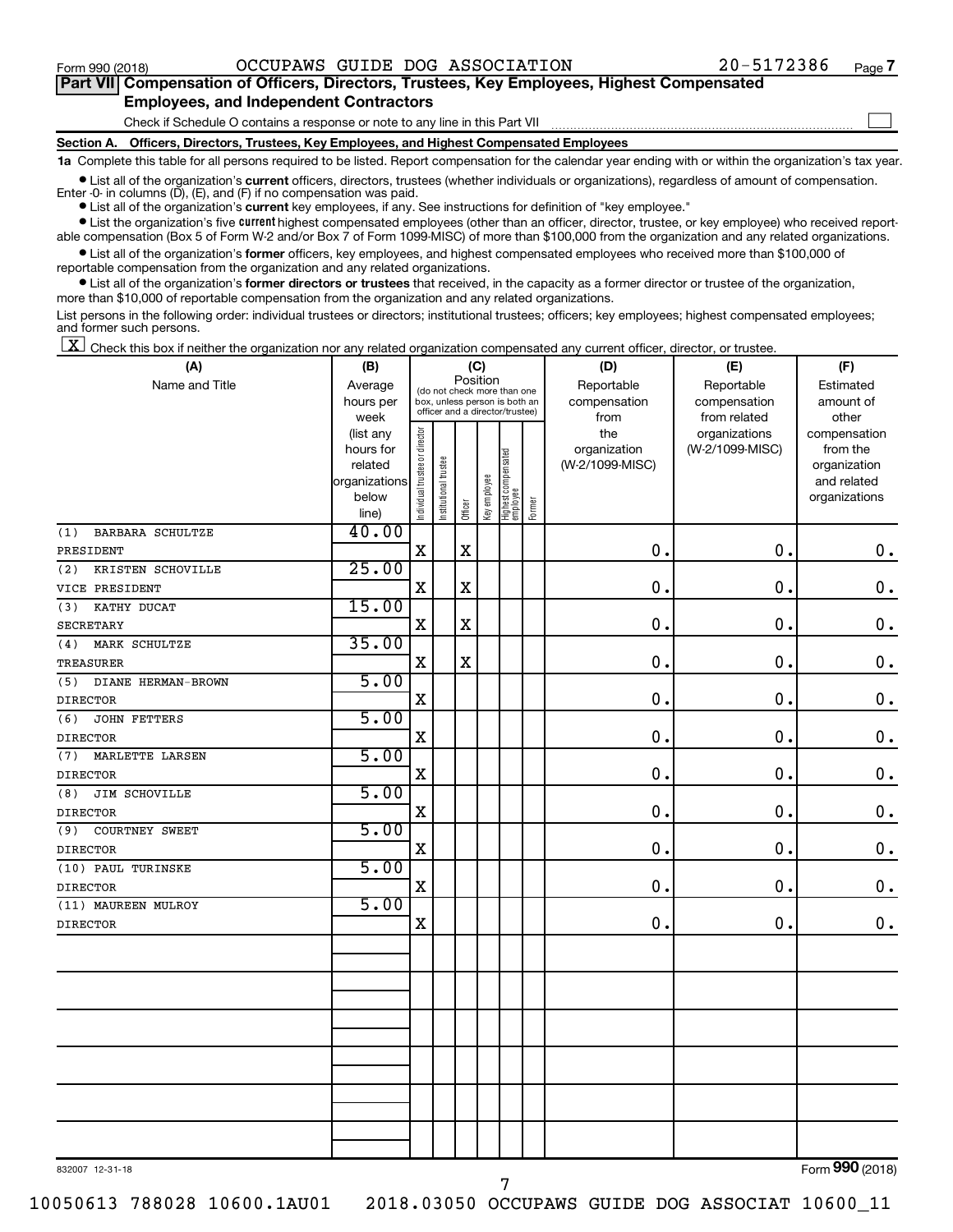|                 | OCCUPAWS GUIDE DOG ASSOCIATION<br>Form 990 (2018)                                                                                    |               |                                |                       |          |              |                                                              |        |                         | 20-5172386      |    |                 |              | Page 8           |
|-----------------|--------------------------------------------------------------------------------------------------------------------------------------|---------------|--------------------------------|-----------------------|----------|--------------|--------------------------------------------------------------|--------|-------------------------|-----------------|----|-----------------|--------------|------------------|
| <b>Part VII</b> | Section A. Officers, Directors, Trustees, Key Employees, and Highest Compensated Employees (continued)                               |               |                                |                       |          |              |                                                              |        |                         |                 |    |                 |              |                  |
|                 | (A)                                                                                                                                  | (B)           |                                |                       |          | (C)          |                                                              |        | (D)                     | (E)             |    |                 | (F)          |                  |
|                 | Name and title                                                                                                                       | Average       |                                |                       | Position |              |                                                              |        | Reportable              | Reportable      |    |                 | Estimated    |                  |
|                 |                                                                                                                                      | hours per     |                                |                       |          |              | (do not check more than one<br>box, unless person is both an |        | compensation            | compensation    |    |                 | amount of    |                  |
|                 |                                                                                                                                      | week          |                                |                       |          |              | officer and a director/trustee)                              |        | from                    | from related    |    |                 | other        |                  |
|                 |                                                                                                                                      | (list any     |                                |                       |          |              |                                                              |        | the                     | organizations   |    | compensation    |              |                  |
|                 |                                                                                                                                      | hours for     |                                |                       |          |              |                                                              |        | organization            | (W-2/1099-MISC) |    |                 | from the     |                  |
|                 |                                                                                                                                      | related       |                                |                       |          |              |                                                              |        | (W-2/1099-MISC)         |                 |    |                 | organization |                  |
|                 |                                                                                                                                      | organizations | Individual trustee or director | Institutional trustee |          | Key employee |                                                              |        |                         |                 |    |                 | and related  |                  |
|                 |                                                                                                                                      | below         |                                |                       |          |              |                                                              | Former |                         |                 |    | organizations   |              |                  |
|                 |                                                                                                                                      | line)         |                                |                       | Officer  |              | Highest compensated<br>  employee                            |        |                         |                 |    |                 |              |                  |
|                 |                                                                                                                                      |               |                                |                       |          |              |                                                              |        |                         |                 |    |                 |              |                  |
|                 |                                                                                                                                      |               |                                |                       |          |              |                                                              |        |                         |                 |    |                 |              |                  |
|                 |                                                                                                                                      |               |                                |                       |          |              |                                                              |        |                         |                 |    |                 |              |                  |
|                 |                                                                                                                                      |               |                                |                       |          |              |                                                              |        |                         |                 |    |                 |              |                  |
|                 |                                                                                                                                      |               |                                |                       |          |              |                                                              |        |                         |                 |    |                 |              |                  |
|                 |                                                                                                                                      |               |                                |                       |          |              |                                                              |        |                         |                 |    |                 |              |                  |
|                 |                                                                                                                                      |               |                                |                       |          |              |                                                              |        |                         |                 |    |                 |              |                  |
|                 |                                                                                                                                      |               |                                |                       |          |              |                                                              |        |                         |                 |    |                 |              |                  |
|                 |                                                                                                                                      |               |                                |                       |          |              |                                                              |        |                         |                 |    |                 |              |                  |
|                 |                                                                                                                                      |               |                                |                       |          |              |                                                              |        |                         |                 |    |                 |              |                  |
|                 |                                                                                                                                      |               |                                |                       |          |              |                                                              |        |                         |                 |    |                 |              |                  |
|                 |                                                                                                                                      |               |                                |                       |          |              |                                                              |        |                         |                 |    |                 |              |                  |
|                 |                                                                                                                                      |               |                                |                       |          |              |                                                              |        |                         |                 |    |                 |              |                  |
|                 |                                                                                                                                      |               |                                |                       |          |              |                                                              |        |                         |                 |    |                 |              |                  |
|                 |                                                                                                                                      |               |                                |                       |          |              |                                                              |        |                         |                 |    |                 |              |                  |
|                 |                                                                                                                                      |               |                                |                       |          |              |                                                              |        |                         |                 |    |                 |              |                  |
|                 |                                                                                                                                      |               |                                |                       |          |              |                                                              |        |                         |                 |    |                 |              |                  |
|                 |                                                                                                                                      |               |                                |                       |          |              |                                                              |        |                         |                 |    |                 |              |                  |
|                 |                                                                                                                                      |               |                                |                       |          |              |                                                              |        |                         |                 |    |                 |              |                  |
|                 | 1b Sub-total                                                                                                                         |               |                                |                       |          |              |                                                              |        | $\mathbf{0}$ .          |                 | 0. |                 |              | $\overline{0}$ . |
|                 | c Total from continuation sheets to Part VII, Section A manufactured by                                                              |               |                                |                       |          |              |                                                              |        | $\overline{0}$ .        |                 | σ. |                 |              | $\overline{0}$ . |
|                 |                                                                                                                                      |               |                                |                       |          |              |                                                              |        | 0.                      |                 | О. |                 |              | $\overline{0}$ . |
| 2               | Total number of individuals (including but not limited to those listed above) who received more than \$100,000 of reportable         |               |                                |                       |          |              |                                                              |        |                         |                 |    |                 |              |                  |
|                 | compensation from the organization $\blacktriangleright$                                                                             |               |                                |                       |          |              |                                                              |        |                         |                 |    |                 |              | 0                |
|                 |                                                                                                                                      |               |                                |                       |          |              |                                                              |        |                         |                 |    |                 | Yes          | No               |
| 3               | Did the organization list any former officer, director, or trustee, key employee, or highest compensated employee on                 |               |                                |                       |          |              |                                                              |        |                         |                 |    |                 |              |                  |
|                 | line 1a? If "Yes," complete Schedule J for such individual manufactured content to the set of the set of the s                       |               |                                |                       |          |              |                                                              |        |                         |                 |    | 3               |              | х                |
|                 | For any individual listed on line 1a, is the sum of reportable compensation and other compensation from the organization             |               |                                |                       |          |              |                                                              |        |                         |                 |    |                 |              |                  |
|                 | and related organizations greater than \$150,000? If "Yes," complete Schedule J for such individual                                  |               |                                |                       |          |              |                                                              |        |                         |                 |    | 4               |              | х                |
| 5               | Did any person listed on line 1a receive or accrue compensation from any unrelated organization or individual for services           |               |                                |                       |          |              |                                                              |        |                         |                 |    |                 |              |                  |
|                 |                                                                                                                                      |               |                                |                       |          |              |                                                              |        |                         |                 |    | 5               |              | х                |
|                 | <b>Section B. Independent Contractors</b>                                                                                            |               |                                |                       |          |              |                                                              |        |                         |                 |    |                 |              |                  |
| 1.              | Complete this table for your five highest compensated independent contractors that received more than \$100,000 of compensation from |               |                                |                       |          |              |                                                              |        |                         |                 |    |                 |              |                  |
|                 | the organization. Report compensation for the calendar year ending with or within the organization's tax year.                       |               |                                |                       |          |              |                                                              |        |                         |                 |    |                 |              |                  |
|                 | (A)                                                                                                                                  |               |                                |                       |          |              |                                                              |        | (B)                     |                 |    | (C)             |              |                  |
|                 | Name and business address                                                                                                            |               |                                | <b>NONE</b>           |          |              |                                                              |        | Description of services |                 |    | Compensation    |              |                  |
|                 |                                                                                                                                      |               |                                |                       |          |              |                                                              |        |                         |                 |    |                 |              |                  |
|                 |                                                                                                                                      |               |                                |                       |          |              |                                                              |        |                         |                 |    |                 |              |                  |
|                 |                                                                                                                                      |               |                                |                       |          |              |                                                              |        |                         |                 |    |                 |              |                  |
|                 |                                                                                                                                      |               |                                |                       |          |              |                                                              |        |                         |                 |    |                 |              |                  |
|                 |                                                                                                                                      |               |                                |                       |          |              |                                                              |        |                         |                 |    |                 |              |                  |
|                 |                                                                                                                                      |               |                                |                       |          |              |                                                              |        |                         |                 |    |                 |              |                  |
|                 |                                                                                                                                      |               |                                |                       |          |              |                                                              |        |                         |                 |    |                 |              |                  |
|                 |                                                                                                                                      |               |                                |                       |          |              |                                                              |        |                         |                 |    |                 |              |                  |
|                 |                                                                                                                                      |               |                                |                       |          |              |                                                              |        |                         |                 |    |                 |              |                  |
|                 |                                                                                                                                      |               |                                |                       |          |              |                                                              |        |                         |                 |    |                 |              |                  |
|                 |                                                                                                                                      |               |                                |                       |          |              |                                                              |        |                         |                 |    |                 |              |                  |
| 2               | Total number of independent contractors (including but not limited to those listed above) who received more than                     |               |                                |                       |          |              |                                                              |        |                         |                 |    |                 |              |                  |
|                 | \$100,000 of compensation from the organization                                                                                      |               |                                |                       |          |              | 0                                                            |        |                         |                 |    |                 |              |                  |
|                 |                                                                                                                                      |               |                                |                       |          |              |                                                              |        |                         |                 |    | Form 990 (2018) |              |                  |

832008 12-31-18

Form **990** (2018)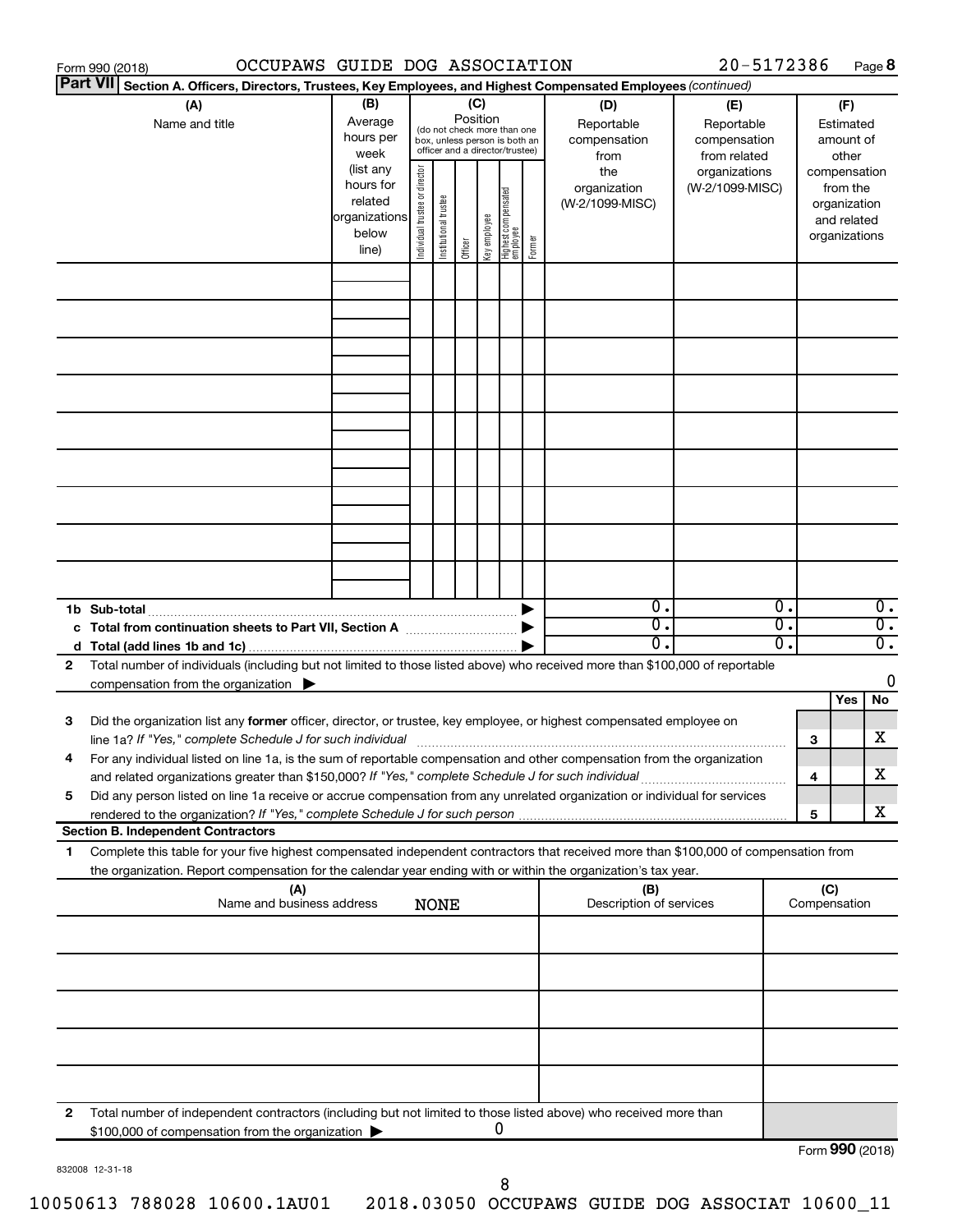| Part VIII                                                 |      |   | Statement or Revenue                                                                                                 |                    |                      |                      |                                                 |                                         |                                                                    |
|-----------------------------------------------------------|------|---|----------------------------------------------------------------------------------------------------------------------|--------------------|----------------------|----------------------|-------------------------------------------------|-----------------------------------------|--------------------------------------------------------------------|
|                                                           |      |   |                                                                                                                      |                    |                      | (A)<br>Total revenue | (B)<br>Related or<br>exempt function<br>revenue | (C)<br>Unrelated<br>business<br>revenue | (D)<br>Revenue excluded<br>from tax under<br>sections<br>512 - 514 |
|                                                           |      |   | 1 a Federated campaigns                                                                                              | 1a                 | 65.                  |                      |                                                 |                                         |                                                                    |
| Contributions, Gifts, Grants<br>and Other Similar Amounts |      |   | <b>b</b> Membership dues                                                                                             | 1 <sub>b</sub>     |                      |                      |                                                 |                                         |                                                                    |
|                                                           |      |   | c Fundraising events                                                                                                 | 1 <sub>c</sub>     | 4,500.               |                      |                                                 |                                         |                                                                    |
|                                                           |      |   | d Related organizations                                                                                              | 1 <sub>d</sub>     |                      |                      |                                                 |                                         |                                                                    |
|                                                           |      |   | e Government grants (contributions)                                                                                  | 1e                 |                      |                      |                                                 |                                         |                                                                    |
|                                                           |      |   | f All other contributions, gifts, grants, and<br>similar amounts not included above                                  | l 1f               | 628,058.             |                      |                                                 |                                         |                                                                    |
|                                                           |      |   | g Noncash contributions included in lines 1a-1f: \$                                                                  |                    | 12,470.              |                      |                                                 |                                         |                                                                    |
|                                                           |      |   |                                                                                                                      |                    |                      | 632,623.             |                                                 |                                         |                                                                    |
|                                                           |      |   |                                                                                                                      |                    | <b>Business Code</b> |                      |                                                 |                                         |                                                                    |
|                                                           |      |   | 2 a ADOPTION FEES                                                                                                    |                    | 812910               | 19,800.              | 19,800.                                         |                                         |                                                                    |
|                                                           |      | b |                                                                                                                      |                    |                      |                      |                                                 |                                         |                                                                    |
|                                                           |      | c | <u> 1989 - Johann Barbara, martin amerikan basar dan basa dan basar dan basar dalam basa dalam basa dan basa dan</u> |                    |                      |                      |                                                 |                                         |                                                                    |
|                                                           |      | d | <u> 1989 - Johann John Stein, markin fan it ferstjer fan it ferstjer fan it ferstjer fan it ferstjer fan it fers</u> |                    |                      |                      |                                                 |                                         |                                                                    |
| Program Service<br>Revenue                                |      | e |                                                                                                                      |                    |                      |                      |                                                 |                                         |                                                                    |
|                                                           |      |   |                                                                                                                      |                    |                      |                      |                                                 |                                         |                                                                    |
|                                                           |      |   |                                                                                                                      |                    |                      | 19,800.              |                                                 |                                         |                                                                    |
|                                                           | З    |   | Investment income (including dividends, interest, and                                                                |                    |                      | 5,275.               |                                                 |                                         | 5,275.                                                             |
|                                                           | 4    |   | Income from investment of tax-exempt bond proceeds                                                                   |                    | ▶                    |                      |                                                 |                                         |                                                                    |
|                                                           | 5    |   |                                                                                                                      |                    |                      |                      |                                                 |                                         |                                                                    |
|                                                           |      |   |                                                                                                                      | (i) Real           | (ii) Personal        |                      |                                                 |                                         |                                                                    |
|                                                           |      |   | 6 a Gross rents                                                                                                      |                    |                      |                      |                                                 |                                         |                                                                    |
|                                                           |      |   | <b>b</b> Less: rental expenses                                                                                       |                    |                      |                      |                                                 |                                         |                                                                    |
|                                                           |      |   | c Rental income or (loss)                                                                                            |                    |                      |                      |                                                 |                                         |                                                                    |
|                                                           |      |   |                                                                                                                      |                    |                      |                      |                                                 |                                         |                                                                    |
|                                                           |      |   | <b>7 a</b> Gross amount from sales of                                                                                | (i) Securities     | (ii) Other           |                      |                                                 |                                         |                                                                    |
|                                                           |      |   | assets other than inventory                                                                                          |                    |                      |                      |                                                 |                                         |                                                                    |
|                                                           |      |   | <b>b</b> Less: cost or other basis                                                                                   |                    |                      |                      |                                                 |                                         |                                                                    |
|                                                           |      |   | and sales expenses                                                                                                   |                    |                      |                      |                                                 |                                         |                                                                    |
|                                                           |      |   |                                                                                                                      |                    |                      |                      |                                                 |                                         |                                                                    |
|                                                           |      |   | 8 a Gross income from fundraising events (not                                                                        |                    |                      |                      |                                                 |                                         |                                                                    |
| <b>Other Revenue</b>                                      |      |   | including \$ $4,500.$ of<br>contributions reported on line 1c). See                                                  |                    |                      |                      |                                                 |                                         |                                                                    |
|                                                           |      |   |                                                                                                                      | a                  | 16,992.              |                      |                                                 |                                         |                                                                    |
|                                                           |      |   |                                                                                                                      | $\mathbf b$        | 359.                 |                      |                                                 |                                         |                                                                    |
|                                                           |      |   | c Net income or (loss) from fundraising events                                                                       |                    | .                    | 16,633.              |                                                 |                                         | 16,633.                                                            |
|                                                           |      |   | 9 a Gross income from gaming activities. See                                                                         |                    | 6,621.               |                      |                                                 |                                         |                                                                    |
|                                                           |      |   |                                                                                                                      | a <br>$\mathbf{b}$ | 0.                   |                      |                                                 |                                         |                                                                    |
|                                                           |      |   | c Net income or (loss) from gaming activities                                                                        |                    |                      | 6,621.               |                                                 |                                         | 6,621.                                                             |
|                                                           |      |   | 10 a Gross sales of inventory, less returns                                                                          |                    |                      |                      |                                                 |                                         |                                                                    |
|                                                           |      |   |                                                                                                                      |                    |                      |                      |                                                 |                                         |                                                                    |
|                                                           |      |   |                                                                                                                      | $\mathbf{b}$       |                      |                      |                                                 |                                         |                                                                    |
|                                                           |      |   | c Net income or (loss) from sales of inventory                                                                       |                    |                      |                      |                                                 |                                         |                                                                    |
|                                                           |      |   | Miscellaneous Revenue                                                                                                |                    | <b>Business Code</b> |                      |                                                 |                                         |                                                                    |
|                                                           | 11 a |   | <u> 1989 - Johann John Stein, markin film ar yn y brenin y brenin y brenin y brenin y brenin y brenin y brenin y</u> |                    |                      |                      |                                                 |                                         |                                                                    |
|                                                           |      | b |                                                                                                                      |                    |                      |                      |                                                 |                                         |                                                                    |
|                                                           |      | с |                                                                                                                      |                    |                      |                      |                                                 |                                         |                                                                    |
|                                                           |      |   |                                                                                                                      |                    |                      |                      |                                                 |                                         |                                                                    |
|                                                           |      |   |                                                                                                                      |                    |                      | 680,952.             | 19,800.                                         | 0.1                                     | 28,529.                                                            |
| 832009 12-31-18                                           | 12   |   |                                                                                                                      |                    |                      |                      |                                                 |                                         | Form 990 (2018)                                                    |

Form 990 (2018) OCCUPAWS GUIDE DOG ASSOCIATION 20-5172386 Page

**9**

832009 12-31-18

**Part 1990 (2018)**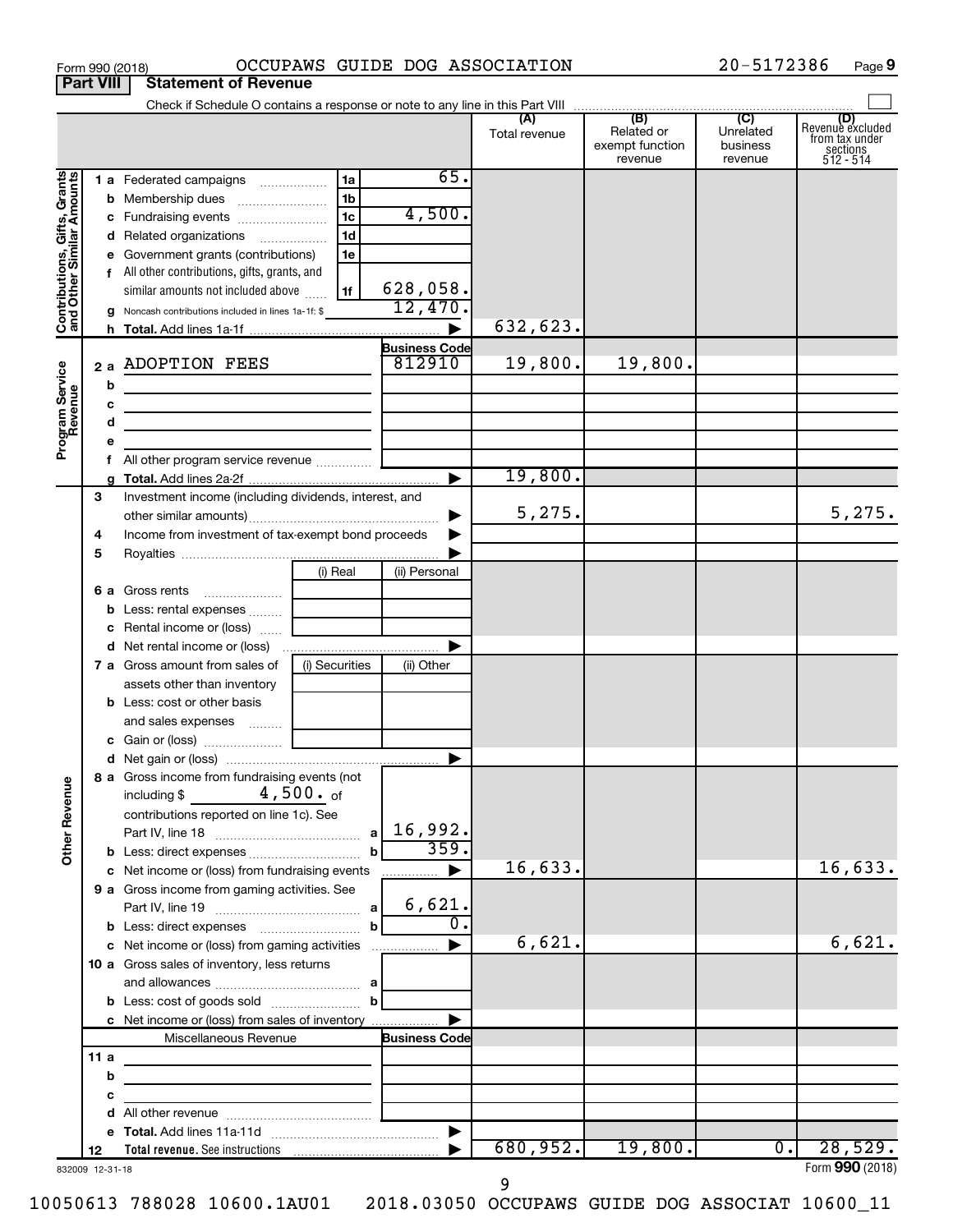**Part IX Statement of Functional Expenses**

Form 990 (2018)  $OCCUPANS$   $GUIDE$   $DOG$   $ASSOCIATION$   $20-5172386$   $Page$ 

*Section 501(c)(3) and 501(c)(4) organizations must complete all columns. All other organizations must complete column (A).*

|        | Check if Schedule O contains a response or note to any line in this Part IX                                                                                                                                 |                       |                                    | $\overline{\mathbf{x}}$                   |                                |  |  |
|--------|-------------------------------------------------------------------------------------------------------------------------------------------------------------------------------------------------------------|-----------------------|------------------------------------|-------------------------------------------|--------------------------------|--|--|
|        | Do not include amounts reported on lines 6b,<br>7b, 8b, 9b, and 10b of Part VIII.                                                                                                                           | (A)<br>Total expenses | (B)<br>Program service<br>expenses | (C)<br>Management and<br>general expenses | (D)<br>Fundraising<br>expenses |  |  |
| 1.     | Grants and other assistance to domestic organizations                                                                                                                                                       |                       |                                    |                                           |                                |  |  |
|        | and domestic governments. See Part IV, line 21                                                                                                                                                              |                       |                                    |                                           |                                |  |  |
| 2      | Grants and other assistance to domestic                                                                                                                                                                     |                       |                                    |                                           |                                |  |  |
|        | individuals. See Part IV, line 22                                                                                                                                                                           |                       |                                    |                                           |                                |  |  |
| 3      | Grants and other assistance to foreign                                                                                                                                                                      |                       |                                    |                                           |                                |  |  |
|        | organizations, foreign governments, and foreign                                                                                                                                                             |                       |                                    |                                           |                                |  |  |
|        | individuals. See Part IV, lines 15 and 16                                                                                                                                                                   |                       |                                    |                                           |                                |  |  |
| 4      | Benefits paid to or for members                                                                                                                                                                             |                       |                                    |                                           |                                |  |  |
| 5      | Compensation of current officers, directors,                                                                                                                                                                |                       |                                    |                                           |                                |  |  |
|        | trustees, and key employees                                                                                                                                                                                 |                       |                                    |                                           |                                |  |  |
| 6      | Compensation not included above, to disqualified                                                                                                                                                            |                       |                                    |                                           |                                |  |  |
|        | persons (as defined under section $4958(f)(1)$ ) and                                                                                                                                                        |                       |                                    |                                           |                                |  |  |
|        | persons described in section 4958(c)(3)(B)                                                                                                                                                                  |                       |                                    |                                           |                                |  |  |
| 7      |                                                                                                                                                                                                             |                       |                                    |                                           |                                |  |  |
| 8      | Pension plan accruals and contributions (include                                                                                                                                                            |                       |                                    |                                           |                                |  |  |
|        | section 401(k) and 403(b) employer contributions)                                                                                                                                                           |                       |                                    |                                           |                                |  |  |
| 9      |                                                                                                                                                                                                             |                       |                                    |                                           |                                |  |  |
| 10     |                                                                                                                                                                                                             |                       |                                    |                                           |                                |  |  |
| 11     | Fees for services (non-employees):                                                                                                                                                                          |                       |                                    |                                           |                                |  |  |
|        |                                                                                                                                                                                                             |                       |                                    |                                           |                                |  |  |
| b      |                                                                                                                                                                                                             | 3,700.                |                                    | 3,700.                                    |                                |  |  |
|        |                                                                                                                                                                                                             |                       |                                    |                                           |                                |  |  |
| d      |                                                                                                                                                                                                             |                       |                                    |                                           |                                |  |  |
|        | e Professional fundraising services. See Part IV, line 17                                                                                                                                                   |                       |                                    |                                           |                                |  |  |
| f<br>a | Investment management fees<br>Other. (If line 11g amount exceeds 10% of line 25,                                                                                                                            |                       |                                    |                                           |                                |  |  |
|        | column (A) amount, list line 11g expenses on Sch 0.)                                                                                                                                                        | 98,589.               | 98,589.                            |                                           |                                |  |  |
| 12     |                                                                                                                                                                                                             | 3,524.                | 2,819.                             |                                           | 705.                           |  |  |
| 13     |                                                                                                                                                                                                             | 28,885.               | 23,900.                            | 1,253.                                    | 3,732.                         |  |  |
| 14     |                                                                                                                                                                                                             | 5,065.                | 4,052.                             | 506.                                      | 507.                           |  |  |
| 15     |                                                                                                                                                                                                             |                       |                                    |                                           |                                |  |  |
| 16     |                                                                                                                                                                                                             |                       |                                    |                                           |                                |  |  |
| 17     |                                                                                                                                                                                                             | 36,048.               | 28,493.                            | 3,611.                                    | 3,944.                         |  |  |
| 18     | Payments of travel or entertainment expenses                                                                                                                                                                |                       |                                    |                                           |                                |  |  |
|        | for any federal, state, or local public officials                                                                                                                                                           |                       |                                    |                                           |                                |  |  |
| 19     | Conferences, conventions, and meetings                                                                                                                                                                      | 2,563.                | 600.                               | 75.                                       | 1,888.                         |  |  |
| 20     | Interest                                                                                                                                                                                                    |                       |                                    |                                           |                                |  |  |
| 21     |                                                                                                                                                                                                             |                       |                                    |                                           |                                |  |  |
| 22     | Depreciation, depletion, and amortization                                                                                                                                                                   | 293.                  | 287.                               | б.                                        |                                |  |  |
| 23     | Insurance                                                                                                                                                                                                   | 1,858.                | 1,486.                             | 186.                                      | 186.                           |  |  |
| 24     | Other expenses. Itemize expenses not covered<br>above. (List miscellaneous expenses in line 24e. If line<br>24e amount exceeds 10% of line 25, column (A)<br>amount, list line 24e expenses on Schedule O.) |                       |                                    |                                           |                                |  |  |
| a      | PUPPIES                                                                                                                                                                                                     | 28,991.               | 28,991.                            |                                           |                                |  |  |
|        | DOG FOOD EXPENSE                                                                                                                                                                                            | 21,036.               | $21,036$ .                         |                                           |                                |  |  |
| с      |                                                                                                                                                                                                             |                       |                                    |                                           |                                |  |  |
| d      |                                                                                                                                                                                                             |                       |                                    |                                           |                                |  |  |
| е      | All other expenses                                                                                                                                                                                          | 3,999.                | 3,486.                             | 436.                                      | 77.                            |  |  |
| 25     | Total functional expenses. Add lines 1 through 24e                                                                                                                                                          | 234,551.              | 213,739.                           | 9,773.                                    | 11,039.                        |  |  |
| 26     | Joint costs. Complete this line only if the organization                                                                                                                                                    |                       |                                    |                                           |                                |  |  |
|        | reported in column (B) joint costs from a combined                                                                                                                                                          |                       |                                    |                                           |                                |  |  |
|        | educational campaign and fundraising solicitation.                                                                                                                                                          |                       |                                    |                                           |                                |  |  |
|        | Check here $\blacktriangleright$<br>if following SOP 98-2 (ASC 958-720)                                                                                                                                     |                       |                                    |                                           |                                |  |  |

832010 12-31-18

Form (2018) **990**

10050613 788028 10600.1AU01 2018.03050 OCCUPAWS GUIDE DOG ASSOCIAT 10600\_11

10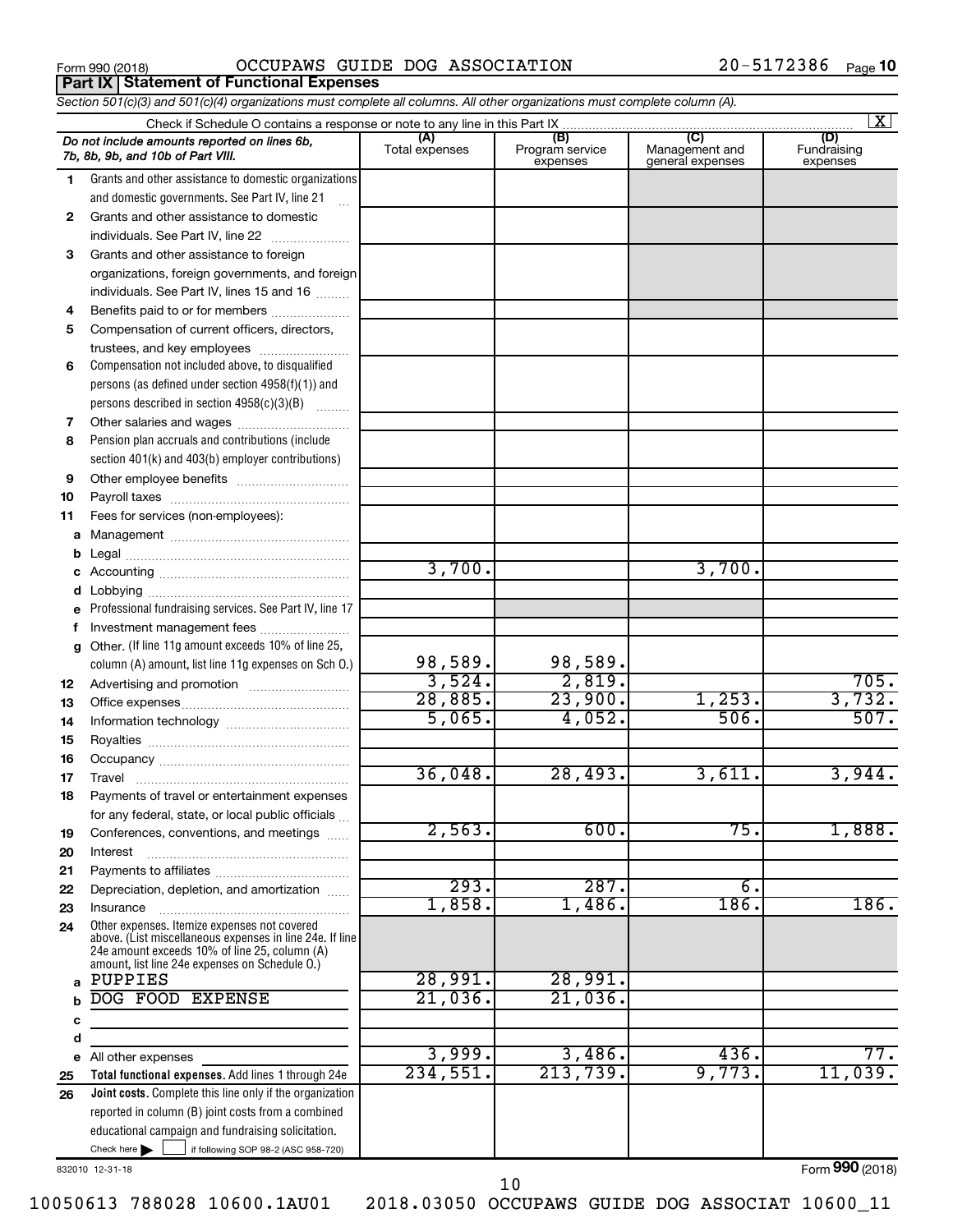| Form 990 (2018) | OCCUPAWS GUIDE DOG ASSOCIATION | $20 - 5172386$ Page 11 |  |
|-----------------|--------------------------------|------------------------|--|

| (A)<br>(B)<br>Beginning of year<br>End of year<br>146,627.<br>$\mathbf{1}$<br>1<br>17,945.<br>17,910.<br>$\overline{2}$<br>2<br>50,000.<br>0.<br>3<br>З<br>4<br>4<br>Loans and other receivables from current and former officers, directors,<br>5<br>trustees, key employees, and highest compensated employees. Complete<br>5<br>Part II of Schedule L<br>Loans and other receivables from other disqualified persons (as defined under<br>6<br>section $4958(f)(1)$ , persons described in section $4958(c)(3)(B)$ , and contributing<br>employers and sponsoring organizations of section 501(c)(9) voluntary<br>employees' beneficiary organizations (see instr). Complete Part II of Sch L<br>6<br>Assets<br>$\overline{7}$<br>7<br>8<br>8<br>1,473.<br>1,399.<br>9<br>9<br>10a Land, buildings, and equipment: cost or other<br>$\frac{8,797.}{293.}$<br>basis. Complete Part VI of Schedule D  10a<br>8,504.<br>$0$ .<br>10 <sub>c</sub><br>b<br>315,422.<br>27,805.<br>11<br>11<br>12<br>12<br>13<br>13<br>14<br>14<br>15<br>15<br>193,815.<br>619,335.<br>16<br>16<br>3,511.<br>254.<br>17<br>17<br>18<br>18<br>19<br>19<br>20<br>20<br>21<br>Escrow or custodial account liability. Complete Part IV of Schedule D<br>21<br>22<br>Loans and other payables to current and former officers, directors, trustees,<br>Liabilities<br>key employees, highest compensated employees, and disqualified persons.<br>22<br>23<br>23<br>Secured mortgages and notes payable to unrelated third parties<br>24<br>24<br>Unsecured notes and loans payable to unrelated third parties<br>Other liabilities (including federal income tax, payables to related third<br>25<br>parties, and other liabilities not included on lines 17-24). Complete Part X of<br>25<br>Schedule D<br>3,511<br>254.<br>26<br>26<br>Organizations that follow SFAS 117 (ASC 958), check here $\blacktriangleright \begin{array}{c} \perp X \\ \end{array}$ and<br>complete lines 27 through 29, and lines 33 and 34.<br><b>Fund Balances</b><br>181, 171.<br>569,081.<br>27<br>27<br>50,000.<br>9,133.<br>28<br>28<br>29<br>29<br>Permanently restricted net assets<br>Organizations that do not follow SFAS 117 (ASC 958), check here $\blacktriangleright$<br>Net Assets or<br>and complete lines 30 through 34.<br>30<br>30<br>Paid-in or capital surplus, or land, building, or equipment fund<br>31<br>31<br>32<br>Retained earnings, endowment, accumulated income, or other funds<br>32<br>190, 304.<br>33<br>33<br>193,815.<br>619,335.<br>34<br>34 |  | Part X | <b>Balance Sheet</b> |  |  |  |                                       |
|-----------------------------------------------------------------------------------------------------------------------------------------------------------------------------------------------------------------------------------------------------------------------------------------------------------------------------------------------------------------------------------------------------------------------------------------------------------------------------------------------------------------------------------------------------------------------------------------------------------------------------------------------------------------------------------------------------------------------------------------------------------------------------------------------------------------------------------------------------------------------------------------------------------------------------------------------------------------------------------------------------------------------------------------------------------------------------------------------------------------------------------------------------------------------------------------------------------------------------------------------------------------------------------------------------------------------------------------------------------------------------------------------------------------------------------------------------------------------------------------------------------------------------------------------------------------------------------------------------------------------------------------------------------------------------------------------------------------------------------------------------------------------------------------------------------------------------------------------------------------------------------------------------------------------------------------------------------------------------------------------------------------------------------------------------------------------------------------------------------------------------------------------------------------------------------------------------------------------------------------------------------------------------------------------------------------------------------------------------------------------------------------------------------------------------------------------------------------------------------------------------------------------------------------|--|--------|----------------------|--|--|--|---------------------------------------|
|                                                                                                                                                                                                                                                                                                                                                                                                                                                                                                                                                                                                                                                                                                                                                                                                                                                                                                                                                                                                                                                                                                                                                                                                                                                                                                                                                                                                                                                                                                                                                                                                                                                                                                                                                                                                                                                                                                                                                                                                                                                                                                                                                                                                                                                                                                                                                                                                                                                                                                                                         |  |        |                      |  |  |  |                                       |
|                                                                                                                                                                                                                                                                                                                                                                                                                                                                                                                                                                                                                                                                                                                                                                                                                                                                                                                                                                                                                                                                                                                                                                                                                                                                                                                                                                                                                                                                                                                                                                                                                                                                                                                                                                                                                                                                                                                                                                                                                                                                                                                                                                                                                                                                                                                                                                                                                                                                                                                                         |  |        |                      |  |  |  |                                       |
|                                                                                                                                                                                                                                                                                                                                                                                                                                                                                                                                                                                                                                                                                                                                                                                                                                                                                                                                                                                                                                                                                                                                                                                                                                                                                                                                                                                                                                                                                                                                                                                                                                                                                                                                                                                                                                                                                                                                                                                                                                                                                                                                                                                                                                                                                                                                                                                                                                                                                                                                         |  |        |                      |  |  |  | 226,065.                              |
|                                                                                                                                                                                                                                                                                                                                                                                                                                                                                                                                                                                                                                                                                                                                                                                                                                                                                                                                                                                                                                                                                                                                                                                                                                                                                                                                                                                                                                                                                                                                                                                                                                                                                                                                                                                                                                                                                                                                                                                                                                                                                                                                                                                                                                                                                                                                                                                                                                                                                                                                         |  |        |                      |  |  |  |                                       |
|                                                                                                                                                                                                                                                                                                                                                                                                                                                                                                                                                                                                                                                                                                                                                                                                                                                                                                                                                                                                                                                                                                                                                                                                                                                                                                                                                                                                                                                                                                                                                                                                                                                                                                                                                                                                                                                                                                                                                                                                                                                                                                                                                                                                                                                                                                                                                                                                                                                                                                                                         |  |        |                      |  |  |  |                                       |
|                                                                                                                                                                                                                                                                                                                                                                                                                                                                                                                                                                                                                                                                                                                                                                                                                                                                                                                                                                                                                                                                                                                                                                                                                                                                                                                                                                                                                                                                                                                                                                                                                                                                                                                                                                                                                                                                                                                                                                                                                                                                                                                                                                                                                                                                                                                                                                                                                                                                                                                                         |  |        |                      |  |  |  |                                       |
|                                                                                                                                                                                                                                                                                                                                                                                                                                                                                                                                                                                                                                                                                                                                                                                                                                                                                                                                                                                                                                                                                                                                                                                                                                                                                                                                                                                                                                                                                                                                                                                                                                                                                                                                                                                                                                                                                                                                                                                                                                                                                                                                                                                                                                                                                                                                                                                                                                                                                                                                         |  |        |                      |  |  |  |                                       |
|                                                                                                                                                                                                                                                                                                                                                                                                                                                                                                                                                                                                                                                                                                                                                                                                                                                                                                                                                                                                                                                                                                                                                                                                                                                                                                                                                                                                                                                                                                                                                                                                                                                                                                                                                                                                                                                                                                                                                                                                                                                                                                                                                                                                                                                                                                                                                                                                                                                                                                                                         |  |        |                      |  |  |  |                                       |
|                                                                                                                                                                                                                                                                                                                                                                                                                                                                                                                                                                                                                                                                                                                                                                                                                                                                                                                                                                                                                                                                                                                                                                                                                                                                                                                                                                                                                                                                                                                                                                                                                                                                                                                                                                                                                                                                                                                                                                                                                                                                                                                                                                                                                                                                                                                                                                                                                                                                                                                                         |  |        |                      |  |  |  |                                       |
|                                                                                                                                                                                                                                                                                                                                                                                                                                                                                                                                                                                                                                                                                                                                                                                                                                                                                                                                                                                                                                                                                                                                                                                                                                                                                                                                                                                                                                                                                                                                                                                                                                                                                                                                                                                                                                                                                                                                                                                                                                                                                                                                                                                                                                                                                                                                                                                                                                                                                                                                         |  |        |                      |  |  |  |                                       |
|                                                                                                                                                                                                                                                                                                                                                                                                                                                                                                                                                                                                                                                                                                                                                                                                                                                                                                                                                                                                                                                                                                                                                                                                                                                                                                                                                                                                                                                                                                                                                                                                                                                                                                                                                                                                                                                                                                                                                                                                                                                                                                                                                                                                                                                                                                                                                                                                                                                                                                                                         |  |        |                      |  |  |  |                                       |
|                                                                                                                                                                                                                                                                                                                                                                                                                                                                                                                                                                                                                                                                                                                                                                                                                                                                                                                                                                                                                                                                                                                                                                                                                                                                                                                                                                                                                                                                                                                                                                                                                                                                                                                                                                                                                                                                                                                                                                                                                                                                                                                                                                                                                                                                                                                                                                                                                                                                                                                                         |  |        |                      |  |  |  |                                       |
|                                                                                                                                                                                                                                                                                                                                                                                                                                                                                                                                                                                                                                                                                                                                                                                                                                                                                                                                                                                                                                                                                                                                                                                                                                                                                                                                                                                                                                                                                                                                                                                                                                                                                                                                                                                                                                                                                                                                                                                                                                                                                                                                                                                                                                                                                                                                                                                                                                                                                                                                         |  |        |                      |  |  |  |                                       |
|                                                                                                                                                                                                                                                                                                                                                                                                                                                                                                                                                                                                                                                                                                                                                                                                                                                                                                                                                                                                                                                                                                                                                                                                                                                                                                                                                                                                                                                                                                                                                                                                                                                                                                                                                                                                                                                                                                                                                                                                                                                                                                                                                                                                                                                                                                                                                                                                                                                                                                                                         |  |        |                      |  |  |  |                                       |
|                                                                                                                                                                                                                                                                                                                                                                                                                                                                                                                                                                                                                                                                                                                                                                                                                                                                                                                                                                                                                                                                                                                                                                                                                                                                                                                                                                                                                                                                                                                                                                                                                                                                                                                                                                                                                                                                                                                                                                                                                                                                                                                                                                                                                                                                                                                                                                                                                                                                                                                                         |  |        |                      |  |  |  |                                       |
|                                                                                                                                                                                                                                                                                                                                                                                                                                                                                                                                                                                                                                                                                                                                                                                                                                                                                                                                                                                                                                                                                                                                                                                                                                                                                                                                                                                                                                                                                                                                                                                                                                                                                                                                                                                                                                                                                                                                                                                                                                                                                                                                                                                                                                                                                                                                                                                                                                                                                                                                         |  |        |                      |  |  |  |                                       |
|                                                                                                                                                                                                                                                                                                                                                                                                                                                                                                                                                                                                                                                                                                                                                                                                                                                                                                                                                                                                                                                                                                                                                                                                                                                                                                                                                                                                                                                                                                                                                                                                                                                                                                                                                                                                                                                                                                                                                                                                                                                                                                                                                                                                                                                                                                                                                                                                                                                                                                                                         |  |        |                      |  |  |  |                                       |
|                                                                                                                                                                                                                                                                                                                                                                                                                                                                                                                                                                                                                                                                                                                                                                                                                                                                                                                                                                                                                                                                                                                                                                                                                                                                                                                                                                                                                                                                                                                                                                                                                                                                                                                                                                                                                                                                                                                                                                                                                                                                                                                                                                                                                                                                                                                                                                                                                                                                                                                                         |  |        |                      |  |  |  |                                       |
|                                                                                                                                                                                                                                                                                                                                                                                                                                                                                                                                                                                                                                                                                                                                                                                                                                                                                                                                                                                                                                                                                                                                                                                                                                                                                                                                                                                                                                                                                                                                                                                                                                                                                                                                                                                                                                                                                                                                                                                                                                                                                                                                                                                                                                                                                                                                                                                                                                                                                                                                         |  |        |                      |  |  |  |                                       |
|                                                                                                                                                                                                                                                                                                                                                                                                                                                                                                                                                                                                                                                                                                                                                                                                                                                                                                                                                                                                                                                                                                                                                                                                                                                                                                                                                                                                                                                                                                                                                                                                                                                                                                                                                                                                                                                                                                                                                                                                                                                                                                                                                                                                                                                                                                                                                                                                                                                                                                                                         |  |        |                      |  |  |  |                                       |
|                                                                                                                                                                                                                                                                                                                                                                                                                                                                                                                                                                                                                                                                                                                                                                                                                                                                                                                                                                                                                                                                                                                                                                                                                                                                                                                                                                                                                                                                                                                                                                                                                                                                                                                                                                                                                                                                                                                                                                                                                                                                                                                                                                                                                                                                                                                                                                                                                                                                                                                                         |  |        |                      |  |  |  |                                       |
|                                                                                                                                                                                                                                                                                                                                                                                                                                                                                                                                                                                                                                                                                                                                                                                                                                                                                                                                                                                                                                                                                                                                                                                                                                                                                                                                                                                                                                                                                                                                                                                                                                                                                                                                                                                                                                                                                                                                                                                                                                                                                                                                                                                                                                                                                                                                                                                                                                                                                                                                         |  |        |                      |  |  |  |                                       |
|                                                                                                                                                                                                                                                                                                                                                                                                                                                                                                                                                                                                                                                                                                                                                                                                                                                                                                                                                                                                                                                                                                                                                                                                                                                                                                                                                                                                                                                                                                                                                                                                                                                                                                                                                                                                                                                                                                                                                                                                                                                                                                                                                                                                                                                                                                                                                                                                                                                                                                                                         |  |        |                      |  |  |  |                                       |
|                                                                                                                                                                                                                                                                                                                                                                                                                                                                                                                                                                                                                                                                                                                                                                                                                                                                                                                                                                                                                                                                                                                                                                                                                                                                                                                                                                                                                                                                                                                                                                                                                                                                                                                                                                                                                                                                                                                                                                                                                                                                                                                                                                                                                                                                                                                                                                                                                                                                                                                                         |  |        |                      |  |  |  |                                       |
|                                                                                                                                                                                                                                                                                                                                                                                                                                                                                                                                                                                                                                                                                                                                                                                                                                                                                                                                                                                                                                                                                                                                                                                                                                                                                                                                                                                                                                                                                                                                                                                                                                                                                                                                                                                                                                                                                                                                                                                                                                                                                                                                                                                                                                                                                                                                                                                                                                                                                                                                         |  |        |                      |  |  |  |                                       |
|                                                                                                                                                                                                                                                                                                                                                                                                                                                                                                                                                                                                                                                                                                                                                                                                                                                                                                                                                                                                                                                                                                                                                                                                                                                                                                                                                                                                                                                                                                                                                                                                                                                                                                                                                                                                                                                                                                                                                                                                                                                                                                                                                                                                                                                                                                                                                                                                                                                                                                                                         |  |        |                      |  |  |  |                                       |
|                                                                                                                                                                                                                                                                                                                                                                                                                                                                                                                                                                                                                                                                                                                                                                                                                                                                                                                                                                                                                                                                                                                                                                                                                                                                                                                                                                                                                                                                                                                                                                                                                                                                                                                                                                                                                                                                                                                                                                                                                                                                                                                                                                                                                                                                                                                                                                                                                                                                                                                                         |  |        |                      |  |  |  |                                       |
|                                                                                                                                                                                                                                                                                                                                                                                                                                                                                                                                                                                                                                                                                                                                                                                                                                                                                                                                                                                                                                                                                                                                                                                                                                                                                                                                                                                                                                                                                                                                                                                                                                                                                                                                                                                                                                                                                                                                                                                                                                                                                                                                                                                                                                                                                                                                                                                                                                                                                                                                         |  |        |                      |  |  |  |                                       |
|                                                                                                                                                                                                                                                                                                                                                                                                                                                                                                                                                                                                                                                                                                                                                                                                                                                                                                                                                                                                                                                                                                                                                                                                                                                                                                                                                                                                                                                                                                                                                                                                                                                                                                                                                                                                                                                                                                                                                                                                                                                                                                                                                                                                                                                                                                                                                                                                                                                                                                                                         |  |        |                      |  |  |  |                                       |
|                                                                                                                                                                                                                                                                                                                                                                                                                                                                                                                                                                                                                                                                                                                                                                                                                                                                                                                                                                                                                                                                                                                                                                                                                                                                                                                                                                                                                                                                                                                                                                                                                                                                                                                                                                                                                                                                                                                                                                                                                                                                                                                                                                                                                                                                                                                                                                                                                                                                                                                                         |  |        |                      |  |  |  |                                       |
|                                                                                                                                                                                                                                                                                                                                                                                                                                                                                                                                                                                                                                                                                                                                                                                                                                                                                                                                                                                                                                                                                                                                                                                                                                                                                                                                                                                                                                                                                                                                                                                                                                                                                                                                                                                                                                                                                                                                                                                                                                                                                                                                                                                                                                                                                                                                                                                                                                                                                                                                         |  |        |                      |  |  |  |                                       |
|                                                                                                                                                                                                                                                                                                                                                                                                                                                                                                                                                                                                                                                                                                                                                                                                                                                                                                                                                                                                                                                                                                                                                                                                                                                                                                                                                                                                                                                                                                                                                                                                                                                                                                                                                                                                                                                                                                                                                                                                                                                                                                                                                                                                                                                                                                                                                                                                                                                                                                                                         |  |        |                      |  |  |  |                                       |
|                                                                                                                                                                                                                                                                                                                                                                                                                                                                                                                                                                                                                                                                                                                                                                                                                                                                                                                                                                                                                                                                                                                                                                                                                                                                                                                                                                                                                                                                                                                                                                                                                                                                                                                                                                                                                                                                                                                                                                                                                                                                                                                                                                                                                                                                                                                                                                                                                                                                                                                                         |  |        |                      |  |  |  |                                       |
|                                                                                                                                                                                                                                                                                                                                                                                                                                                                                                                                                                                                                                                                                                                                                                                                                                                                                                                                                                                                                                                                                                                                                                                                                                                                                                                                                                                                                                                                                                                                                                                                                                                                                                                                                                                                                                                                                                                                                                                                                                                                                                                                                                                                                                                                                                                                                                                                                                                                                                                                         |  |        |                      |  |  |  |                                       |
|                                                                                                                                                                                                                                                                                                                                                                                                                                                                                                                                                                                                                                                                                                                                                                                                                                                                                                                                                                                                                                                                                                                                                                                                                                                                                                                                                                                                                                                                                                                                                                                                                                                                                                                                                                                                                                                                                                                                                                                                                                                                                                                                                                                                                                                                                                                                                                                                                                                                                                                                         |  |        |                      |  |  |  |                                       |
|                                                                                                                                                                                                                                                                                                                                                                                                                                                                                                                                                                                                                                                                                                                                                                                                                                                                                                                                                                                                                                                                                                                                                                                                                                                                                                                                                                                                                                                                                                                                                                                                                                                                                                                                                                                                                                                                                                                                                                                                                                                                                                                                                                                                                                                                                                                                                                                                                                                                                                                                         |  |        |                      |  |  |  |                                       |
|                                                                                                                                                                                                                                                                                                                                                                                                                                                                                                                                                                                                                                                                                                                                                                                                                                                                                                                                                                                                                                                                                                                                                                                                                                                                                                                                                                                                                                                                                                                                                                                                                                                                                                                                                                                                                                                                                                                                                                                                                                                                                                                                                                                                                                                                                                                                                                                                                                                                                                                                         |  |        |                      |  |  |  |                                       |
|                                                                                                                                                                                                                                                                                                                                                                                                                                                                                                                                                                                                                                                                                                                                                                                                                                                                                                                                                                                                                                                                                                                                                                                                                                                                                                                                                                                                                                                                                                                                                                                                                                                                                                                                                                                                                                                                                                                                                                                                                                                                                                                                                                                                                                                                                                                                                                                                                                                                                                                                         |  |        |                      |  |  |  |                                       |
|                                                                                                                                                                                                                                                                                                                                                                                                                                                                                                                                                                                                                                                                                                                                                                                                                                                                                                                                                                                                                                                                                                                                                                                                                                                                                                                                                                                                                                                                                                                                                                                                                                                                                                                                                                                                                                                                                                                                                                                                                                                                                                                                                                                                                                                                                                                                                                                                                                                                                                                                         |  |        |                      |  |  |  |                                       |
|                                                                                                                                                                                                                                                                                                                                                                                                                                                                                                                                                                                                                                                                                                                                                                                                                                                                                                                                                                                                                                                                                                                                                                                                                                                                                                                                                                                                                                                                                                                                                                                                                                                                                                                                                                                                                                                                                                                                                                                                                                                                                                                                                                                                                                                                                                                                                                                                                                                                                                                                         |  |        |                      |  |  |  |                                       |
|                                                                                                                                                                                                                                                                                                                                                                                                                                                                                                                                                                                                                                                                                                                                                                                                                                                                                                                                                                                                                                                                                                                                                                                                                                                                                                                                                                                                                                                                                                                                                                                                                                                                                                                                                                                                                                                                                                                                                                                                                                                                                                                                                                                                                                                                                                                                                                                                                                                                                                                                         |  |        |                      |  |  |  |                                       |
|                                                                                                                                                                                                                                                                                                                                                                                                                                                                                                                                                                                                                                                                                                                                                                                                                                                                                                                                                                                                                                                                                                                                                                                                                                                                                                                                                                                                                                                                                                                                                                                                                                                                                                                                                                                                                                                                                                                                                                                                                                                                                                                                                                                                                                                                                                                                                                                                                                                                                                                                         |  |        |                      |  |  |  |                                       |
|                                                                                                                                                                                                                                                                                                                                                                                                                                                                                                                                                                                                                                                                                                                                                                                                                                                                                                                                                                                                                                                                                                                                                                                                                                                                                                                                                                                                                                                                                                                                                                                                                                                                                                                                                                                                                                                                                                                                                                                                                                                                                                                                                                                                                                                                                                                                                                                                                                                                                                                                         |  |        |                      |  |  |  |                                       |
|                                                                                                                                                                                                                                                                                                                                                                                                                                                                                                                                                                                                                                                                                                                                                                                                                                                                                                                                                                                                                                                                                                                                                                                                                                                                                                                                                                                                                                                                                                                                                                                                                                                                                                                                                                                                                                                                                                                                                                                                                                                                                                                                                                                                                                                                                                                                                                                                                                                                                                                                         |  |        |                      |  |  |  |                                       |
|                                                                                                                                                                                                                                                                                                                                                                                                                                                                                                                                                                                                                                                                                                                                                                                                                                                                                                                                                                                                                                                                                                                                                                                                                                                                                                                                                                                                                                                                                                                                                                                                                                                                                                                                                                                                                                                                                                                                                                                                                                                                                                                                                                                                                                                                                                                                                                                                                                                                                                                                         |  |        |                      |  |  |  |                                       |
|                                                                                                                                                                                                                                                                                                                                                                                                                                                                                                                                                                                                                                                                                                                                                                                                                                                                                                                                                                                                                                                                                                                                                                                                                                                                                                                                                                                                                                                                                                                                                                                                                                                                                                                                                                                                                                                                                                                                                                                                                                                                                                                                                                                                                                                                                                                                                                                                                                                                                                                                         |  |        |                      |  |  |  |                                       |
|                                                                                                                                                                                                                                                                                                                                                                                                                                                                                                                                                                                                                                                                                                                                                                                                                                                                                                                                                                                                                                                                                                                                                                                                                                                                                                                                                                                                                                                                                                                                                                                                                                                                                                                                                                                                                                                                                                                                                                                                                                                                                                                                                                                                                                                                                                                                                                                                                                                                                                                                         |  |        |                      |  |  |  |                                       |
|                                                                                                                                                                                                                                                                                                                                                                                                                                                                                                                                                                                                                                                                                                                                                                                                                                                                                                                                                                                                                                                                                                                                                                                                                                                                                                                                                                                                                                                                                                                                                                                                                                                                                                                                                                                                                                                                                                                                                                                                                                                                                                                                                                                                                                                                                                                                                                                                                                                                                                                                         |  |        |                      |  |  |  |                                       |
|                                                                                                                                                                                                                                                                                                                                                                                                                                                                                                                                                                                                                                                                                                                                                                                                                                                                                                                                                                                                                                                                                                                                                                                                                                                                                                                                                                                                                                                                                                                                                                                                                                                                                                                                                                                                                                                                                                                                                                                                                                                                                                                                                                                                                                                                                                                                                                                                                                                                                                                                         |  |        |                      |  |  |  | 619,081.                              |
|                                                                                                                                                                                                                                                                                                                                                                                                                                                                                                                                                                                                                                                                                                                                                                                                                                                                                                                                                                                                                                                                                                                                                                                                                                                                                                                                                                                                                                                                                                                                                                                                                                                                                                                                                                                                                                                                                                                                                                                                                                                                                                                                                                                                                                                                                                                                                                                                                                                                                                                                         |  |        |                      |  |  |  | $F_{\text{sum}}$ QQQ $n_{\text{max}}$ |

Form (2018) **990**

11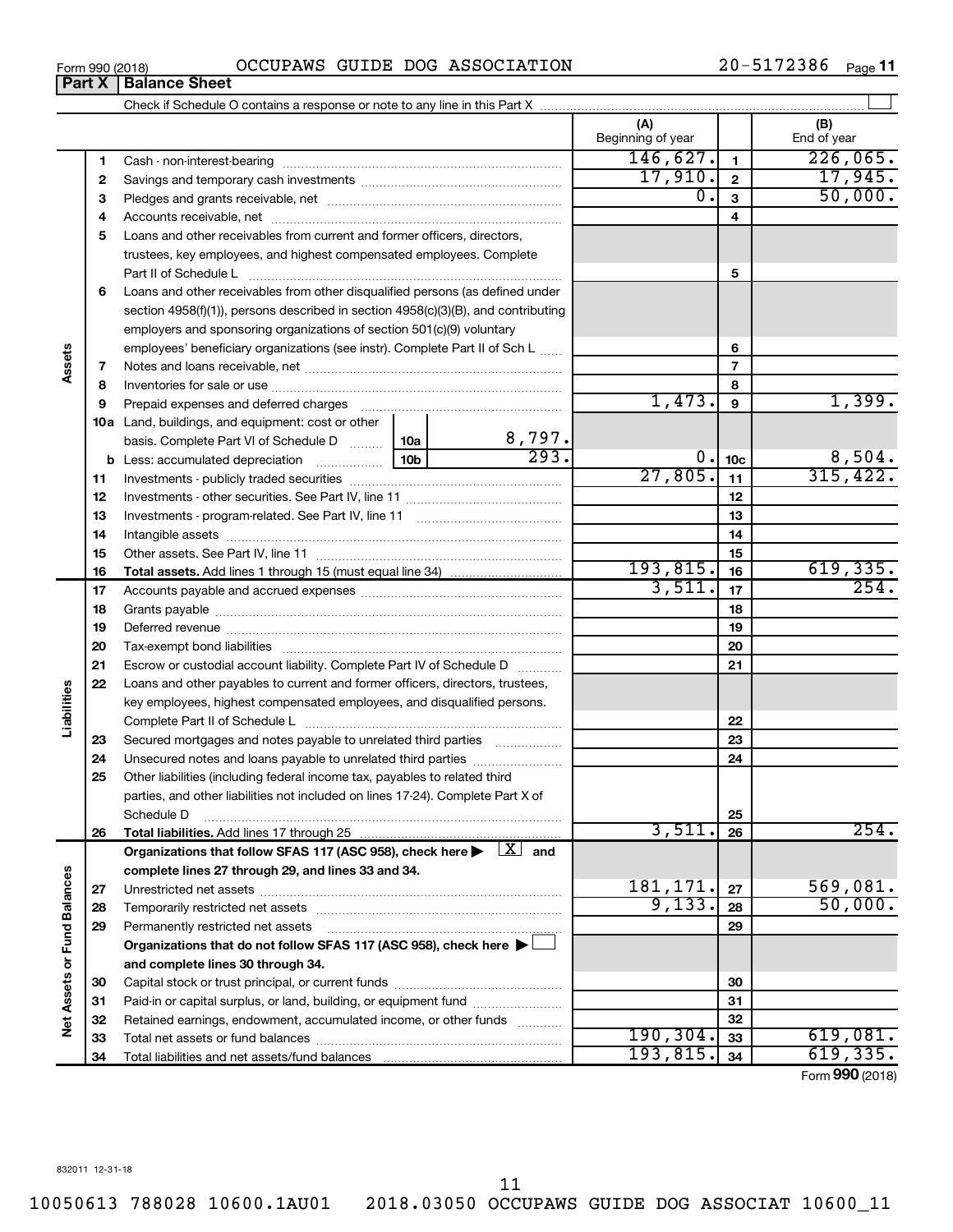|    | OCCUPAWS GUIDE DOG ASSOCIATION<br>Form 990 (2018)                                                                                                                                                                                                                                                                                                                                                                                                                                                   | 20-5172386              |                                   |     | Page 12          |
|----|-----------------------------------------------------------------------------------------------------------------------------------------------------------------------------------------------------------------------------------------------------------------------------------------------------------------------------------------------------------------------------------------------------------------------------------------------------------------------------------------------------|-------------------------|-----------------------------------|-----|------------------|
|    | Part XI   Reconciliation of Net Assets                                                                                                                                                                                                                                                                                                                                                                                                                                                              |                         |                                   |     |                  |
|    | Check if Schedule O contains a response or note to any line in this Part XI [11] [12] Check if Schedule O contains a response or note to any line in this Part XI                                                                                                                                                                                                                                                                                                                                   |                         |                                   |     |                  |
|    |                                                                                                                                                                                                                                                                                                                                                                                                                                                                                                     |                         |                                   |     |                  |
| 1  |                                                                                                                                                                                                                                                                                                                                                                                                                                                                                                     | 1                       |                                   |     | 680,952.         |
| 2  |                                                                                                                                                                                                                                                                                                                                                                                                                                                                                                     | $\mathfrak{p}$          |                                   |     | 234,551.         |
| 3  |                                                                                                                                                                                                                                                                                                                                                                                                                                                                                                     | 3                       |                                   |     | 446, 401.        |
| 4  |                                                                                                                                                                                                                                                                                                                                                                                                                                                                                                     | $\overline{\mathbf{4}}$ |                                   |     | 190, 304.        |
| 5  |                                                                                                                                                                                                                                                                                                                                                                                                                                                                                                     | 5                       |                                   |     | $-17,624.$       |
| 6  | Donated services and use of facilities                                                                                                                                                                                                                                                                                                                                                                                                                                                              | 6                       |                                   |     |                  |
| 7  | Investment expenses                                                                                                                                                                                                                                                                                                                                                                                                                                                                                 | $\overline{7}$          |                                   |     |                  |
| 8  | Prior period adjustments                                                                                                                                                                                                                                                                                                                                                                                                                                                                            | 8                       |                                   |     |                  |
| 9  |                                                                                                                                                                                                                                                                                                                                                                                                                                                                                                     | 9                       |                                   |     | $\overline{0}$ . |
| 10 | Net assets or fund balances at end of year. Combine lines 3 through 9 (must equal Part X, line 33,                                                                                                                                                                                                                                                                                                                                                                                                  |                         |                                   |     |                  |
|    | column (B))<br>$\begin{minipage}{0.9\linewidth} \begin{tabular}{l} \hline \textbf{0.01} \end{tabular} \end{minipage} \begin{tabular}{l} \hline \textbf{1.01} \end{tabular} \end{minipage} \begin{tabular}{l} \hline \textbf{1.01} \end{tabular} \end{minipage} \begin{minipage}{0.9\linewidth} \textbf{1.01} \end{minipage} \begin{tabular}{l} \hline \textbf{1.01} \end{tabular} \end{minipage} \begin{minipage}{0.9\linewidth} \textbf{1.01} \end{minipage} \begin{tabular}{l} \hline \textbf{1.$ | 10                      |                                   |     | 619,081.         |
|    | <b>Part XII</b> Financial Statements and Reporting                                                                                                                                                                                                                                                                                                                                                                                                                                                  |                         |                                   |     |                  |
|    |                                                                                                                                                                                                                                                                                                                                                                                                                                                                                                     |                         |                                   |     |                  |
|    |                                                                                                                                                                                                                                                                                                                                                                                                                                                                                                     |                         |                                   | Yes | <b>No</b>        |
| 1  | $X$ Accrual<br>Accounting method used to prepare the Form 990: $\Box$ Cash<br>Other                                                                                                                                                                                                                                                                                                                                                                                                                 |                         |                                   |     |                  |
|    | If the organization changed its method of accounting from a prior year or checked "Other," explain in Schedule O.                                                                                                                                                                                                                                                                                                                                                                                   |                         |                                   |     |                  |
|    |                                                                                                                                                                                                                                                                                                                                                                                                                                                                                                     |                         | 2a                                |     | x                |
|    | If "Yes," check a box below to indicate whether the financial statements for the year were compiled or reviewed on a                                                                                                                                                                                                                                                                                                                                                                                |                         |                                   |     |                  |
|    | separate basis, consolidated basis, or both:                                                                                                                                                                                                                                                                                                                                                                                                                                                        |                         |                                   |     |                  |
|    | Separate basis<br><b>Consolidated basis</b><br>Both consolidated and separate basis                                                                                                                                                                                                                                                                                                                                                                                                                 |                         |                                   |     |                  |
|    |                                                                                                                                                                                                                                                                                                                                                                                                                                                                                                     |                         | 2 <sub>b</sub>                    | х   |                  |
|    | If "Yes," check a box below to indicate whether the financial statements for the year were audited on a separate basis,                                                                                                                                                                                                                                                                                                                                                                             |                         |                                   |     |                  |
|    | consolidated basis, or both:                                                                                                                                                                                                                                                                                                                                                                                                                                                                        |                         |                                   |     |                  |
|    | $\lfloor x \rfloor$ Separate basis<br>Consolidated basis<br>Both consolidated and separate basis                                                                                                                                                                                                                                                                                                                                                                                                    |                         |                                   |     |                  |
|    | c If "Yes" to line 2a or 2b, does the organization have a committee that assumes responsibility for oversight of the audit,                                                                                                                                                                                                                                                                                                                                                                         |                         |                                   |     |                  |
|    |                                                                                                                                                                                                                                                                                                                                                                                                                                                                                                     |                         | 2c                                | х   |                  |
|    | If the organization changed either its oversight process or selection process during the tax year, explain in Schedule O.                                                                                                                                                                                                                                                                                                                                                                           |                         |                                   |     |                  |
|    | 3a As a result of a federal award, was the organization required to undergo an audit or audits as set forth in the Single Audit                                                                                                                                                                                                                                                                                                                                                                     |                         |                                   |     |                  |
|    |                                                                                                                                                                                                                                                                                                                                                                                                                                                                                                     |                         | 3a                                |     | x                |
|    | <b>b</b> If "Yes," did the organization undergo the required audit or audits? If the organization did not undergo the required audit                                                                                                                                                                                                                                                                                                                                                                |                         |                                   |     |                  |
|    |                                                                                                                                                                                                                                                                                                                                                                                                                                                                                                     |                         | 3b<br>$F_{\text{arm}}$ 000 (2018) |     |                  |

Form (2018) **990**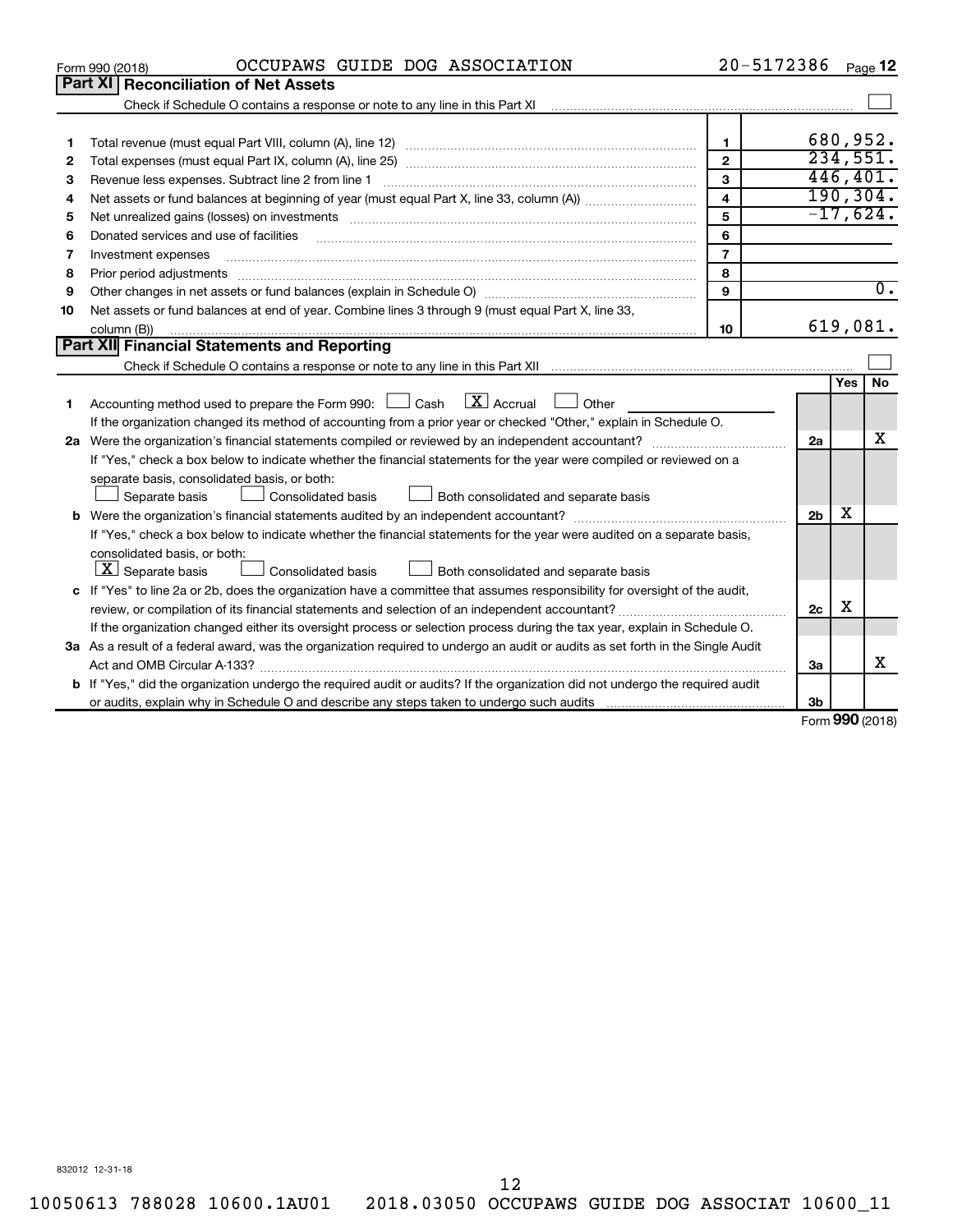| <b>SCHEDULE A</b> |  |
|-------------------|--|
|-------------------|--|

| (Form 990 or 990-EZ) |  |  |  |
|----------------------|--|--|--|
|----------------------|--|--|--|

## **Public Charity Status and Public Support**

**(Form 990 or 990-EZ) Complete if the organization is a section 501(c)(3) organization or a section**

**4947(a)(1) nonexempt charitable trust.**

| OMB No. 1545-0047                   |  |
|-------------------------------------|--|
| 1                                   |  |
| <b>Open to Public</b><br>Inspection |  |

|       |                 | Department of the Treasury<br>Internal Revenue Service |  |                                                                        | Attach to Form 990 or Form 990-EZ.<br>▶ Go to www.irs.gov/Form990 for instructions and the latest information.                                                                                                                                                                         |     |                                                                |                            |  | <b>Open to Public</b><br>Inspection   |  |  |
|-------|-----------------|--------------------------------------------------------|--|------------------------------------------------------------------------|----------------------------------------------------------------------------------------------------------------------------------------------------------------------------------------------------------------------------------------------------------------------------------------|-----|----------------------------------------------------------------|----------------------------|--|---------------------------------------|--|--|
|       |                 | Name of the organization                               |  |                                                                        |                                                                                                                                                                                                                                                                                        |     |                                                                |                            |  | <b>Employer identification number</b> |  |  |
|       |                 |                                                        |  |                                                                        | OCCUPAWS GUIDE DOG ASSOCIATION                                                                                                                                                                                                                                                         |     |                                                                |                            |  | 20-5172386                            |  |  |
|       | Part I          |                                                        |  |                                                                        | Reason for Public Charity Status (All organizations must complete this part.) See instructions.                                                                                                                                                                                        |     |                                                                |                            |  |                                       |  |  |
|       |                 |                                                        |  |                                                                        | The organization is not a private foundation because it is: (For lines 1 through 12, check only one box.)                                                                                                                                                                              |     |                                                                |                            |  |                                       |  |  |
| 1     |                 |                                                        |  |                                                                        | A church, convention of churches, or association of churches described in section 170(b)(1)(A)(i).                                                                                                                                                                                     |     |                                                                |                            |  |                                       |  |  |
| 2     |                 |                                                        |  |                                                                        | A school described in section 170(b)(1)(A)(ii). (Attach Schedule E (Form 990 or 990-EZ).)                                                                                                                                                                                              |     |                                                                |                            |  |                                       |  |  |
| З     |                 |                                                        |  |                                                                        | A hospital or a cooperative hospital service organization described in section 170(b)(1)(A)(iii).                                                                                                                                                                                      |     |                                                                |                            |  |                                       |  |  |
| 4     |                 |                                                        |  |                                                                        | A medical research organization operated in conjunction with a hospital described in section 170(b)(1)(A)(iii). Enter the hospital's name,                                                                                                                                             |     |                                                                |                            |  |                                       |  |  |
|       |                 | city, and state:                                       |  |                                                                        |                                                                                                                                                                                                                                                                                        |     |                                                                |                            |  |                                       |  |  |
| 5     |                 |                                                        |  |                                                                        | An organization operated for the benefit of a college or university owned or operated by a governmental unit described in                                                                                                                                                              |     |                                                                |                            |  |                                       |  |  |
|       |                 |                                                        |  | section 170(b)(1)(A)(iv). (Complete Part II.)                          |                                                                                                                                                                                                                                                                                        |     |                                                                |                            |  |                                       |  |  |
| 6     |                 |                                                        |  |                                                                        | A federal, state, or local government or governmental unit described in section 170(b)(1)(A)(v).                                                                                                                                                                                       |     |                                                                |                            |  |                                       |  |  |
|       | $7 \mid X \mid$ |                                                        |  |                                                                        | An organization that normally receives a substantial part of its support from a governmental unit or from the general public described in                                                                                                                                              |     |                                                                |                            |  |                                       |  |  |
|       |                 |                                                        |  | section 170(b)(1)(A)(vi). (Complete Part II.)                          |                                                                                                                                                                                                                                                                                        |     |                                                                |                            |  |                                       |  |  |
| 8     |                 |                                                        |  |                                                                        | A community trust described in section 170(b)(1)(A)(vi). (Complete Part II.)                                                                                                                                                                                                           |     |                                                                |                            |  |                                       |  |  |
| 9     |                 |                                                        |  |                                                                        | An agricultural research organization described in section 170(b)(1)(A)(ix) operated in conjunction with a land-grant college                                                                                                                                                          |     |                                                                |                            |  |                                       |  |  |
|       |                 |                                                        |  |                                                                        | or university or a non-land-grant college of agriculture (see instructions). Enter the name, city, and state of the college or                                                                                                                                                         |     |                                                                |                            |  |                                       |  |  |
| 10    |                 | university:                                            |  |                                                                        |                                                                                                                                                                                                                                                                                        |     |                                                                |                            |  |                                       |  |  |
|       |                 |                                                        |  |                                                                        | An organization that normally receives: (1) more than 33 1/3% of its support from contributions, membership fees, and gross receipts from                                                                                                                                              |     |                                                                |                            |  |                                       |  |  |
|       |                 |                                                        |  |                                                                        | activities related to its exempt functions - subject to certain exceptions, and (2) no more than 33 1/3% of its support from gross investment<br>income and unrelated business taxable income (less section 511 tax) from businesses acquired by the organization after June 30, 1975. |     |                                                                |                            |  |                                       |  |  |
|       |                 |                                                        |  | See section 509(a)(2). (Complete Part III.)                            |                                                                                                                                                                                                                                                                                        |     |                                                                |                            |  |                                       |  |  |
| 11    |                 |                                                        |  |                                                                        | An organization organized and operated exclusively to test for public safety. See section 509(a)(4).                                                                                                                                                                                   |     |                                                                |                            |  |                                       |  |  |
| 12    |                 |                                                        |  |                                                                        | An organization organized and operated exclusively for the benefit of, to perform the functions of, or to carry out the purposes of one or                                                                                                                                             |     |                                                                |                            |  |                                       |  |  |
|       |                 |                                                        |  |                                                                        | more publicly supported organizations described in section 509(a)(1) or section 509(a)(2). See section 509(a)(3). Check the box in                                                                                                                                                     |     |                                                                |                            |  |                                       |  |  |
|       |                 |                                                        |  |                                                                        | lines 12a through 12d that describes the type of supporting organization and complete lines 12e, 12f, and 12g.                                                                                                                                                                         |     |                                                                |                            |  |                                       |  |  |
| а     |                 |                                                        |  |                                                                        | Type I. A supporting organization operated, supervised, or controlled by its supported organization(s), typically by giving                                                                                                                                                            |     |                                                                |                            |  |                                       |  |  |
|       |                 |                                                        |  |                                                                        | the supported organization(s) the power to regularly appoint or elect a majority of the directors or trustees of the supporting                                                                                                                                                        |     |                                                                |                            |  |                                       |  |  |
|       |                 |                                                        |  | organization. You must complete Part IV, Sections A and B.             |                                                                                                                                                                                                                                                                                        |     |                                                                |                            |  |                                       |  |  |
| b     |                 |                                                        |  |                                                                        | Type II. A supporting organization supervised or controlled in connection with its supported organization(s), by having                                                                                                                                                                |     |                                                                |                            |  |                                       |  |  |
|       |                 |                                                        |  |                                                                        | control or management of the supporting organization vested in the same persons that control or manage the supported                                                                                                                                                                   |     |                                                                |                            |  |                                       |  |  |
|       |                 |                                                        |  | organization(s). You must complete Part IV, Sections A and C.          |                                                                                                                                                                                                                                                                                        |     |                                                                |                            |  |                                       |  |  |
| с     |                 |                                                        |  |                                                                        | Type III functionally integrated. A supporting organization operated in connection with, and functionally integrated with,                                                                                                                                                             |     |                                                                |                            |  |                                       |  |  |
|       |                 |                                                        |  |                                                                        | its supported organization(s) (see instructions). You must complete Part IV, Sections A, D, and E.                                                                                                                                                                                     |     |                                                                |                            |  |                                       |  |  |
| d     |                 |                                                        |  |                                                                        | Type III non-functionally integrated. A supporting organization operated in connection with its supported organization(s)                                                                                                                                                              |     |                                                                |                            |  |                                       |  |  |
|       |                 |                                                        |  |                                                                        | that is not functionally integrated. The organization generally must satisfy a distribution requirement and an attentiveness                                                                                                                                                           |     |                                                                |                            |  |                                       |  |  |
|       |                 |                                                        |  |                                                                        | requirement (see instructions). You must complete Part IV, Sections A and D, and Part V.                                                                                                                                                                                               |     |                                                                |                            |  |                                       |  |  |
| е     |                 |                                                        |  |                                                                        | Check this box if the organization received a written determination from the IRS that it is a Type I, Type II, Type III<br>functionally integrated, or Type III non-functionally integrated supporting organization.                                                                   |     |                                                                |                            |  |                                       |  |  |
|       |                 |                                                        |  |                                                                        |                                                                                                                                                                                                                                                                                        |     |                                                                |                            |  |                                       |  |  |
|       |                 |                                                        |  | Provide the following information about the supported organization(s). |                                                                                                                                                                                                                                                                                        |     |                                                                |                            |  |                                       |  |  |
|       |                 | (i) Name of supported                                  |  | (ii) EIN                                                               | (iii) Type of organization                                                                                                                                                                                                                                                             |     | (iv) Is the organization listed<br>in your governing document? | (v) Amount of monetary     |  | (vi) Amount of other                  |  |  |
|       |                 | organization                                           |  |                                                                        | (described on lines 1-10<br>above (see instructions))                                                                                                                                                                                                                                  | Yes | No                                                             | support (see instructions) |  | support (see instructions)            |  |  |
|       |                 |                                                        |  |                                                                        |                                                                                                                                                                                                                                                                                        |     |                                                                |                            |  |                                       |  |  |
|       |                 |                                                        |  |                                                                        |                                                                                                                                                                                                                                                                                        |     |                                                                |                            |  |                                       |  |  |
|       |                 |                                                        |  |                                                                        |                                                                                                                                                                                                                                                                                        |     |                                                                |                            |  |                                       |  |  |
|       |                 |                                                        |  |                                                                        |                                                                                                                                                                                                                                                                                        |     |                                                                |                            |  |                                       |  |  |
|       |                 |                                                        |  |                                                                        |                                                                                                                                                                                                                                                                                        |     |                                                                |                            |  |                                       |  |  |
|       |                 |                                                        |  |                                                                        |                                                                                                                                                                                                                                                                                        |     |                                                                |                            |  |                                       |  |  |
|       |                 |                                                        |  |                                                                        |                                                                                                                                                                                                                                                                                        |     |                                                                |                            |  |                                       |  |  |
|       |                 |                                                        |  |                                                                        |                                                                                                                                                                                                                                                                                        |     |                                                                |                            |  |                                       |  |  |
|       |                 |                                                        |  |                                                                        |                                                                                                                                                                                                                                                                                        |     |                                                                |                            |  |                                       |  |  |
| Total |                 |                                                        |  |                                                                        |                                                                                                                                                                                                                                                                                        |     |                                                                |                            |  |                                       |  |  |
|       |                 |                                                        |  |                                                                        |                                                                                                                                                                                                                                                                                        |     |                                                                |                            |  |                                       |  |  |

LHA For Paperwork Reduction Act Notice, see the Instructions for Form 990 or 990-EZ. 832021 10-11-18 Schedule A (Form 990 or 990-EZ) 2018 13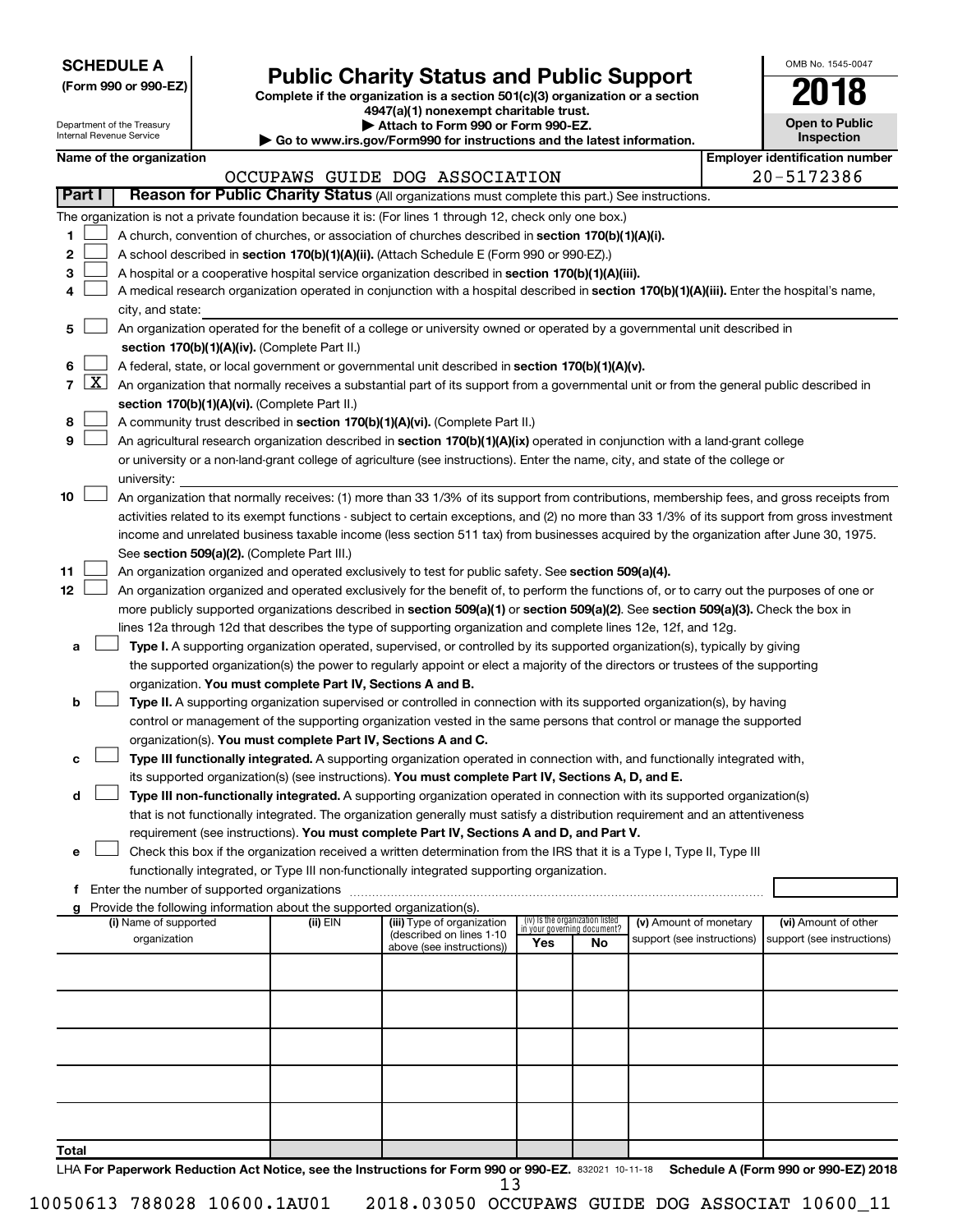## Schedule A (Form 990 or 990-EZ) 2018  $\rm OCCUPANS$  GUIDE DOG  $\rm ASSOCIATION$   $20-5172386$   $_{\rm Page}$

20-5172386 Page 2

(Complete only if you checked the box on line 5, 7, or 8 of Part I or if the organization failed to qualify under Part III. If the organization fails to qualify under the tests listed below, please complete Part III.) **Part II Support Schedule for Organizations Described in Sections 170(b)(1)(A)(iv) and 170(b)(1)(A)(vi)**

| Calendar year (or fiscal year beginning in)<br>(a) 2014<br>(f) Total<br>$(b)$ 2015<br>$(c)$ 2016<br>$(d)$ 2017<br>(e) 2018<br>1 Gifts, grants, contributions, and<br>membership fees received. (Do not<br>144,616.<br>117,492.<br>148,058.<br>632,623.<br>1197513.<br>154, 724.<br>include any "unusual grants.")<br>2 Tax revenues levied for the organ-<br>ization's benefit and either paid to<br>or expended on its behalf<br>3 The value of services or facilities<br>furnished by a governmental unit to<br>the organization without charge<br>154, 724.<br>144,616.<br>117,492.<br>148,058.<br>632,623.<br>1197513.<br>4 Total. Add lines 1 through 3<br>The portion of total contributions<br>5.<br>by each person (other than a<br>governmental unit or publicly<br>supported organization) included<br>on line 1 that exceeds 2% of the<br>amount shown on line 11,<br>423, 413.<br>column (f)<br>774, 100.<br>6 Public support. Subtract line 5 from line 4.<br><b>Section B. Total Support</b><br>Calendar year (or fiscal year beginning in)<br>$(d)$ 2017<br>(a) 2014<br>$(b)$ 2015<br>$(c)$ 2016<br>(e) 2018<br>(f) Total<br><del>1197513.</del><br>144,616.<br>117,492.<br>632,623.<br>154,724.<br>148,058.<br><b>7</b> Amounts from line 4<br>8 Gross income from interest,<br>dividends, payments received on<br>securities loans, rents, royalties,<br>435.<br>521.<br>36.<br>1,083.<br>5,275.<br>7,350.<br>and income from similar sources<br>9 Net income from unrelated business<br>activities, whether or not the<br>business is regularly carried on<br>10 Other income. Do not include gain<br>or loss from the sale of capital<br>assets (Explain in Part VI.)<br>1204863.<br>11 Total support. Add lines 7 through 10<br>185,065.<br>12<br><b>12</b> Gross receipts from related activities, etc. (see instructions)<br>13 First five years. If the Form 990 is for the organization's first, second, third, fourth, or fifth tax year as a section 501(c)(3)<br>organization, check this box and stop here<br>Section C. Computation of Public Support Percentage<br>64.25<br>14<br>$\%$<br>88.17<br>15<br>$\%$<br>16a 33 1/3% support test - 2018. If the organization did not check the box on line 13, and line 14 is 33 1/3% or more, check this box and<br>$\blacktriangleright$ $\boxed{\text{X}}$<br>b 33 1/3% support test - 2017. If the organization did not check a box on line 13 or 16a, and line 15 is 33 1/3% or more, check this box<br>and stop here. The organization qualifies as a publicly supported organization [11,111] and stop here. The organization [11] and stop here. The organization [11] and stop here. The organization [11] and stop here is a publ<br>17a 10% -facts-and-circumstances test - 2018. If the organization did not check a box on line 13, 16a, or 16b, and line 14 is 10% or more,<br>and if the organization meets the "facts-and-circumstances" test, check this box and stop here. Explain in Part VI how the organization<br>b 10% -facts-and-circumstances test - 2017. If the organization did not check a box on line 13, 16a, 16b, or 17a, and line 15 is 10% or<br>more, and if the organization meets the "facts-and-circumstances" test, check this box and stop here. Explain in Part VI how the<br>organization meets the "facts-and-circumstances" test. The organization qualifies as a publicly supported organization<br>18 Private foundation. If the organization did not check a box on line 13, 16a, 16b, 17a, or 17b, check this box and see instructions<br>Schedule A (Form 990 or 990-F7) 2018 | <b>Section A. Public Support</b> |  |  |  |
|-------------------------------------------------------------------------------------------------------------------------------------------------------------------------------------------------------------------------------------------------------------------------------------------------------------------------------------------------------------------------------------------------------------------------------------------------------------------------------------------------------------------------------------------------------------------------------------------------------------------------------------------------------------------------------------------------------------------------------------------------------------------------------------------------------------------------------------------------------------------------------------------------------------------------------------------------------------------------------------------------------------------------------------------------------------------------------------------------------------------------------------------------------------------------------------------------------------------------------------------------------------------------------------------------------------------------------------------------------------------------------------------------------------------------------------------------------------------------------------------------------------------------------------------------------------------------------------------------------------------------------------------------------------------------------------------------------------------------------------------------------------------------------------------------------------------------------------------------------------------------------------------------------------------------------------------------------------------------------------------------------------------------------------------------------------------------------------------------------------------------------------------------------------------------------------------------------------------------------------------------------------------------------------------------------------------------------------------------------------------------------------------------------------------------------------------------------------------------------------------------------------------------------------------------------------------------------------------------------------------------------------------------------------------------------------------------------------------------------------------------------------------------------------------------------------------------------------------------------------------------------------------------------------------------------------------------------------------------------------------------------------------------------------------------------------------------------------------------------------------------------------------------------------------------------------------------------------------------------------------------------------------------------------------------------------------------------------------------------------------------------------------------------------------------------------------------------------------------------------------------------------------------------------------------------------------------------------------------------|----------------------------------|--|--|--|
|                                                                                                                                                                                                                                                                                                                                                                                                                                                                                                                                                                                                                                                                                                                                                                                                                                                                                                                                                                                                                                                                                                                                                                                                                                                                                                                                                                                                                                                                                                                                                                                                                                                                                                                                                                                                                                                                                                                                                                                                                                                                                                                                                                                                                                                                                                                                                                                                                                                                                                                                                                                                                                                                                                                                                                                                                                                                                                                                                                                                                                                                                                                                                                                                                                                                                                                                                                                                                                                                                                                                                                                                       |                                  |  |  |  |
|                                                                                                                                                                                                                                                                                                                                                                                                                                                                                                                                                                                                                                                                                                                                                                                                                                                                                                                                                                                                                                                                                                                                                                                                                                                                                                                                                                                                                                                                                                                                                                                                                                                                                                                                                                                                                                                                                                                                                                                                                                                                                                                                                                                                                                                                                                                                                                                                                                                                                                                                                                                                                                                                                                                                                                                                                                                                                                                                                                                                                                                                                                                                                                                                                                                                                                                                                                                                                                                                                                                                                                                                       |                                  |  |  |  |
|                                                                                                                                                                                                                                                                                                                                                                                                                                                                                                                                                                                                                                                                                                                                                                                                                                                                                                                                                                                                                                                                                                                                                                                                                                                                                                                                                                                                                                                                                                                                                                                                                                                                                                                                                                                                                                                                                                                                                                                                                                                                                                                                                                                                                                                                                                                                                                                                                                                                                                                                                                                                                                                                                                                                                                                                                                                                                                                                                                                                                                                                                                                                                                                                                                                                                                                                                                                                                                                                                                                                                                                                       |                                  |  |  |  |
|                                                                                                                                                                                                                                                                                                                                                                                                                                                                                                                                                                                                                                                                                                                                                                                                                                                                                                                                                                                                                                                                                                                                                                                                                                                                                                                                                                                                                                                                                                                                                                                                                                                                                                                                                                                                                                                                                                                                                                                                                                                                                                                                                                                                                                                                                                                                                                                                                                                                                                                                                                                                                                                                                                                                                                                                                                                                                                                                                                                                                                                                                                                                                                                                                                                                                                                                                                                                                                                                                                                                                                                                       |                                  |  |  |  |
|                                                                                                                                                                                                                                                                                                                                                                                                                                                                                                                                                                                                                                                                                                                                                                                                                                                                                                                                                                                                                                                                                                                                                                                                                                                                                                                                                                                                                                                                                                                                                                                                                                                                                                                                                                                                                                                                                                                                                                                                                                                                                                                                                                                                                                                                                                                                                                                                                                                                                                                                                                                                                                                                                                                                                                                                                                                                                                                                                                                                                                                                                                                                                                                                                                                                                                                                                                                                                                                                                                                                                                                                       |                                  |  |  |  |
|                                                                                                                                                                                                                                                                                                                                                                                                                                                                                                                                                                                                                                                                                                                                                                                                                                                                                                                                                                                                                                                                                                                                                                                                                                                                                                                                                                                                                                                                                                                                                                                                                                                                                                                                                                                                                                                                                                                                                                                                                                                                                                                                                                                                                                                                                                                                                                                                                                                                                                                                                                                                                                                                                                                                                                                                                                                                                                                                                                                                                                                                                                                                                                                                                                                                                                                                                                                                                                                                                                                                                                                                       |                                  |  |  |  |
|                                                                                                                                                                                                                                                                                                                                                                                                                                                                                                                                                                                                                                                                                                                                                                                                                                                                                                                                                                                                                                                                                                                                                                                                                                                                                                                                                                                                                                                                                                                                                                                                                                                                                                                                                                                                                                                                                                                                                                                                                                                                                                                                                                                                                                                                                                                                                                                                                                                                                                                                                                                                                                                                                                                                                                                                                                                                                                                                                                                                                                                                                                                                                                                                                                                                                                                                                                                                                                                                                                                                                                                                       |                                  |  |  |  |
|                                                                                                                                                                                                                                                                                                                                                                                                                                                                                                                                                                                                                                                                                                                                                                                                                                                                                                                                                                                                                                                                                                                                                                                                                                                                                                                                                                                                                                                                                                                                                                                                                                                                                                                                                                                                                                                                                                                                                                                                                                                                                                                                                                                                                                                                                                                                                                                                                                                                                                                                                                                                                                                                                                                                                                                                                                                                                                                                                                                                                                                                                                                                                                                                                                                                                                                                                                                                                                                                                                                                                                                                       |                                  |  |  |  |
|                                                                                                                                                                                                                                                                                                                                                                                                                                                                                                                                                                                                                                                                                                                                                                                                                                                                                                                                                                                                                                                                                                                                                                                                                                                                                                                                                                                                                                                                                                                                                                                                                                                                                                                                                                                                                                                                                                                                                                                                                                                                                                                                                                                                                                                                                                                                                                                                                                                                                                                                                                                                                                                                                                                                                                                                                                                                                                                                                                                                                                                                                                                                                                                                                                                                                                                                                                                                                                                                                                                                                                                                       |                                  |  |  |  |
|                                                                                                                                                                                                                                                                                                                                                                                                                                                                                                                                                                                                                                                                                                                                                                                                                                                                                                                                                                                                                                                                                                                                                                                                                                                                                                                                                                                                                                                                                                                                                                                                                                                                                                                                                                                                                                                                                                                                                                                                                                                                                                                                                                                                                                                                                                                                                                                                                                                                                                                                                                                                                                                                                                                                                                                                                                                                                                                                                                                                                                                                                                                                                                                                                                                                                                                                                                                                                                                                                                                                                                                                       |                                  |  |  |  |
|                                                                                                                                                                                                                                                                                                                                                                                                                                                                                                                                                                                                                                                                                                                                                                                                                                                                                                                                                                                                                                                                                                                                                                                                                                                                                                                                                                                                                                                                                                                                                                                                                                                                                                                                                                                                                                                                                                                                                                                                                                                                                                                                                                                                                                                                                                                                                                                                                                                                                                                                                                                                                                                                                                                                                                                                                                                                                                                                                                                                                                                                                                                                                                                                                                                                                                                                                                                                                                                                                                                                                                                                       |                                  |  |  |  |
|                                                                                                                                                                                                                                                                                                                                                                                                                                                                                                                                                                                                                                                                                                                                                                                                                                                                                                                                                                                                                                                                                                                                                                                                                                                                                                                                                                                                                                                                                                                                                                                                                                                                                                                                                                                                                                                                                                                                                                                                                                                                                                                                                                                                                                                                                                                                                                                                                                                                                                                                                                                                                                                                                                                                                                                                                                                                                                                                                                                                                                                                                                                                                                                                                                                                                                                                                                                                                                                                                                                                                                                                       |                                  |  |  |  |
|                                                                                                                                                                                                                                                                                                                                                                                                                                                                                                                                                                                                                                                                                                                                                                                                                                                                                                                                                                                                                                                                                                                                                                                                                                                                                                                                                                                                                                                                                                                                                                                                                                                                                                                                                                                                                                                                                                                                                                                                                                                                                                                                                                                                                                                                                                                                                                                                                                                                                                                                                                                                                                                                                                                                                                                                                                                                                                                                                                                                                                                                                                                                                                                                                                                                                                                                                                                                                                                                                                                                                                                                       |                                  |  |  |  |
|                                                                                                                                                                                                                                                                                                                                                                                                                                                                                                                                                                                                                                                                                                                                                                                                                                                                                                                                                                                                                                                                                                                                                                                                                                                                                                                                                                                                                                                                                                                                                                                                                                                                                                                                                                                                                                                                                                                                                                                                                                                                                                                                                                                                                                                                                                                                                                                                                                                                                                                                                                                                                                                                                                                                                                                                                                                                                                                                                                                                                                                                                                                                                                                                                                                                                                                                                                                                                                                                                                                                                                                                       |                                  |  |  |  |
|                                                                                                                                                                                                                                                                                                                                                                                                                                                                                                                                                                                                                                                                                                                                                                                                                                                                                                                                                                                                                                                                                                                                                                                                                                                                                                                                                                                                                                                                                                                                                                                                                                                                                                                                                                                                                                                                                                                                                                                                                                                                                                                                                                                                                                                                                                                                                                                                                                                                                                                                                                                                                                                                                                                                                                                                                                                                                                                                                                                                                                                                                                                                                                                                                                                                                                                                                                                                                                                                                                                                                                                                       |                                  |  |  |  |
|                                                                                                                                                                                                                                                                                                                                                                                                                                                                                                                                                                                                                                                                                                                                                                                                                                                                                                                                                                                                                                                                                                                                                                                                                                                                                                                                                                                                                                                                                                                                                                                                                                                                                                                                                                                                                                                                                                                                                                                                                                                                                                                                                                                                                                                                                                                                                                                                                                                                                                                                                                                                                                                                                                                                                                                                                                                                                                                                                                                                                                                                                                                                                                                                                                                                                                                                                                                                                                                                                                                                                                                                       |                                  |  |  |  |
|                                                                                                                                                                                                                                                                                                                                                                                                                                                                                                                                                                                                                                                                                                                                                                                                                                                                                                                                                                                                                                                                                                                                                                                                                                                                                                                                                                                                                                                                                                                                                                                                                                                                                                                                                                                                                                                                                                                                                                                                                                                                                                                                                                                                                                                                                                                                                                                                                                                                                                                                                                                                                                                                                                                                                                                                                                                                                                                                                                                                                                                                                                                                                                                                                                                                                                                                                                                                                                                                                                                                                                                                       |                                  |  |  |  |
|                                                                                                                                                                                                                                                                                                                                                                                                                                                                                                                                                                                                                                                                                                                                                                                                                                                                                                                                                                                                                                                                                                                                                                                                                                                                                                                                                                                                                                                                                                                                                                                                                                                                                                                                                                                                                                                                                                                                                                                                                                                                                                                                                                                                                                                                                                                                                                                                                                                                                                                                                                                                                                                                                                                                                                                                                                                                                                                                                                                                                                                                                                                                                                                                                                                                                                                                                                                                                                                                                                                                                                                                       |                                  |  |  |  |
|                                                                                                                                                                                                                                                                                                                                                                                                                                                                                                                                                                                                                                                                                                                                                                                                                                                                                                                                                                                                                                                                                                                                                                                                                                                                                                                                                                                                                                                                                                                                                                                                                                                                                                                                                                                                                                                                                                                                                                                                                                                                                                                                                                                                                                                                                                                                                                                                                                                                                                                                                                                                                                                                                                                                                                                                                                                                                                                                                                                                                                                                                                                                                                                                                                                                                                                                                                                                                                                                                                                                                                                                       |                                  |  |  |  |
|                                                                                                                                                                                                                                                                                                                                                                                                                                                                                                                                                                                                                                                                                                                                                                                                                                                                                                                                                                                                                                                                                                                                                                                                                                                                                                                                                                                                                                                                                                                                                                                                                                                                                                                                                                                                                                                                                                                                                                                                                                                                                                                                                                                                                                                                                                                                                                                                                                                                                                                                                                                                                                                                                                                                                                                                                                                                                                                                                                                                                                                                                                                                                                                                                                                                                                                                                                                                                                                                                                                                                                                                       |                                  |  |  |  |
|                                                                                                                                                                                                                                                                                                                                                                                                                                                                                                                                                                                                                                                                                                                                                                                                                                                                                                                                                                                                                                                                                                                                                                                                                                                                                                                                                                                                                                                                                                                                                                                                                                                                                                                                                                                                                                                                                                                                                                                                                                                                                                                                                                                                                                                                                                                                                                                                                                                                                                                                                                                                                                                                                                                                                                                                                                                                                                                                                                                                                                                                                                                                                                                                                                                                                                                                                                                                                                                                                                                                                                                                       |                                  |  |  |  |
|                                                                                                                                                                                                                                                                                                                                                                                                                                                                                                                                                                                                                                                                                                                                                                                                                                                                                                                                                                                                                                                                                                                                                                                                                                                                                                                                                                                                                                                                                                                                                                                                                                                                                                                                                                                                                                                                                                                                                                                                                                                                                                                                                                                                                                                                                                                                                                                                                                                                                                                                                                                                                                                                                                                                                                                                                                                                                                                                                                                                                                                                                                                                                                                                                                                                                                                                                                                                                                                                                                                                                                                                       |                                  |  |  |  |
|                                                                                                                                                                                                                                                                                                                                                                                                                                                                                                                                                                                                                                                                                                                                                                                                                                                                                                                                                                                                                                                                                                                                                                                                                                                                                                                                                                                                                                                                                                                                                                                                                                                                                                                                                                                                                                                                                                                                                                                                                                                                                                                                                                                                                                                                                                                                                                                                                                                                                                                                                                                                                                                                                                                                                                                                                                                                                                                                                                                                                                                                                                                                                                                                                                                                                                                                                                                                                                                                                                                                                                                                       |                                  |  |  |  |
|                                                                                                                                                                                                                                                                                                                                                                                                                                                                                                                                                                                                                                                                                                                                                                                                                                                                                                                                                                                                                                                                                                                                                                                                                                                                                                                                                                                                                                                                                                                                                                                                                                                                                                                                                                                                                                                                                                                                                                                                                                                                                                                                                                                                                                                                                                                                                                                                                                                                                                                                                                                                                                                                                                                                                                                                                                                                                                                                                                                                                                                                                                                                                                                                                                                                                                                                                                                                                                                                                                                                                                                                       |                                  |  |  |  |
|                                                                                                                                                                                                                                                                                                                                                                                                                                                                                                                                                                                                                                                                                                                                                                                                                                                                                                                                                                                                                                                                                                                                                                                                                                                                                                                                                                                                                                                                                                                                                                                                                                                                                                                                                                                                                                                                                                                                                                                                                                                                                                                                                                                                                                                                                                                                                                                                                                                                                                                                                                                                                                                                                                                                                                                                                                                                                                                                                                                                                                                                                                                                                                                                                                                                                                                                                                                                                                                                                                                                                                                                       |                                  |  |  |  |
|                                                                                                                                                                                                                                                                                                                                                                                                                                                                                                                                                                                                                                                                                                                                                                                                                                                                                                                                                                                                                                                                                                                                                                                                                                                                                                                                                                                                                                                                                                                                                                                                                                                                                                                                                                                                                                                                                                                                                                                                                                                                                                                                                                                                                                                                                                                                                                                                                                                                                                                                                                                                                                                                                                                                                                                                                                                                                                                                                                                                                                                                                                                                                                                                                                                                                                                                                                                                                                                                                                                                                                                                       |                                  |  |  |  |
|                                                                                                                                                                                                                                                                                                                                                                                                                                                                                                                                                                                                                                                                                                                                                                                                                                                                                                                                                                                                                                                                                                                                                                                                                                                                                                                                                                                                                                                                                                                                                                                                                                                                                                                                                                                                                                                                                                                                                                                                                                                                                                                                                                                                                                                                                                                                                                                                                                                                                                                                                                                                                                                                                                                                                                                                                                                                                                                                                                                                                                                                                                                                                                                                                                                                                                                                                                                                                                                                                                                                                                                                       |                                  |  |  |  |
|                                                                                                                                                                                                                                                                                                                                                                                                                                                                                                                                                                                                                                                                                                                                                                                                                                                                                                                                                                                                                                                                                                                                                                                                                                                                                                                                                                                                                                                                                                                                                                                                                                                                                                                                                                                                                                                                                                                                                                                                                                                                                                                                                                                                                                                                                                                                                                                                                                                                                                                                                                                                                                                                                                                                                                                                                                                                                                                                                                                                                                                                                                                                                                                                                                                                                                                                                                                                                                                                                                                                                                                                       |                                  |  |  |  |
|                                                                                                                                                                                                                                                                                                                                                                                                                                                                                                                                                                                                                                                                                                                                                                                                                                                                                                                                                                                                                                                                                                                                                                                                                                                                                                                                                                                                                                                                                                                                                                                                                                                                                                                                                                                                                                                                                                                                                                                                                                                                                                                                                                                                                                                                                                                                                                                                                                                                                                                                                                                                                                                                                                                                                                                                                                                                                                                                                                                                                                                                                                                                                                                                                                                                                                                                                                                                                                                                                                                                                                                                       |                                  |  |  |  |
|                                                                                                                                                                                                                                                                                                                                                                                                                                                                                                                                                                                                                                                                                                                                                                                                                                                                                                                                                                                                                                                                                                                                                                                                                                                                                                                                                                                                                                                                                                                                                                                                                                                                                                                                                                                                                                                                                                                                                                                                                                                                                                                                                                                                                                                                                                                                                                                                                                                                                                                                                                                                                                                                                                                                                                                                                                                                                                                                                                                                                                                                                                                                                                                                                                                                                                                                                                                                                                                                                                                                                                                                       |                                  |  |  |  |
|                                                                                                                                                                                                                                                                                                                                                                                                                                                                                                                                                                                                                                                                                                                                                                                                                                                                                                                                                                                                                                                                                                                                                                                                                                                                                                                                                                                                                                                                                                                                                                                                                                                                                                                                                                                                                                                                                                                                                                                                                                                                                                                                                                                                                                                                                                                                                                                                                                                                                                                                                                                                                                                                                                                                                                                                                                                                                                                                                                                                                                                                                                                                                                                                                                                                                                                                                                                                                                                                                                                                                                                                       |                                  |  |  |  |
|                                                                                                                                                                                                                                                                                                                                                                                                                                                                                                                                                                                                                                                                                                                                                                                                                                                                                                                                                                                                                                                                                                                                                                                                                                                                                                                                                                                                                                                                                                                                                                                                                                                                                                                                                                                                                                                                                                                                                                                                                                                                                                                                                                                                                                                                                                                                                                                                                                                                                                                                                                                                                                                                                                                                                                                                                                                                                                                                                                                                                                                                                                                                                                                                                                                                                                                                                                                                                                                                                                                                                                                                       |                                  |  |  |  |
|                                                                                                                                                                                                                                                                                                                                                                                                                                                                                                                                                                                                                                                                                                                                                                                                                                                                                                                                                                                                                                                                                                                                                                                                                                                                                                                                                                                                                                                                                                                                                                                                                                                                                                                                                                                                                                                                                                                                                                                                                                                                                                                                                                                                                                                                                                                                                                                                                                                                                                                                                                                                                                                                                                                                                                                                                                                                                                                                                                                                                                                                                                                                                                                                                                                                                                                                                                                                                                                                                                                                                                                                       |                                  |  |  |  |
|                                                                                                                                                                                                                                                                                                                                                                                                                                                                                                                                                                                                                                                                                                                                                                                                                                                                                                                                                                                                                                                                                                                                                                                                                                                                                                                                                                                                                                                                                                                                                                                                                                                                                                                                                                                                                                                                                                                                                                                                                                                                                                                                                                                                                                                                                                                                                                                                                                                                                                                                                                                                                                                                                                                                                                                                                                                                                                                                                                                                                                                                                                                                                                                                                                                                                                                                                                                                                                                                                                                                                                                                       |                                  |  |  |  |
|                                                                                                                                                                                                                                                                                                                                                                                                                                                                                                                                                                                                                                                                                                                                                                                                                                                                                                                                                                                                                                                                                                                                                                                                                                                                                                                                                                                                                                                                                                                                                                                                                                                                                                                                                                                                                                                                                                                                                                                                                                                                                                                                                                                                                                                                                                                                                                                                                                                                                                                                                                                                                                                                                                                                                                                                                                                                                                                                                                                                                                                                                                                                                                                                                                                                                                                                                                                                                                                                                                                                                                                                       |                                  |  |  |  |
|                                                                                                                                                                                                                                                                                                                                                                                                                                                                                                                                                                                                                                                                                                                                                                                                                                                                                                                                                                                                                                                                                                                                                                                                                                                                                                                                                                                                                                                                                                                                                                                                                                                                                                                                                                                                                                                                                                                                                                                                                                                                                                                                                                                                                                                                                                                                                                                                                                                                                                                                                                                                                                                                                                                                                                                                                                                                                                                                                                                                                                                                                                                                                                                                                                                                                                                                                                                                                                                                                                                                                                                                       |                                  |  |  |  |
|                                                                                                                                                                                                                                                                                                                                                                                                                                                                                                                                                                                                                                                                                                                                                                                                                                                                                                                                                                                                                                                                                                                                                                                                                                                                                                                                                                                                                                                                                                                                                                                                                                                                                                                                                                                                                                                                                                                                                                                                                                                                                                                                                                                                                                                                                                                                                                                                                                                                                                                                                                                                                                                                                                                                                                                                                                                                                                                                                                                                                                                                                                                                                                                                                                                                                                                                                                                                                                                                                                                                                                                                       |                                  |  |  |  |
|                                                                                                                                                                                                                                                                                                                                                                                                                                                                                                                                                                                                                                                                                                                                                                                                                                                                                                                                                                                                                                                                                                                                                                                                                                                                                                                                                                                                                                                                                                                                                                                                                                                                                                                                                                                                                                                                                                                                                                                                                                                                                                                                                                                                                                                                                                                                                                                                                                                                                                                                                                                                                                                                                                                                                                                                                                                                                                                                                                                                                                                                                                                                                                                                                                                                                                                                                                                                                                                                                                                                                                                                       |                                  |  |  |  |
|                                                                                                                                                                                                                                                                                                                                                                                                                                                                                                                                                                                                                                                                                                                                                                                                                                                                                                                                                                                                                                                                                                                                                                                                                                                                                                                                                                                                                                                                                                                                                                                                                                                                                                                                                                                                                                                                                                                                                                                                                                                                                                                                                                                                                                                                                                                                                                                                                                                                                                                                                                                                                                                                                                                                                                                                                                                                                                                                                                                                                                                                                                                                                                                                                                                                                                                                                                                                                                                                                                                                                                                                       |                                  |  |  |  |
|                                                                                                                                                                                                                                                                                                                                                                                                                                                                                                                                                                                                                                                                                                                                                                                                                                                                                                                                                                                                                                                                                                                                                                                                                                                                                                                                                                                                                                                                                                                                                                                                                                                                                                                                                                                                                                                                                                                                                                                                                                                                                                                                                                                                                                                                                                                                                                                                                                                                                                                                                                                                                                                                                                                                                                                                                                                                                                                                                                                                                                                                                                                                                                                                                                                                                                                                                                                                                                                                                                                                                                                                       |                                  |  |  |  |
|                                                                                                                                                                                                                                                                                                                                                                                                                                                                                                                                                                                                                                                                                                                                                                                                                                                                                                                                                                                                                                                                                                                                                                                                                                                                                                                                                                                                                                                                                                                                                                                                                                                                                                                                                                                                                                                                                                                                                                                                                                                                                                                                                                                                                                                                                                                                                                                                                                                                                                                                                                                                                                                                                                                                                                                                                                                                                                                                                                                                                                                                                                                                                                                                                                                                                                                                                                                                                                                                                                                                                                                                       |                                  |  |  |  |
|                                                                                                                                                                                                                                                                                                                                                                                                                                                                                                                                                                                                                                                                                                                                                                                                                                                                                                                                                                                                                                                                                                                                                                                                                                                                                                                                                                                                                                                                                                                                                                                                                                                                                                                                                                                                                                                                                                                                                                                                                                                                                                                                                                                                                                                                                                                                                                                                                                                                                                                                                                                                                                                                                                                                                                                                                                                                                                                                                                                                                                                                                                                                                                                                                                                                                                                                                                                                                                                                                                                                                                                                       |                                  |  |  |  |
|                                                                                                                                                                                                                                                                                                                                                                                                                                                                                                                                                                                                                                                                                                                                                                                                                                                                                                                                                                                                                                                                                                                                                                                                                                                                                                                                                                                                                                                                                                                                                                                                                                                                                                                                                                                                                                                                                                                                                                                                                                                                                                                                                                                                                                                                                                                                                                                                                                                                                                                                                                                                                                                                                                                                                                                                                                                                                                                                                                                                                                                                                                                                                                                                                                                                                                                                                                                                                                                                                                                                                                                                       |                                  |  |  |  |
|                                                                                                                                                                                                                                                                                                                                                                                                                                                                                                                                                                                                                                                                                                                                                                                                                                                                                                                                                                                                                                                                                                                                                                                                                                                                                                                                                                                                                                                                                                                                                                                                                                                                                                                                                                                                                                                                                                                                                                                                                                                                                                                                                                                                                                                                                                                                                                                                                                                                                                                                                                                                                                                                                                                                                                                                                                                                                                                                                                                                                                                                                                                                                                                                                                                                                                                                                                                                                                                                                                                                                                                                       |                                  |  |  |  |
|                                                                                                                                                                                                                                                                                                                                                                                                                                                                                                                                                                                                                                                                                                                                                                                                                                                                                                                                                                                                                                                                                                                                                                                                                                                                                                                                                                                                                                                                                                                                                                                                                                                                                                                                                                                                                                                                                                                                                                                                                                                                                                                                                                                                                                                                                                                                                                                                                                                                                                                                                                                                                                                                                                                                                                                                                                                                                                                                                                                                                                                                                                                                                                                                                                                                                                                                                                                                                                                                                                                                                                                                       |                                  |  |  |  |
|                                                                                                                                                                                                                                                                                                                                                                                                                                                                                                                                                                                                                                                                                                                                                                                                                                                                                                                                                                                                                                                                                                                                                                                                                                                                                                                                                                                                                                                                                                                                                                                                                                                                                                                                                                                                                                                                                                                                                                                                                                                                                                                                                                                                                                                                                                                                                                                                                                                                                                                                                                                                                                                                                                                                                                                                                                                                                                                                                                                                                                                                                                                                                                                                                                                                                                                                                                                                                                                                                                                                                                                                       |                                  |  |  |  |
|                                                                                                                                                                                                                                                                                                                                                                                                                                                                                                                                                                                                                                                                                                                                                                                                                                                                                                                                                                                                                                                                                                                                                                                                                                                                                                                                                                                                                                                                                                                                                                                                                                                                                                                                                                                                                                                                                                                                                                                                                                                                                                                                                                                                                                                                                                                                                                                                                                                                                                                                                                                                                                                                                                                                                                                                                                                                                                                                                                                                                                                                                                                                                                                                                                                                                                                                                                                                                                                                                                                                                                                                       |                                  |  |  |  |
|                                                                                                                                                                                                                                                                                                                                                                                                                                                                                                                                                                                                                                                                                                                                                                                                                                                                                                                                                                                                                                                                                                                                                                                                                                                                                                                                                                                                                                                                                                                                                                                                                                                                                                                                                                                                                                                                                                                                                                                                                                                                                                                                                                                                                                                                                                                                                                                                                                                                                                                                                                                                                                                                                                                                                                                                                                                                                                                                                                                                                                                                                                                                                                                                                                                                                                                                                                                                                                                                                                                                                                                                       |                                  |  |  |  |
|                                                                                                                                                                                                                                                                                                                                                                                                                                                                                                                                                                                                                                                                                                                                                                                                                                                                                                                                                                                                                                                                                                                                                                                                                                                                                                                                                                                                                                                                                                                                                                                                                                                                                                                                                                                                                                                                                                                                                                                                                                                                                                                                                                                                                                                                                                                                                                                                                                                                                                                                                                                                                                                                                                                                                                                                                                                                                                                                                                                                                                                                                                                                                                                                                                                                                                                                                                                                                                                                                                                                                                                                       |                                  |  |  |  |
|                                                                                                                                                                                                                                                                                                                                                                                                                                                                                                                                                                                                                                                                                                                                                                                                                                                                                                                                                                                                                                                                                                                                                                                                                                                                                                                                                                                                                                                                                                                                                                                                                                                                                                                                                                                                                                                                                                                                                                                                                                                                                                                                                                                                                                                                                                                                                                                                                                                                                                                                                                                                                                                                                                                                                                                                                                                                                                                                                                                                                                                                                                                                                                                                                                                                                                                                                                                                                                                                                                                                                                                                       |                                  |  |  |  |
|                                                                                                                                                                                                                                                                                                                                                                                                                                                                                                                                                                                                                                                                                                                                                                                                                                                                                                                                                                                                                                                                                                                                                                                                                                                                                                                                                                                                                                                                                                                                                                                                                                                                                                                                                                                                                                                                                                                                                                                                                                                                                                                                                                                                                                                                                                                                                                                                                                                                                                                                                                                                                                                                                                                                                                                                                                                                                                                                                                                                                                                                                                                                                                                                                                                                                                                                                                                                                                                                                                                                                                                                       |                                  |  |  |  |

**Schedule A (Form 990 or 990-EZ) 2018**

832022 10-11-18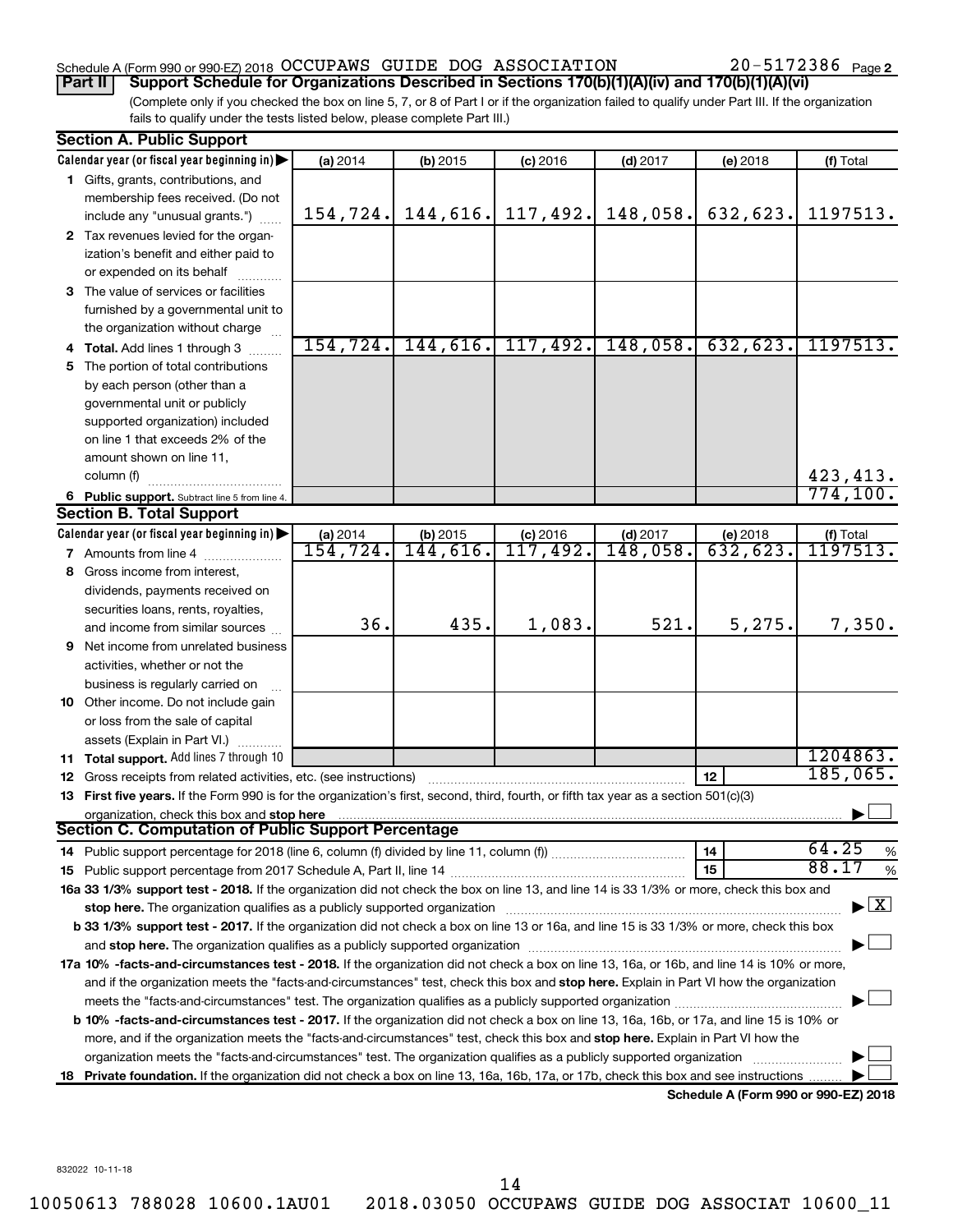## Schedule A (Form 990 or 990-EZ) 2018  $\rm OCCUPANS$  GUIDE DOG  $\rm ASSOCIATION$   $20-5172386$   $_{\rm Page}$ **Part III Support Schedule for Organizations Described in Section 509(a)(2)**

(Complete only if you checked the box on line 10 of Part I or if the organization failed to qualify under Part II. If the organization fails to qualify under the tests listed below, please complete Part II.)

|              | Calendar year (or fiscal year beginning in)                                                                                                                                            | (a) 2014 | (b) 2015 | $(c)$ 2016 | $(d)$ 2017 |    | (e) 2018 | (f) Total                            |
|--------------|----------------------------------------------------------------------------------------------------------------------------------------------------------------------------------------|----------|----------|------------|------------|----|----------|--------------------------------------|
|              | 1 Gifts, grants, contributions, and                                                                                                                                                    |          |          |            |            |    |          |                                      |
|              | membership fees received. (Do not                                                                                                                                                      |          |          |            |            |    |          |                                      |
|              | include any "unusual grants.")                                                                                                                                                         |          |          |            |            |    |          |                                      |
| $\mathbf{2}$ | Gross receipts from admissions,<br>merchandise sold or services per-<br>formed, or facilities furnished in<br>any activity that is related to the<br>organization's tax-exempt purpose |          |          |            |            |    |          |                                      |
| 3            | Gross receipts from activities that                                                                                                                                                    |          |          |            |            |    |          |                                      |
|              | are not an unrelated trade or bus-                                                                                                                                                     |          |          |            |            |    |          |                                      |
|              | iness under section 513                                                                                                                                                                |          |          |            |            |    |          |                                      |
| 4            | Tax revenues levied for the organ-                                                                                                                                                     |          |          |            |            |    |          |                                      |
|              | ization's benefit and either paid to<br>or expended on its behalf<br>.                                                                                                                 |          |          |            |            |    |          |                                      |
| 5            | The value of services or facilities                                                                                                                                                    |          |          |            |            |    |          |                                      |
|              | furnished by a governmental unit to<br>the organization without charge                                                                                                                 |          |          |            |            |    |          |                                      |
| 6            | Total. Add lines 1 through 5                                                                                                                                                           |          |          |            |            |    |          |                                      |
|              | 7a Amounts included on lines 1, 2, and                                                                                                                                                 |          |          |            |            |    |          |                                      |
|              | 3 received from disqualified persons                                                                                                                                                   |          |          |            |            |    |          |                                      |
|              | <b>b</b> Amounts included on lines 2 and 3 received                                                                                                                                    |          |          |            |            |    |          |                                      |
|              | from other than disqualified persons that<br>exceed the greater of \$5,000 or 1% of the<br>amount on line 13 for the year                                                              |          |          |            |            |    |          |                                      |
|              | c Add lines 7a and 7b                                                                                                                                                                  |          |          |            |            |    |          |                                      |
|              | 8 Public support. (Subtract line 7c from line 6.)                                                                                                                                      |          |          |            |            |    |          |                                      |
|              | <b>Section B. Total Support</b>                                                                                                                                                        |          |          |            |            |    |          |                                      |
|              | Calendar year (or fiscal year beginning in)                                                                                                                                            | (a) 2014 | (b) 2015 | $(c)$ 2016 | $(d)$ 2017 |    | (e) 2018 | (f) Total                            |
|              | 9 Amounts from line 6                                                                                                                                                                  |          |          |            |            |    |          |                                      |
|              | <b>10a</b> Gross income from interest,<br>dividends, payments received on<br>securities loans, rents, royalties,<br>and income from similar sources                                    |          |          |            |            |    |          |                                      |
|              | <b>b</b> Unrelated business taxable income                                                                                                                                             |          |          |            |            |    |          |                                      |
|              | (less section 511 taxes) from businesses<br>acquired after June 30, 1975                                                                                                               |          |          |            |            |    |          |                                      |
|              | c Add lines 10a and 10b                                                                                                                                                                |          |          |            |            |    |          |                                      |
| 11           | Net income from unrelated business<br>activities not included in line 10b.<br>whether or not the business is<br>regularly carried on                                                   |          |          |            |            |    |          |                                      |
|              | 12 Other income. Do not include gain<br>or loss from the sale of capital<br>assets (Explain in Part VI.)                                                                               |          |          |            |            |    |          |                                      |
|              | <b>13</b> Total support. (Add lines 9, 10c, 11, and 12.)                                                                                                                               |          |          |            |            |    |          |                                      |
|              | 14 First five years. If the Form 990 is for the organization's first, second, third, fourth, or fifth tax year as a section 501(c)(3) organization,                                    |          |          |            |            |    |          |                                      |
|              |                                                                                                                                                                                        |          |          |            |            |    |          |                                      |
|              |                                                                                                                                                                                        |          |          |            |            |    |          |                                      |
|              | Section C. Computation of Public Support Percentage                                                                                                                                    |          |          |            |            |    |          |                                      |
|              |                                                                                                                                                                                        |          |          |            |            | 15 |          | %                                    |
|              |                                                                                                                                                                                        |          |          |            |            | 16 |          | %                                    |
|              | Section D. Computation of Investment Income Percentage                                                                                                                                 |          |          |            |            |    |          |                                      |
|              |                                                                                                                                                                                        |          |          |            |            | 17 |          | %                                    |
|              |                                                                                                                                                                                        |          |          |            |            | 18 |          | %                                    |
|              | 19a 33 1/3% support tests - 2018. If the organization did not check the box on line 14, and line 15 is more than 33 1/3%, and line 17 is not                                           |          |          |            |            |    |          |                                      |
|              | more than 33 1/3%, check this box and stop here. The organization qualifies as a publicly supported organization                                                                       |          |          |            |            |    |          |                                      |
|              | <b>b 33 1/3% support tests - 2017.</b> If the organization did not check a box on line 14 or line 19a, and line 16 is more than 33 1/3%, and                                           |          |          |            |            |    |          |                                      |
|              | line 18 is not more than 33 1/3%, check this box and stop here. The organization qualifies as a publicly supported organization                                                        |          |          |            |            |    |          |                                      |
|              | 832023 10-11-18                                                                                                                                                                        |          |          |            |            |    |          | Schedule A (Form 990 or 990-EZ) 2018 |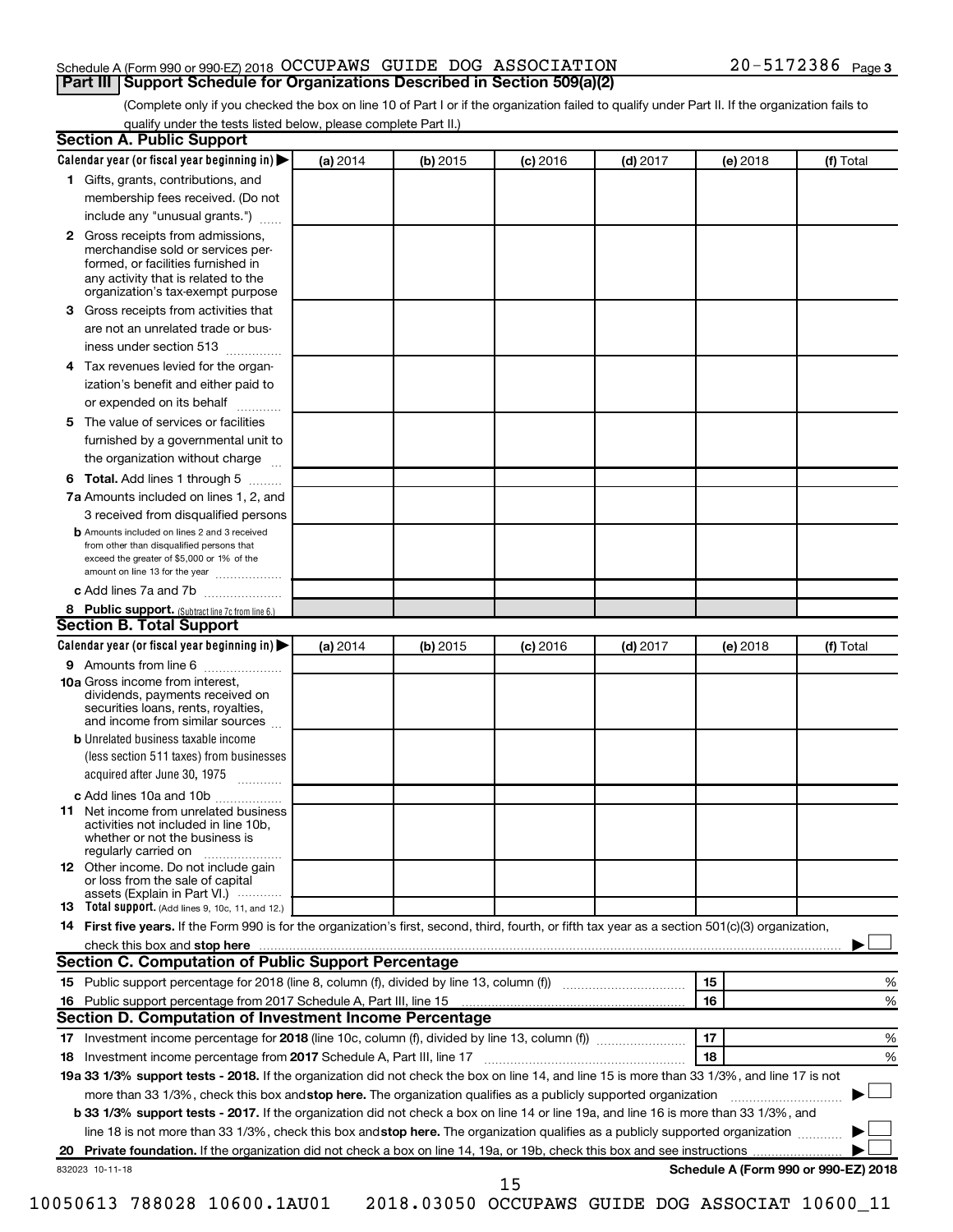## Schedule A (Form 990 or 990-EZ) 2018  $\rm OCCUPANS$  GUIDE DOG  $\rm ASSOCIATION$   $20-5172386$   $_{\rm Page}$

## 20-5172386 Page 4

**1**

**2**

**3a**

**3b**

**3c**

**4a**

**4b**

**4c**

**5a**

**5b 5c**

**6**

**7**

**8**

**9a**

**9b**

**9c**

**10a**

**10b**

**Yes No**

## **Part IV Supporting Organizations**

(Complete only if you checked a box in line 12 on Part I. If you checked 12a of Part I, complete Sections A and B. If you checked 12b of Part I, complete Sections A and C. If you checked 12c of Part I, complete Sections A, D, and E. If you checked 12d of Part I, complete Sections A and D, and complete Part V.)

## **Section A. All Supporting Organizations**

- **1** Are all of the organization's supported organizations listed by name in the organization's governing documents? If "No," describe in Part VI how the supported organizations are designated. If designated by *class or purpose, describe the designation. If historic and continuing relationship, explain.*
- **2** Did the organization have any supported organization that does not have an IRS determination of status under section 509(a)(1) or (2)? If "Yes," explain in Part **VI** how the organization determined that the supported *organization was described in section 509(a)(1) or (2).*
- **3a** Did the organization have a supported organization described in section 501(c)(4), (5), or (6)? If "Yes," answer *(b) and (c) below.*
- **b** Did the organization confirm that each supported organization qualified under section 501(c)(4), (5), or (6) and satisfied the public support tests under section 509(a)(2)? If "Yes," describe in Part VI when and how the *organization made the determination.*
- **c** Did the organization ensure that all support to such organizations was used exclusively for section 170(c)(2)(B) purposes? If "Yes," explain in Part VI what controls the organization put in place to ensure such use.
- **4 a** *If* Was any supported organization not organized in the United States ("foreign supported organization")? *"Yes," and if you checked 12a or 12b in Part I, answer (b) and (c) below.*
- **b** Did the organization have ultimate control and discretion in deciding whether to make grants to the foreign supported organization? If "Yes," describe in Part VI how the organization had such control and discretion *despite being controlled or supervised by or in connection with its supported organizations.*
- **c** Did the organization support any foreign supported organization that does not have an IRS determination under sections 501(c)(3) and 509(a)(1) or (2)? If "Yes," explain in Part VI what controls the organization used *to ensure that all support to the foreign supported organization was used exclusively for section 170(c)(2)(B) purposes.*
- **5a** Did the organization add, substitute, or remove any supported organizations during the tax year? If "Yes," answer (b) and (c) below (if applicable). Also, provide detail in **Part VI,** including (i) the names and EIN *numbers of the supported organizations added, substituted, or removed; (ii) the reasons for each such action; (iii) the authority under the organization's organizing document authorizing such action; and (iv) how the action was accomplished (such as by amendment to the organizing document).*
- **b Type I or Type II only.** Was any added or substituted supported organization part of a class already designated in the organization's organizing document?
- **c Substitutions only.**  Was the substitution the result of an event beyond the organization's control?
- **6** Did the organization provide support (whether in the form of grants or the provision of services or facilities) to **Part VI.** support or benefit one or more of the filing organization's supported organizations? If "Yes," provide detail in anyone other than (i) its supported organizations, (ii) individuals that are part of the charitable class benefited by one or more of its supported organizations, or (iii) other supporting organizations that also
- **7** Did the organization provide a grant, loan, compensation, or other similar payment to a substantial contributor regard to a substantial contributor? If "Yes," complete Part I of Schedule L (Form 990 or 990-EZ). (as defined in section 4958(c)(3)(C)), a family member of a substantial contributor, or a 35% controlled entity with
- **8** Did the organization make a loan to a disqualified person (as defined in section 4958) not described in line 7? *If "Yes," complete Part I of Schedule L (Form 990 or 990-EZ).*
- **9 a** Was the organization controlled directly or indirectly at any time during the tax year by one or more in section 509(a)(1) or (2))? If "Yes," provide detail in **Part VI.** disqualified persons as defined in section 4946 (other than foundation managers and organizations described
- **b** Did one or more disqualified persons (as defined in line 9a) hold a controlling interest in any entity in which the supporting organization had an interest? If "Yes," provide detail in Part VI.
- **c** Did a disqualified person (as defined in line 9a) have an ownership interest in, or derive any personal benefit from, assets in which the supporting organization also had an interest? If "Yes," provide detail in Part VI.
- **10 a** Was the organization subject to the excess business holdings rules of section 4943 because of section supporting organizations)? If "Yes," answer 10b below. 4943(f) (regarding certain Type II supporting organizations, and all Type III non-functionally integrated
	- **b** Did the organization have any excess business holdings in the tax year? (Use Schedule C, Form 4720, to *determine whether the organization had excess business holdings.)*

832024 10-11-18

**Schedule A (Form 990 or 990-EZ) 2018**

16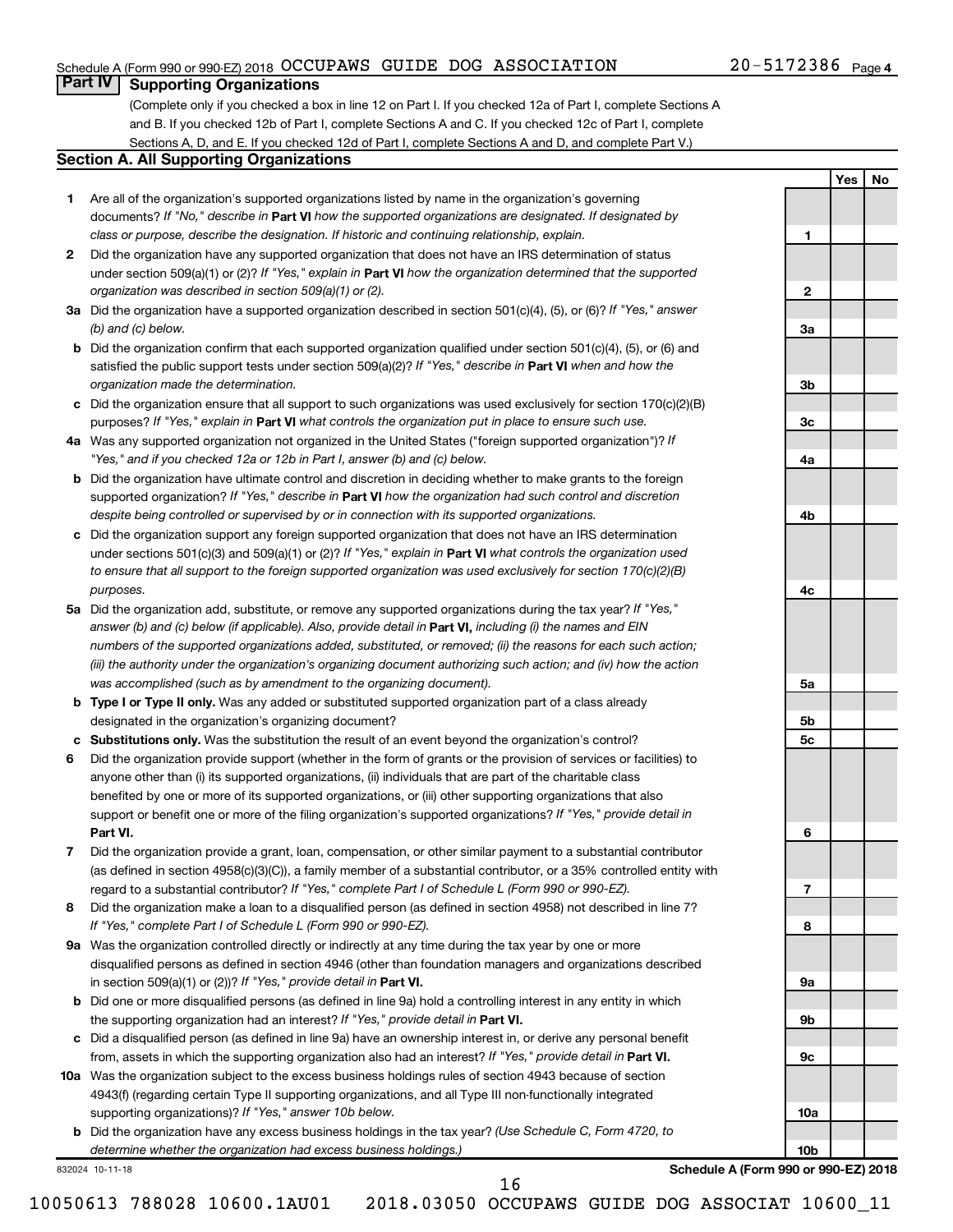### Schedule A (Form 990 or 990-EZ) 2018 Page OCCUPAWS GUIDE DOG ASSOCIATION 20-5172386

|    | Part IV<br><b>Supporting Organizations (continued)</b>                                                                          |                 |     |    |
|----|---------------------------------------------------------------------------------------------------------------------------------|-----------------|-----|----|
|    |                                                                                                                                 |                 | Yes | No |
| 11 | Has the organization accepted a gift or contribution from any of the following persons?                                         |                 |     |    |
|    | a A person who directly or indirectly controls, either alone or together with persons described in (b) and (c)                  |                 |     |    |
|    | below, the governing body of a supported organization?                                                                          | 11a             |     |    |
|    | <b>b</b> A family member of a person described in (a) above?                                                                    | 11 <sub>b</sub> |     |    |
|    | c A 35% controlled entity of a person described in (a) or (b) above? If "Yes" to a, b, or c, provide detail in Part VI.         | 11c             |     |    |
|    | <b>Section B. Type I Supporting Organizations</b>                                                                               |                 |     |    |
|    |                                                                                                                                 |                 | Yes | No |
| 1  | Did the directors, trustees, or membership of one or more supported organizations have the power to                             |                 |     |    |
|    | regularly appoint or elect at least a majority of the organization's directors or trustees at all times during the              |                 |     |    |
|    | tax year? If "No," describe in Part VI how the supported organization(s) effectively operated, supervised, or                   |                 |     |    |
|    |                                                                                                                                 |                 |     |    |
|    | controlled the organization's activities. If the organization had more than one supported organization,                         |                 |     |    |
|    | describe how the powers to appoint and/or remove directors or trustees were allocated among the supported                       |                 |     |    |
|    | organizations and what conditions or restrictions, if any, applied to such powers during the tax year.                          | 1               |     |    |
| 2  | Did the organization operate for the benefit of any supported organization other than the supported                             |                 |     |    |
|    | organization(s) that operated, supervised, or controlled the supporting organization? If "Yes," explain in                      |                 |     |    |
|    | Part VI how providing such benefit carried out the purposes of the supported organization(s) that operated,                     |                 |     |    |
|    | supervised, or controlled the supporting organization.                                                                          | 2               |     |    |
|    | <b>Section C. Type II Supporting Organizations</b>                                                                              |                 |     |    |
|    |                                                                                                                                 |                 | Yes | No |
| 1. | Were a majority of the organization's directors or trustees during the tax year also a majority of the directors                |                 |     |    |
|    | or trustees of each of the organization's supported organization(s)? If "No," describe in Part VI how control                   |                 |     |    |
|    | or management of the supporting organization was vested in the same persons that controlled or managed                          |                 |     |    |
|    | the supported organization(s).                                                                                                  | 1               |     |    |
|    | <b>Section D. All Type III Supporting Organizations</b>                                                                         |                 |     |    |
|    |                                                                                                                                 |                 | Yes | No |
| 1  | Did the organization provide to each of its supported organizations, by the last day of the fifth month of the                  |                 |     |    |
|    | organization's tax year, (i) a written notice describing the type and amount of support provided during the prior tax           |                 |     |    |
|    | year, (ii) a copy of the Form 990 that was most recently filed as of the date of notification, and (iii) copies of the          |                 |     |    |
|    | organization's governing documents in effect on the date of notification, to the extent not previously provided?                | 1               |     |    |
| 2  | Were any of the organization's officers, directors, or trustees either (i) appointed or elected by the supported                |                 |     |    |
|    | organization(s) or (ii) serving on the governing body of a supported organization? If "No," explain in Part VI how              |                 |     |    |
|    | the organization maintained a close and continuous working relationship with the supported organization(s).                     | 2               |     |    |
| 3  | By reason of the relationship described in (2), did the organization's supported organizations have a                           |                 |     |    |
|    | significant voice in the organization's investment policies and in directing the use of the organization's                      |                 |     |    |
|    | income or assets at all times during the tax year? If "Yes," describe in Part VI the role the organization's                    |                 |     |    |
|    | supported organizations played in this regard.                                                                                  | з               |     |    |
|    | Section E. Type III Functionally Integrated Supporting Organizations                                                            |                 |     |    |
| 1  | Check the box next to the method that the organization used to satisfy the Integral Part Test during the yealsee instructions). |                 |     |    |
| a  | The organization satisfied the Activities Test. Complete line 2 below.                                                          |                 |     |    |
| b  | The organization is the parent of each of its supported organizations. Complete line 3 below.                                   |                 |     |    |
| с  | The organization supported a governmental entity. Describe in Part VI how you supported a government entity (see instructions). |                 |     |    |
| 2  | Activities Test. Answer (a) and (b) below.                                                                                      |                 | Yes | No |
| а  | Did substantially all of the organization's activities during the tax year directly further the exempt purposes of              |                 |     |    |
|    | the supported organization(s) to which the organization was responsive? If "Yes," then in Part VI identify                      |                 |     |    |
|    | those supported organizations and explain how these activities directly furthered their exempt purposes,                        |                 |     |    |
|    | how the organization was responsive to those supported organizations, and how the organization determined                       |                 |     |    |
|    | that these activities constituted substantially all of its activities.                                                          | 2a              |     |    |
|    | b Did the activities described in (a) constitute activities that, but for the organization's involvement, one or more           |                 |     |    |
|    | of the organization's supported organization(s) would have been engaged in? If "Yes," explain in Part VI the                    |                 |     |    |
|    | reasons for the organization's position that its supported organization(s) would have engaged in these                          |                 |     |    |
|    | activities but for the organization's involvement.                                                                              | 2b              |     |    |
|    |                                                                                                                                 |                 |     |    |
| з  | Parent of Supported Organizations. Answer (a) and (b) below.                                                                    |                 |     |    |
| а  | Did the organization have the power to regularly appoint or elect a majority of the officers, directors, or                     |                 |     |    |
|    | trustees of each of the supported organizations? Provide details in Part VI.                                                    | За              |     |    |
|    | <b>b</b> Did the organization exercise a substantial degree of direction over the policies, programs, and activities of each    |                 |     |    |
|    | of its supported organizations? If "Yes," describe in Part VI the role played by the organization in this regard.               | 3b              |     |    |
|    | Schedule A (Form 990 or 990-EZ) 2018<br>832025 10-11-18<br>17                                                                   |                 |     |    |
|    |                                                                                                                                 |                 |     |    |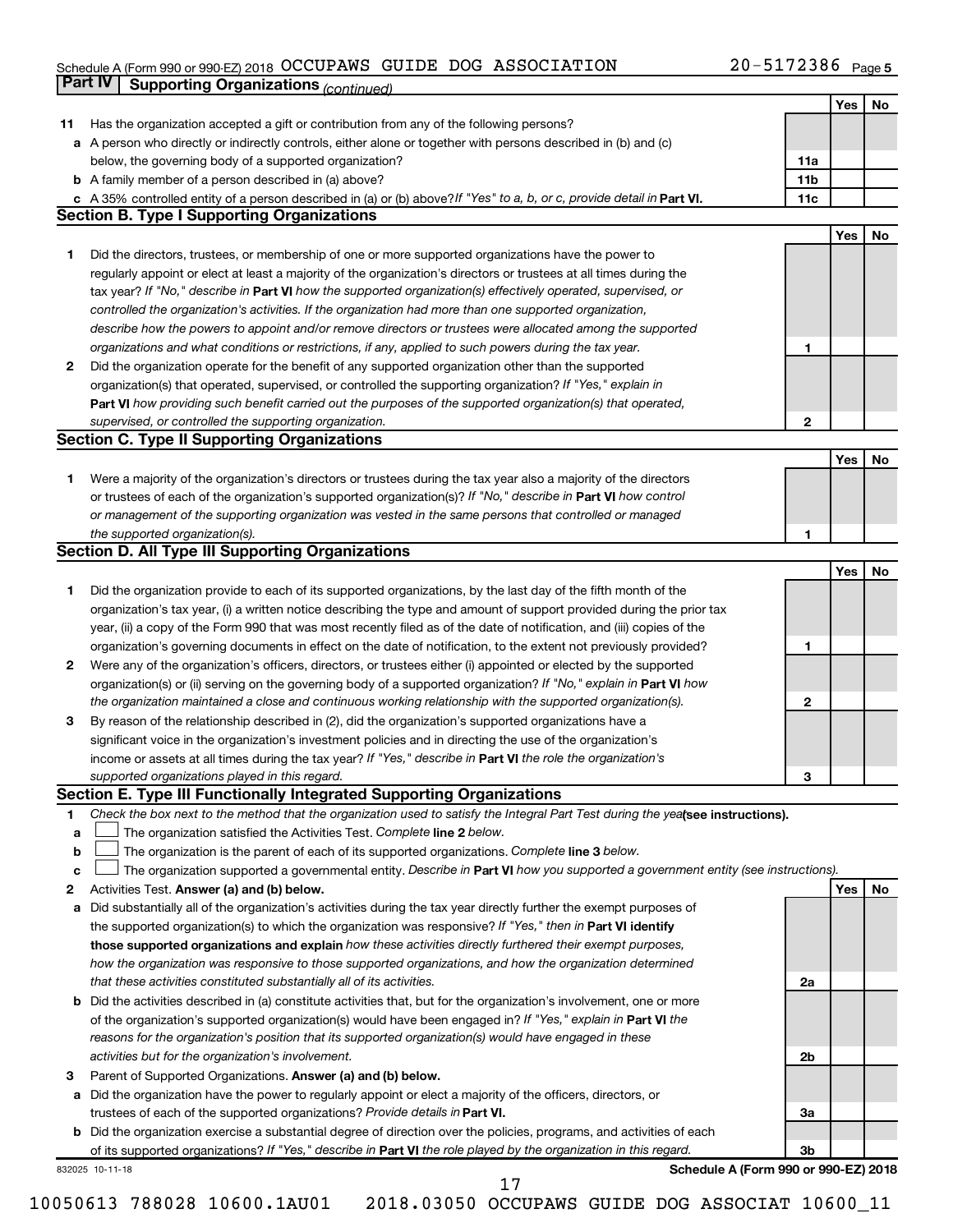## Schedule A (Form 990 or 990-EZ) 2018  $\rm OCCUPANS$  GUIDE DOG  $\rm ASSOCIATION$   $20-5172386$   $_{\rm Page}$ **Part V Type III Non-Functionally Integrated 509(a)(3) Supporting Organizations**

## 20-5172386 Page 6

1 **Letter See instructions.** All Check here if the organization satisfied the Integral Part Test as a qualifying trust on Nov. 20, 1970 (explain in Part VI.) See instructions. All other Type III non-functionally integrated supporting organizations must complete Sections A through E.

| Section A - Adjusted Net Income |                                                                              |                | (A) Prior Year | (B) Current Year<br>(optional) |
|---------------------------------|------------------------------------------------------------------------------|----------------|----------------|--------------------------------|
| 1                               | Net short-term capital gain                                                  | 1              |                |                                |
| $\mathbf{2}$                    | Recoveries of prior-year distributions                                       | $\mathbf{2}$   |                |                                |
| З                               | Other gross income (see instructions)                                        | 3              |                |                                |
| 4                               | Add lines 1 through 3                                                        | 4              |                |                                |
| 5                               | Depreciation and depletion                                                   | 5              |                |                                |
| 6                               | Portion of operating expenses paid or incurred for production or             |                |                |                                |
|                                 | collection of gross income or for management, conservation, or               |                |                |                                |
|                                 | maintenance of property held for production of income (see instructions)     | 6              |                |                                |
| 7                               | Other expenses (see instructions)                                            | $\overline{7}$ |                |                                |
| 8                               | Adjusted Net Income (subtract lines 5, 6, and 7 from line 4)                 | 8              |                |                                |
|                                 | <b>Section B - Minimum Asset Amount</b>                                      |                | (A) Prior Year | (B) Current Year<br>(optional) |
| 1.                              | Aggregate fair market value of all non-exempt-use assets (see                |                |                |                                |
|                                 | instructions for short tax year or assets held for part of year):            |                |                |                                |
|                                 | <b>a</b> Average monthly value of securities                                 | 1a             |                |                                |
|                                 | <b>b</b> Average monthly cash balances                                       | 1 <sub>b</sub> |                |                                |
|                                 | <b>c</b> Fair market value of other non-exempt-use assets                    | 1c             |                |                                |
|                                 | <b>d</b> Total (add lines 1a, 1b, and 1c)                                    | 1d             |                |                                |
|                                 | e Discount claimed for blockage or other                                     |                |                |                                |
|                                 | factors (explain in detail in <b>Part VI</b> ):                              |                |                |                                |
| 2                               | Acquisition indebtedness applicable to non-exempt-use assets                 | $\mathbf{2}$   |                |                                |
| З                               | Subtract line 2 from line 1d                                                 | 3              |                |                                |
| 4                               | Cash deemed held for exempt use. Enter 1-1/2% of line 3 (for greater amount, |                |                |                                |
|                                 | see instructions)                                                            | 4              |                |                                |
| 5                               | Net value of non-exempt-use assets (subtract line 4 from line 3)             | 5              |                |                                |
| 6                               | Multiply line 5 by .035                                                      | 6              |                |                                |
| 7                               | Recoveries of prior-year distributions                                       | $\overline{7}$ |                |                                |
| 8                               | <b>Minimum Asset Amount (add line 7 to line 6)</b>                           | 8              |                |                                |
|                                 | <b>Section C - Distributable Amount</b>                                      |                |                | <b>Current Year</b>            |
| 1                               | Adjusted net income for prior year (from Section A, line 8, Column A)        | 1              |                |                                |
| $\mathbf{2}$                    | Enter 85% of line 1                                                          | $\mathbf{2}$   |                |                                |
| З                               | Minimum asset amount for prior year (from Section B, line 8, Column A)       | 3              |                |                                |
| 4                               | Enter greater of line 2 or line 3                                            | 4              |                |                                |
| 5                               | Income tax imposed in prior year                                             | 5              |                |                                |
| 6                               | <b>Distributable Amount.</b> Subtract line 5 from line 4, unless subject to  |                |                |                                |
|                                 | emergency temporary reduction (see instructions)                             | 6              |                |                                |
|                                 |                                                                              |                |                |                                |

**7** Check here if the current year is the organization's first as a non-functionally integrated Type III supporting organization (see † instructions).

**Schedule A (Form 990 or 990-EZ) 2018**

832026 10-11-18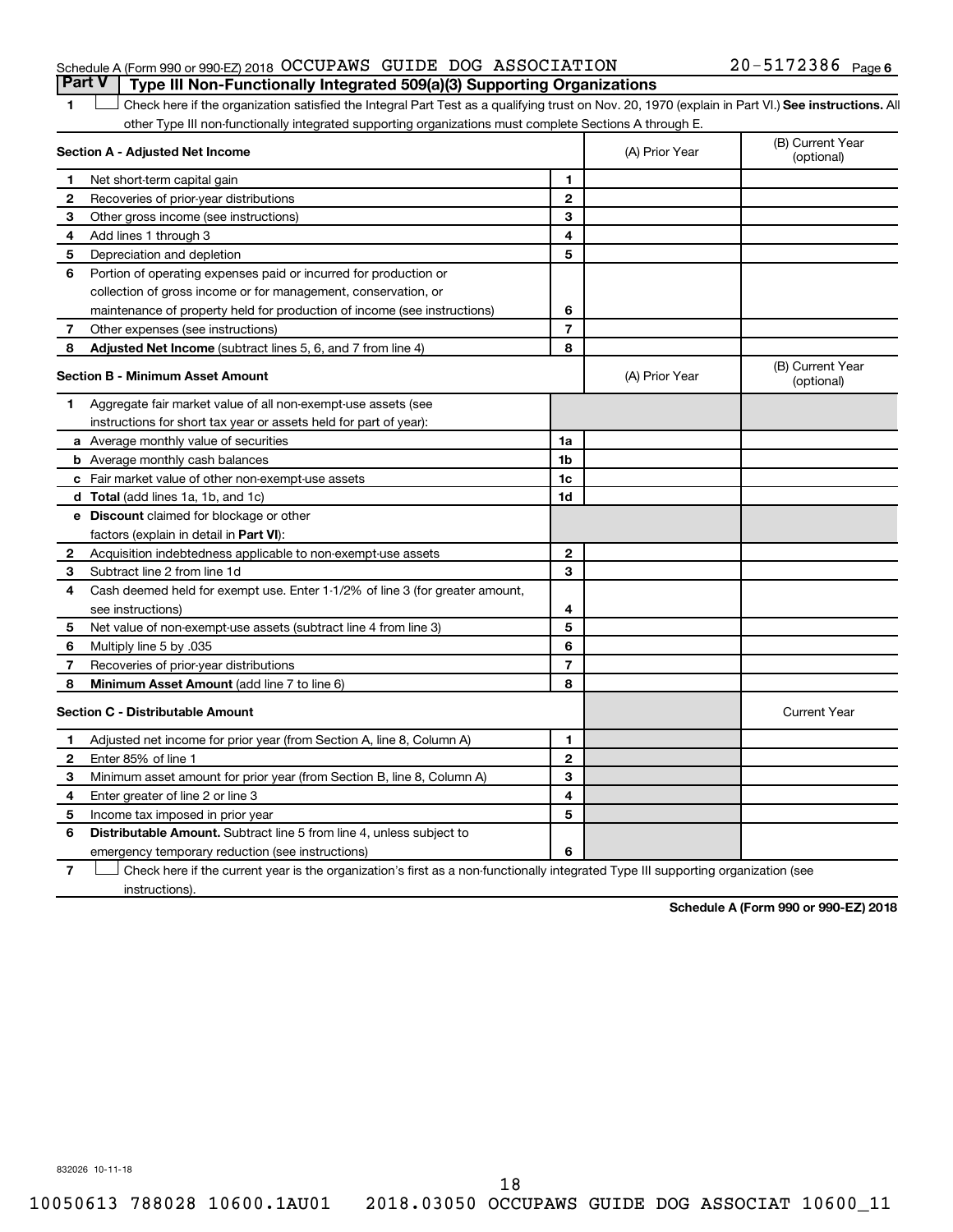### Schedule A (Form 990 or 990-EZ) 2018 Page OCCUPAWS GUIDE DOG ASSOCIATION 20-5172386

| <b>Part V</b> | Type III Non-Functionally Integrated 509(a)(3) Supporting Organizations (continued)        |                             |                                       |                                         |  |  |
|---------------|--------------------------------------------------------------------------------------------|-----------------------------|---------------------------------------|-----------------------------------------|--|--|
|               | <b>Section D - Distributions</b>                                                           |                             |                                       | <b>Current Year</b>                     |  |  |
| 1             | Amounts paid to supported organizations to accomplish exempt purposes                      |                             |                                       |                                         |  |  |
| $\mathbf{2}$  | Amounts paid to perform activity that directly furthers exempt purposes of supported       |                             |                                       |                                         |  |  |
|               | organizations, in excess of income from activity                                           |                             |                                       |                                         |  |  |
| 3             | Administrative expenses paid to accomplish exempt purposes of supported organizations      |                             |                                       |                                         |  |  |
| 4             | Amounts paid to acquire exempt-use assets                                                  |                             |                                       |                                         |  |  |
| 5             | Qualified set-aside amounts (prior IRS approval required)                                  |                             |                                       |                                         |  |  |
| 6             | Other distributions (describe in <b>Part VI</b> ). See instructions.                       |                             |                                       |                                         |  |  |
| 7             | Total annual distributions. Add lines 1 through 6.                                         |                             |                                       |                                         |  |  |
| 8             | Distributions to attentive supported organizations to which the organization is responsive |                             |                                       |                                         |  |  |
|               | (provide details in Part VI). See instructions.                                            |                             |                                       |                                         |  |  |
| 9             | Distributable amount for 2018 from Section C, line 6                                       |                             |                                       |                                         |  |  |
| 10            | Line 8 amount divided by line 9 amount                                                     |                             |                                       |                                         |  |  |
|               |                                                                                            | (i)                         | (ii)                                  | (iii)                                   |  |  |
|               | <b>Section E - Distribution Allocations (see instructions)</b>                             | <b>Excess Distributions</b> | <b>Underdistributions</b><br>Pre-2018 | <b>Distributable</b><br>Amount for 2018 |  |  |
| 1             | Distributable amount for 2018 from Section C, line 6                                       |                             |                                       |                                         |  |  |
| $\mathbf{2}$  | Underdistributions, if any, for years prior to 2018 (reason-                               |                             |                                       |                                         |  |  |
|               | able cause required-explain in Part VI). See instructions.                                 |                             |                                       |                                         |  |  |
| 3             | Excess distributions carryover, if any, to 2018                                            |                             |                                       |                                         |  |  |
|               | <b>a</b> From 2013                                                                         |                             |                                       |                                         |  |  |
|               | $b$ From 2014                                                                              |                             |                                       |                                         |  |  |
|               | c From 2015                                                                                |                             |                                       |                                         |  |  |
|               | d From 2016                                                                                |                             |                                       |                                         |  |  |
|               | e From 2017                                                                                |                             |                                       |                                         |  |  |
|               | f Total of lines 3a through e                                                              |                             |                                       |                                         |  |  |
|               | g Applied to underdistributions of prior years                                             |                             |                                       |                                         |  |  |
|               | h Applied to 2018 distributable amount                                                     |                             |                                       |                                         |  |  |
| Ť.            | Carryover from 2013 not applied (see instructions)                                         |                             |                                       |                                         |  |  |
|               | Remainder. Subtract lines 3g, 3h, and 3i from 3f.                                          |                             |                                       |                                         |  |  |
| 4             | Distributions for 2018 from Section D,                                                     |                             |                                       |                                         |  |  |
|               | line $7:$                                                                                  |                             |                                       |                                         |  |  |
|               | a Applied to underdistributions of prior years                                             |                             |                                       |                                         |  |  |
|               | <b>b</b> Applied to 2018 distributable amount                                              |                             |                                       |                                         |  |  |
| с             | Remainder. Subtract lines 4a and 4b from 4.                                                |                             |                                       |                                         |  |  |
| 5             | Remaining underdistributions for years prior to 2018, if                                   |                             |                                       |                                         |  |  |
|               | any. Subtract lines 3g and 4a from line 2. For result greater                              |                             |                                       |                                         |  |  |
|               | than zero, explain in Part VI. See instructions.                                           |                             |                                       |                                         |  |  |
| 6             | Remaining underdistributions for 2018. Subtract lines 3h                                   |                             |                                       |                                         |  |  |
|               | and 4b from line 1. For result greater than zero, explain in                               |                             |                                       |                                         |  |  |
|               | <b>Part VI.</b> See instructions.                                                          |                             |                                       |                                         |  |  |
| $\mathbf{7}$  | Excess distributions carryover to 2019. Add lines 3j                                       |                             |                                       |                                         |  |  |
|               | and 4c.                                                                                    |                             |                                       |                                         |  |  |
| 8             | Breakdown of line 7:                                                                       |                             |                                       |                                         |  |  |
|               | a Excess from 2014                                                                         |                             |                                       |                                         |  |  |
|               | <b>b</b> Excess from 2015                                                                  |                             |                                       |                                         |  |  |
|               | c Excess from 2016                                                                         |                             |                                       |                                         |  |  |
|               | d Excess from 2017                                                                         |                             |                                       |                                         |  |  |
|               | e Excess from 2018                                                                         |                             |                                       |                                         |  |  |

**Schedule A (Form 990 or 990-EZ) 2018**

832027 10-11-18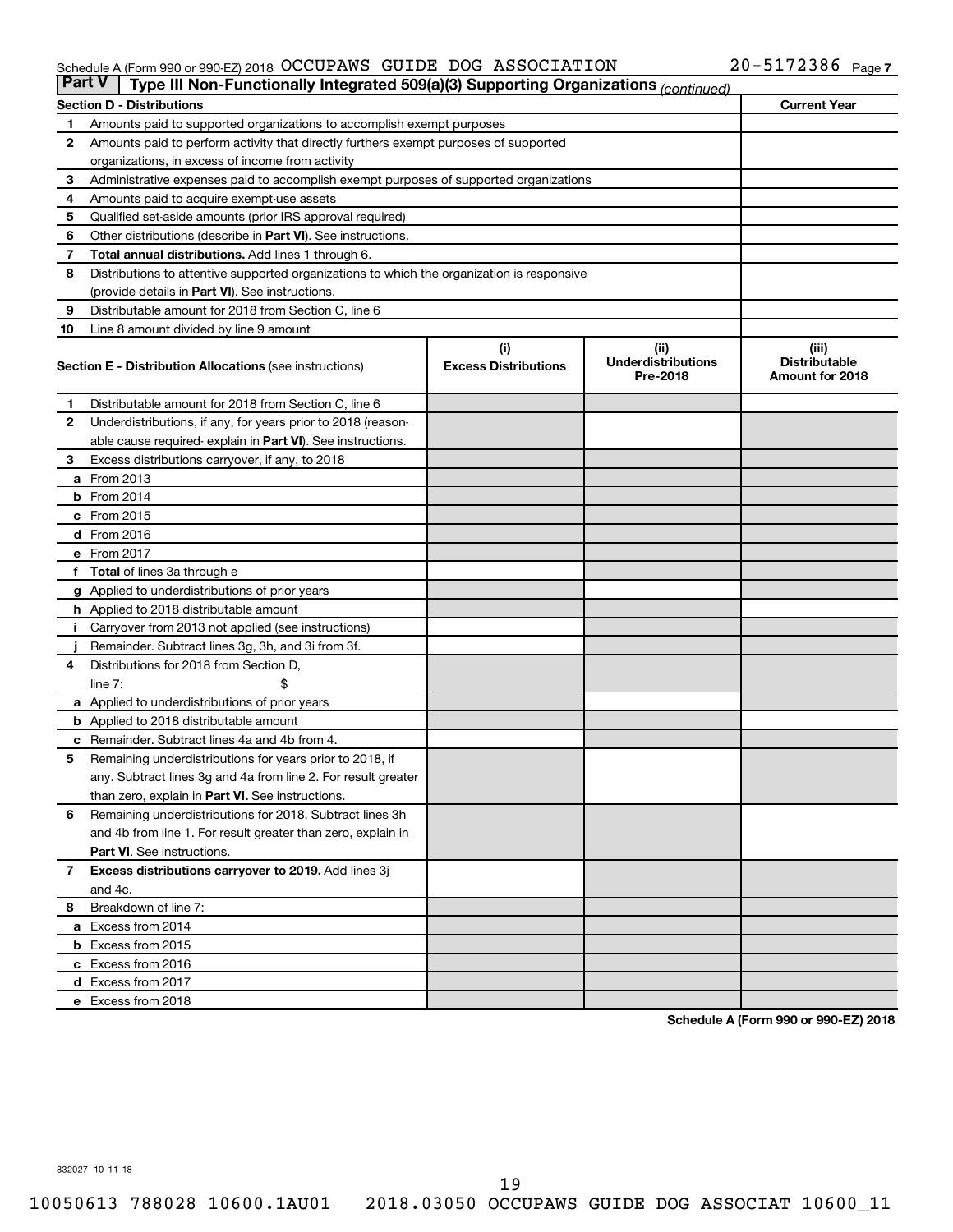| <b>Part VI</b>  | Schedule A (Form 990 or 990-EZ) 2018 OCCUPAWS GUIDE DOG ASSOCIATION                                                                                                                                                                                                           |    | $20 - 5172386$ Page 8                           |
|-----------------|-------------------------------------------------------------------------------------------------------------------------------------------------------------------------------------------------------------------------------------------------------------------------------|----|-------------------------------------------------|
|                 | Supplemental Information. Provide the explanations required by Part II, line 10; Part II, line 17a or 17b; Part III, line 12;<br>Part IV, Section A, lines 1, 2, 3b, 3c, 4b, 4c, 5a, 6, 9a, 9b, 9c, 11a, 11b, and 11c; Part IV, Section B, lines 1 and 2; Part IV, Section C, |    |                                                 |
|                 | line 1; Part IV, Section D, lines 2 and 3; Part IV, Section E, lines 1c, 2a, 2b, 3a, and 3b; Part V, line 1; Part V, Section B, line 1e; Part V,                                                                                                                              |    |                                                 |
|                 | Section D, lines 5, 6, and 8; and Part V, Section E, lines 2, 5, and 6. Also complete this part for any additional information.<br>(See instructions.)                                                                                                                        |    |                                                 |
|                 |                                                                                                                                                                                                                                                                               |    |                                                 |
|                 |                                                                                                                                                                                                                                                                               |    |                                                 |
|                 |                                                                                                                                                                                                                                                                               |    |                                                 |
|                 |                                                                                                                                                                                                                                                                               |    |                                                 |
|                 |                                                                                                                                                                                                                                                                               |    |                                                 |
|                 |                                                                                                                                                                                                                                                                               |    |                                                 |
|                 |                                                                                                                                                                                                                                                                               |    |                                                 |
|                 |                                                                                                                                                                                                                                                                               |    |                                                 |
|                 |                                                                                                                                                                                                                                                                               |    |                                                 |
|                 |                                                                                                                                                                                                                                                                               |    |                                                 |
|                 |                                                                                                                                                                                                                                                                               |    |                                                 |
|                 |                                                                                                                                                                                                                                                                               |    |                                                 |
|                 |                                                                                                                                                                                                                                                                               |    |                                                 |
|                 |                                                                                                                                                                                                                                                                               |    |                                                 |
|                 |                                                                                                                                                                                                                                                                               |    |                                                 |
|                 |                                                                                                                                                                                                                                                                               |    |                                                 |
|                 |                                                                                                                                                                                                                                                                               |    |                                                 |
|                 |                                                                                                                                                                                                                                                                               |    |                                                 |
|                 |                                                                                                                                                                                                                                                                               |    |                                                 |
|                 |                                                                                                                                                                                                                                                                               |    |                                                 |
|                 |                                                                                                                                                                                                                                                                               |    |                                                 |
|                 |                                                                                                                                                                                                                                                                               |    |                                                 |
|                 |                                                                                                                                                                                                                                                                               |    |                                                 |
|                 |                                                                                                                                                                                                                                                                               |    |                                                 |
|                 |                                                                                                                                                                                                                                                                               |    |                                                 |
|                 |                                                                                                                                                                                                                                                                               |    |                                                 |
|                 |                                                                                                                                                                                                                                                                               |    |                                                 |
|                 |                                                                                                                                                                                                                                                                               |    |                                                 |
|                 |                                                                                                                                                                                                                                                                               |    |                                                 |
|                 |                                                                                                                                                                                                                                                                               |    |                                                 |
|                 |                                                                                                                                                                                                                                                                               |    |                                                 |
|                 |                                                                                                                                                                                                                                                                               |    |                                                 |
|                 |                                                                                                                                                                                                                                                                               |    |                                                 |
|                 |                                                                                                                                                                                                                                                                               |    |                                                 |
|                 |                                                                                                                                                                                                                                                                               |    |                                                 |
|                 |                                                                                                                                                                                                                                                                               |    |                                                 |
|                 |                                                                                                                                                                                                                                                                               |    |                                                 |
|                 |                                                                                                                                                                                                                                                                               |    |                                                 |
|                 |                                                                                                                                                                                                                                                                               |    |                                                 |
|                 |                                                                                                                                                                                                                                                                               |    |                                                 |
|                 |                                                                                                                                                                                                                                                                               |    |                                                 |
|                 |                                                                                                                                                                                                                                                                               |    |                                                 |
|                 |                                                                                                                                                                                                                                                                               |    |                                                 |
|                 |                                                                                                                                                                                                                                                                               |    |                                                 |
|                 |                                                                                                                                                                                                                                                                               |    |                                                 |
|                 |                                                                                                                                                                                                                                                                               |    |                                                 |
|                 |                                                                                                                                                                                                                                                                               |    |                                                 |
|                 |                                                                                                                                                                                                                                                                               |    |                                                 |
|                 |                                                                                                                                                                                                                                                                               |    |                                                 |
| 832028 10-11-18 |                                                                                                                                                                                                                                                                               | 20 | Schedule A (Form 990 or 990-EZ) 2018            |
|                 | 10050613 788028 10600.1AU01                                                                                                                                                                                                                                                   |    | 2018.03050 OCCUPAWS GUIDE DOG ASSOCIAT 10600_11 |
|                 |                                                                                                                                                                                                                                                                               |    |                                                 |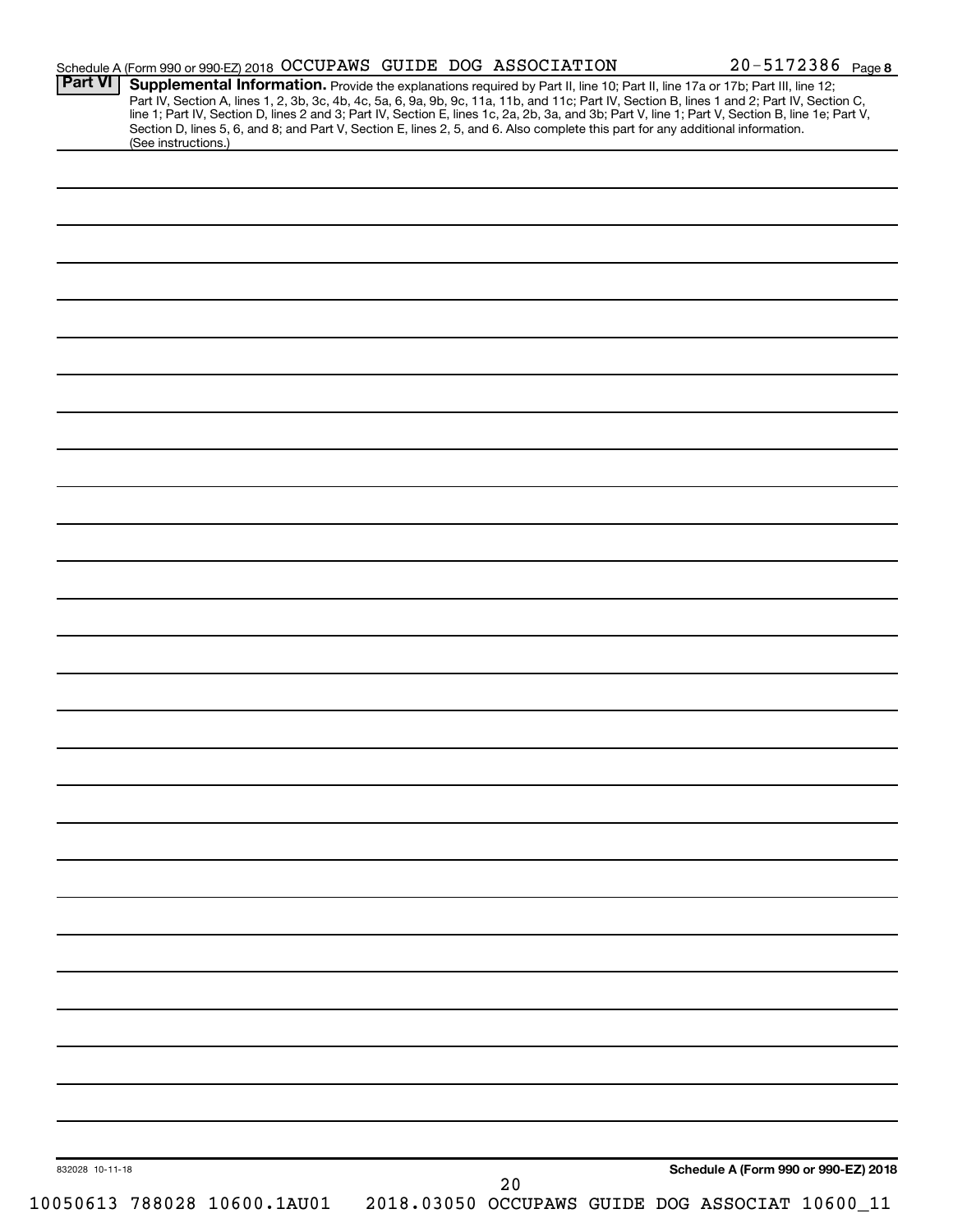Department of the Treasury Internal Revenue Service **(Form 990, 990-EZ,**

Name of the organization

## \*\* PUBLIC DISCLOSURE COPY \*\*

## **Schedule B Schedule of Contributors**

**or 990-PF) | Attach to Form 990, Form 990-EZ, or Form 990-PF. | Go to www.irs.gov/Form990 for the latest information.** OMB No. 1545-0047

**2018**

**Employer identification number**

|                    | <b>Organization type (check one):</b>                                     |  |  |  |  |  |
|--------------------|---------------------------------------------------------------------------|--|--|--|--|--|
| Filers of:         | Section:                                                                  |  |  |  |  |  |
| Form 990 or 990-EZ | $\lfloor x \rfloor$ 501(c)( 3) (enter number) organization                |  |  |  |  |  |
|                    | 4947(a)(1) nonexempt charitable trust not treated as a private foundation |  |  |  |  |  |
|                    | 527 political organization                                                |  |  |  |  |  |
| Form 990-PF        | 501(c)(3) exempt private foundation                                       |  |  |  |  |  |
|                    | 4947(a)(1) nonexempt charitable trust treated as a private foundation     |  |  |  |  |  |

OCCUPAWS GUIDE DOG ASSOCIATION

501(c)(3) taxable private foundation  $\Box$ 

Check if your organization is covered by the General Rule or a Special Rule.

**Note:**  Only a section 501(c)(7), (8), or (10) organization can check boxes for both the General Rule and a Special Rule. See instructions.

### **General Rule**

 $\Box$ 

For an organization filing Form 990, 990-EZ, or 990-PF that received, during the year, contributions totaling \$5,000 or more (in money or property) from any one contributor. Complete Parts I and II. See instructions for determining a contributor's total contributions.

### **Special Rules**

any one contributor, during the year, total contributions of the greater of (1) \$5,000; or (2) 2% of the amount on (i) Form 990, Part VIII, line 1h;  $\boxed{\text{X}}$  For an organization described in section 501(c)(3) filing Form 990 or 990-EZ that met the 33 1/3% support test of the regulations under sections 509(a)(1) and 170(b)(1)(A)(vi), that checked Schedule A (Form 990 or 990-EZ), Part II, line 13, 16a, or 16b, and that received from or (ii) Form 990-EZ, line 1. Complete Parts I and II.

year, total contributions of more than \$1,000 *exclusively* for religious, charitable, scientific, literary, or educational purposes, or for the For an organization described in section 501(c)(7), (8), or (10) filing Form 990 or 990-EZ that received from any one contributor, during the prevention of cruelty to children or animals. Complete Parts I (entering "N/A" in column (b) instead of the contributor name and address), II, and III.  $\Box$ 

purpose. Don't complete any of the parts unless the General Rule applies to this organization because it received nonexclusively year, contributions exclusively for religious, charitable, etc., purposes, but no such contributions totaled more than \$1,000. If this box is checked, enter here the total contributions that were received during the year for an exclusively religious, charitable, etc., For an organization described in section 501(c)(7), (8), or (10) filing Form 990 or 990-EZ that received from any one contributor, during the religious, charitable, etc., contributions totaling \$5,000 or more during the year  $~\ldots\ldots\ldots\ldots\ldots\ldots\ldots\ldots\ldots\blacktriangleright~$ \$  $\Box$ 

**Caution:**  An organization that isn't covered by the General Rule and/or the Special Rules doesn't file Schedule B (Form 990, 990-EZ, or 990-PF),  **must** but it answer "No" on Part IV, line 2, of its Form 990; or check the box on line H of its Form 990-EZ or on its Form 990-PF, Part I, line 2, to certify that it doesn't meet the filing requirements of Schedule B (Form 990, 990-EZ, or 990-PF).

**For Paperwork Reduction Act Notice, see the instructions for Form 990, 990-EZ, or 990-PF. Schedule B (Form 990, 990-EZ, or 990-PF) (2018)** LHA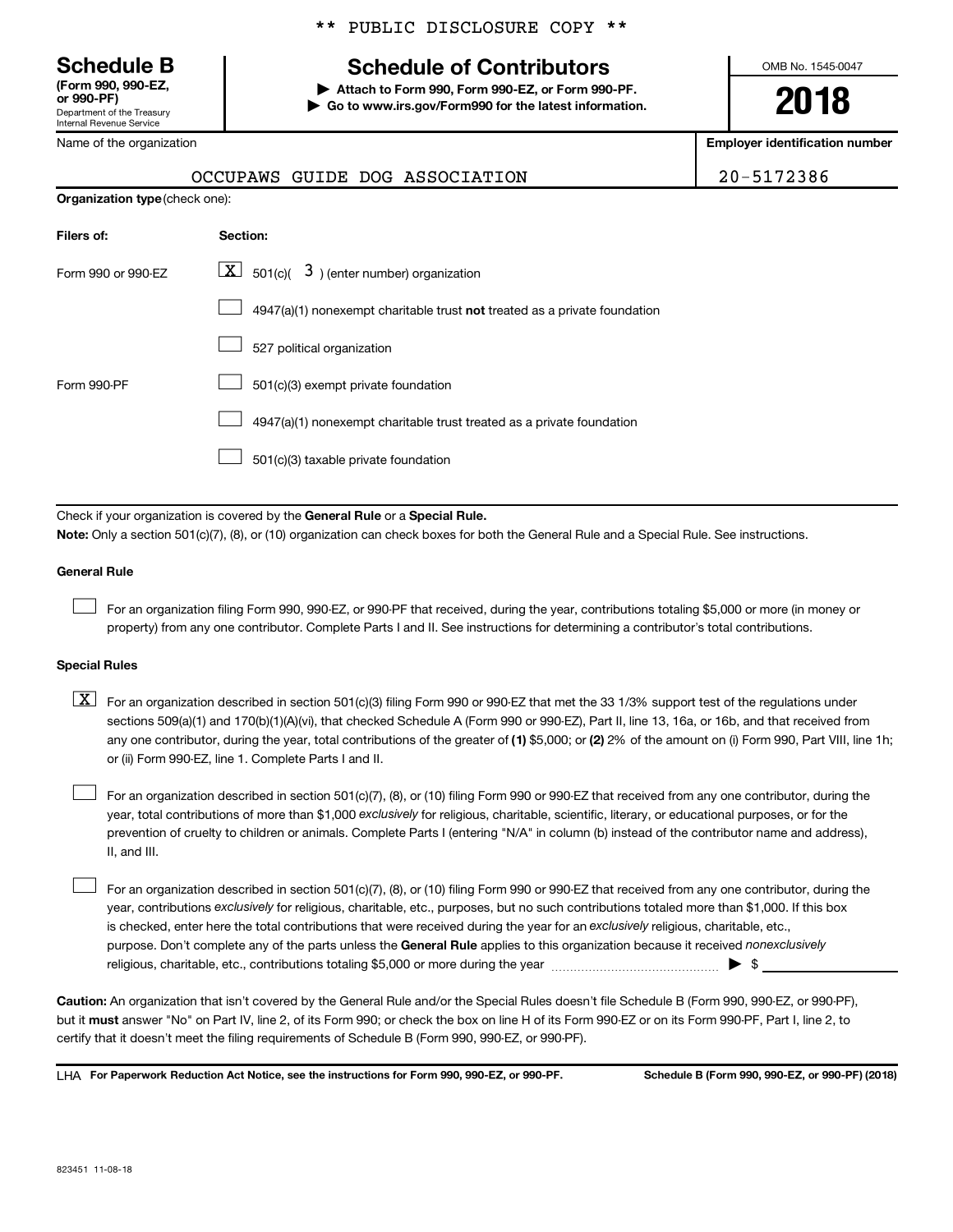| Schedule B (Form 990, 990-EZ, or 990-PF) (2018)<br>$\sqrt{2}$ , $\sqrt{2}$ , $\sqrt{2}$ , $\sqrt{2}$ , $\sqrt{2}$ | Page |
|-------------------------------------------------------------------------------------------------------------------|------|
|-------------------------------------------------------------------------------------------------------------------|------|

Name of organization

## OCCUPAWS GUIDE DOG ASSOCIATION 20-5172386

**(a) No. (b) Name, address, and ZIP + 4 (c) Total contributions (d) Type of contribution Part I** Contributors (see instructions). Use duplicate copies of Part I if additional space is needed.

| 1               |                                   | 29,000.<br>$\$$                   | $\overline{\text{X}}$<br>Person<br>Payroll<br>Noncash<br>(Complete Part II for<br>noncash contributions.) |
|-----------------|-----------------------------------|-----------------------------------|-----------------------------------------------------------------------------------------------------------|
| (a)<br>No.      | (b)<br>Name, address, and ZIP + 4 | (c)<br><b>Total contributions</b> | (d)<br>Type of contribution                                                                               |
| 2               |                                   | 15,000.<br>\$                     | $\overline{\text{X}}$<br>Person<br>Payroll<br>Noncash<br>(Complete Part II for<br>noncash contributions.) |
| (a)<br>No.      | (b)<br>Name, address, and ZIP + 4 | (c)<br><b>Total contributions</b> | (d)<br>Type of contribution                                                                               |
| 3               |                                   | 384,662.<br>$\$$                  | $\overline{\text{X}}$<br>Person<br>Payroll<br>Noncash<br>(Complete Part II for<br>noncash contributions.) |
| (a)<br>No.      | (b)<br>Name, address, and ZIP + 4 | (c)<br><b>Total contributions</b> | (d)<br>Type of contribution                                                                               |
| 4               |                                   | 13,767.<br>\$                     | Person<br>$\overline{\text{X}}$<br>Payroll<br>Noncash<br>(Complete Part II for<br>noncash contributions.) |
| (a)<br>No.      | (b)<br>Name, address, and ZIP + 4 | (c)<br><b>Total contributions</b> | (d)<br>Type of contribution                                                                               |
|                 |                                   | \$                                | Person<br>Payroll<br>Noncash<br>(Complete Part II for<br>noncash contributions.)                          |
| (a)<br>No.      | (b)<br>Name, address, and ZIP + 4 | (c)<br><b>Total contributions</b> | (d)<br>Type of contribution                                                                               |
|                 |                                   | \$                                | Person<br>Payroll<br>Noncash<br>(Complete Part II for<br>noncash contributions.)                          |
| 823452 11-08-18 |                                   |                                   | Schedule B (Form 990, 990-EZ, or 990-PF) (2018)                                                           |

22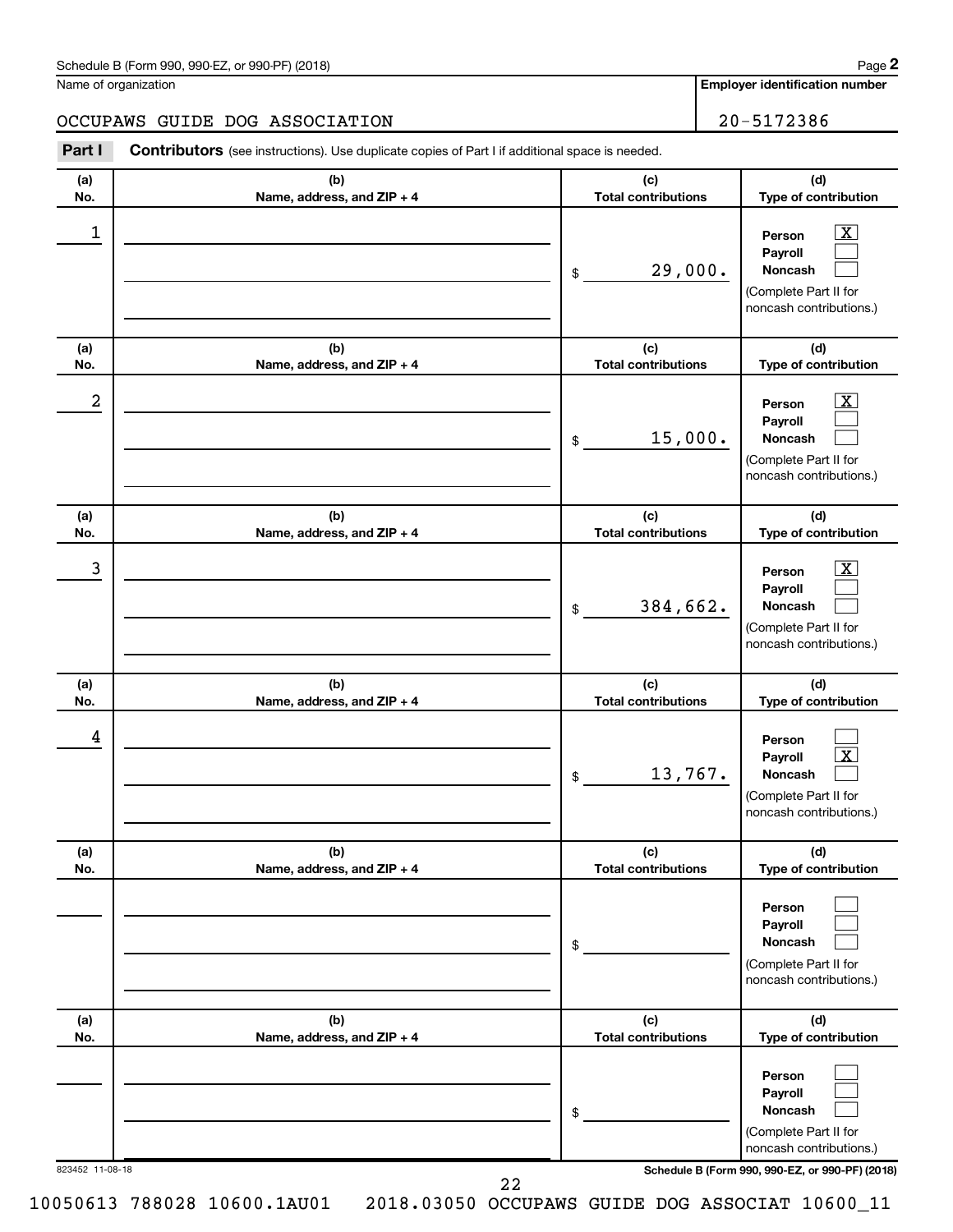| Schedule B (Form 990, 990-EZ, or 990-PF) (2018) | Page |
|-------------------------------------------------|------|
|-------------------------------------------------|------|

|  | Name of organization |
|--|----------------------|
|--|----------------------|

**Employer identification number**

## OCCUPAWS GUIDE DOG ASSOCIATION 20-5172386

Part II Noncash Property (see instructions). Use duplicate copies of Part II if additional space is needed.

| (a)<br>No.<br>from<br>Part I | (b)<br>Description of noncash property given | (c)<br>FMV (or estimate)<br>(See instructions.) | (d)<br>Date received                            |
|------------------------------|----------------------------------------------|-------------------------------------------------|-------------------------------------------------|
|                              |                                              | \$                                              |                                                 |
|                              |                                              |                                                 |                                                 |
| (a)<br>No.<br>from<br>Part I | (b)<br>Description of noncash property given | (c)<br>FMV (or estimate)<br>(See instructions.) | (d)<br>Date received                            |
|                              |                                              | \$                                              |                                                 |
| (a)<br>No.<br>from<br>Part I | (b)<br>Description of noncash property given | (c)<br>FMV (or estimate)<br>(See instructions.) | (d)<br>Date received                            |
|                              |                                              | \$                                              |                                                 |
| (a)<br>No.<br>from<br>Part I | (b)<br>Description of noncash property given | (c)<br>FMV (or estimate)<br>(See instructions.) | (d)<br>Date received                            |
|                              |                                              | $\frac{1}{2}$                                   |                                                 |
| (a)<br>No.<br>from<br>Part I | (b)<br>Description of noncash property given | (c)<br>FMV (or estimate)<br>(See instructions.) | (d)<br>Date received                            |
|                              |                                              | \$                                              |                                                 |
| (a)<br>No.<br>from<br>Part I | (b)<br>Description of noncash property given | (c)<br>FMV (or estimate)<br>(See instructions.) | (d)<br>Date received                            |
|                              |                                              | \$                                              |                                                 |
| 823453 11-08-18              | 23                                           |                                                 | Schedule B (Form 990, 990-EZ, or 990-PF) (2018) |

**3**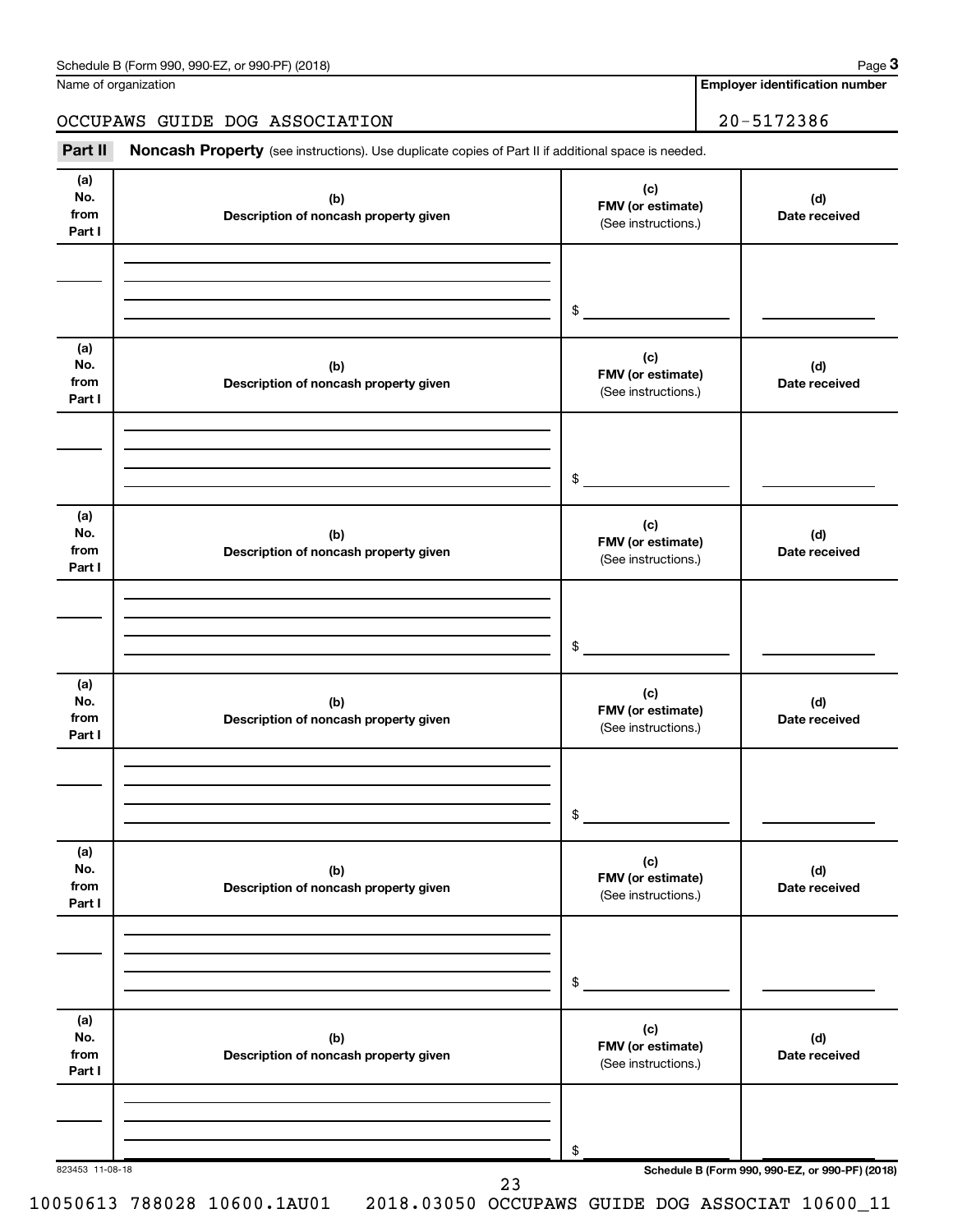| Name of organization      |                                                                                                                                                                                                                                                                                                                                                                                                                                                                   |                      |  | <b>Employer identification number</b>           |
|---------------------------|-------------------------------------------------------------------------------------------------------------------------------------------------------------------------------------------------------------------------------------------------------------------------------------------------------------------------------------------------------------------------------------------------------------------------------------------------------------------|----------------------|--|-------------------------------------------------|
|                           | OCCUPAWS GUIDE DOG ASSOCIATION                                                                                                                                                                                                                                                                                                                                                                                                                                    |                      |  | 20-5172386                                      |
| Part III                  | Exclusively religious, charitable, etc., contributions to organizations described in section 501(c)(7), (8), or (10) that total more than \$1,000 for the year<br>from any one contributor. Complete columns (a) through (e) and the following line entry. For organizations<br>completing Part III, enter the total of exclusively religious, charitable, etc., contributions of \$1,000 or less for the year. (Enter this info. once.) $\blacktriangleright$ \$ |                      |  |                                                 |
| (a) No.                   | Use duplicate copies of Part III if additional space is needed.                                                                                                                                                                                                                                                                                                                                                                                                   |                      |  |                                                 |
| from<br>Part I            | (b) Purpose of gift                                                                                                                                                                                                                                                                                                                                                                                                                                               | (c) Use of gift      |  | (d) Description of how gift is held             |
|                           |                                                                                                                                                                                                                                                                                                                                                                                                                                                                   | (e) Transfer of gift |  |                                                 |
|                           | Transferee's name, address, and $ZIP + 4$                                                                                                                                                                                                                                                                                                                                                                                                                         |                      |  | Relationship of transferor to transferee        |
| (a) No.                   |                                                                                                                                                                                                                                                                                                                                                                                                                                                                   |                      |  |                                                 |
| from<br>Part I            | (b) Purpose of gift                                                                                                                                                                                                                                                                                                                                                                                                                                               | (c) Use of gift      |  | (d) Description of how gift is held             |
|                           |                                                                                                                                                                                                                                                                                                                                                                                                                                                                   | (e) Transfer of gift |  |                                                 |
|                           | Transferee's name, address, and ZIP + 4                                                                                                                                                                                                                                                                                                                                                                                                                           |                      |  | Relationship of transferor to transferee        |
|                           |                                                                                                                                                                                                                                                                                                                                                                                                                                                                   |                      |  |                                                 |
| (a) No.<br>from<br>Part I | (b) Purpose of gift                                                                                                                                                                                                                                                                                                                                                                                                                                               | (c) Use of gift      |  | (d) Description of how gift is held             |
|                           |                                                                                                                                                                                                                                                                                                                                                                                                                                                                   | (e) Transfer of gift |  |                                                 |
|                           | Transferee's name, address, and ZIP + 4                                                                                                                                                                                                                                                                                                                                                                                                                           |                      |  | Relationship of transferor to transferee        |
|                           |                                                                                                                                                                                                                                                                                                                                                                                                                                                                   |                      |  |                                                 |
| (a) No.<br>from<br>Part I | (b) Purpose of gift                                                                                                                                                                                                                                                                                                                                                                                                                                               | (c) Use of gift      |  | (d) Description of how gift is held             |
|                           |                                                                                                                                                                                                                                                                                                                                                                                                                                                                   | (e) Transfer of gift |  |                                                 |
|                           | Transferee's name, address, and ZIP + 4                                                                                                                                                                                                                                                                                                                                                                                                                           |                      |  | Relationship of transferor to transferee        |
|                           |                                                                                                                                                                                                                                                                                                                                                                                                                                                                   |                      |  |                                                 |
| 823454 11-08-18           |                                                                                                                                                                                                                                                                                                                                                                                                                                                                   | 24                   |  | Schedule B (Form 990, 990-EZ, or 990-PF) (2018) |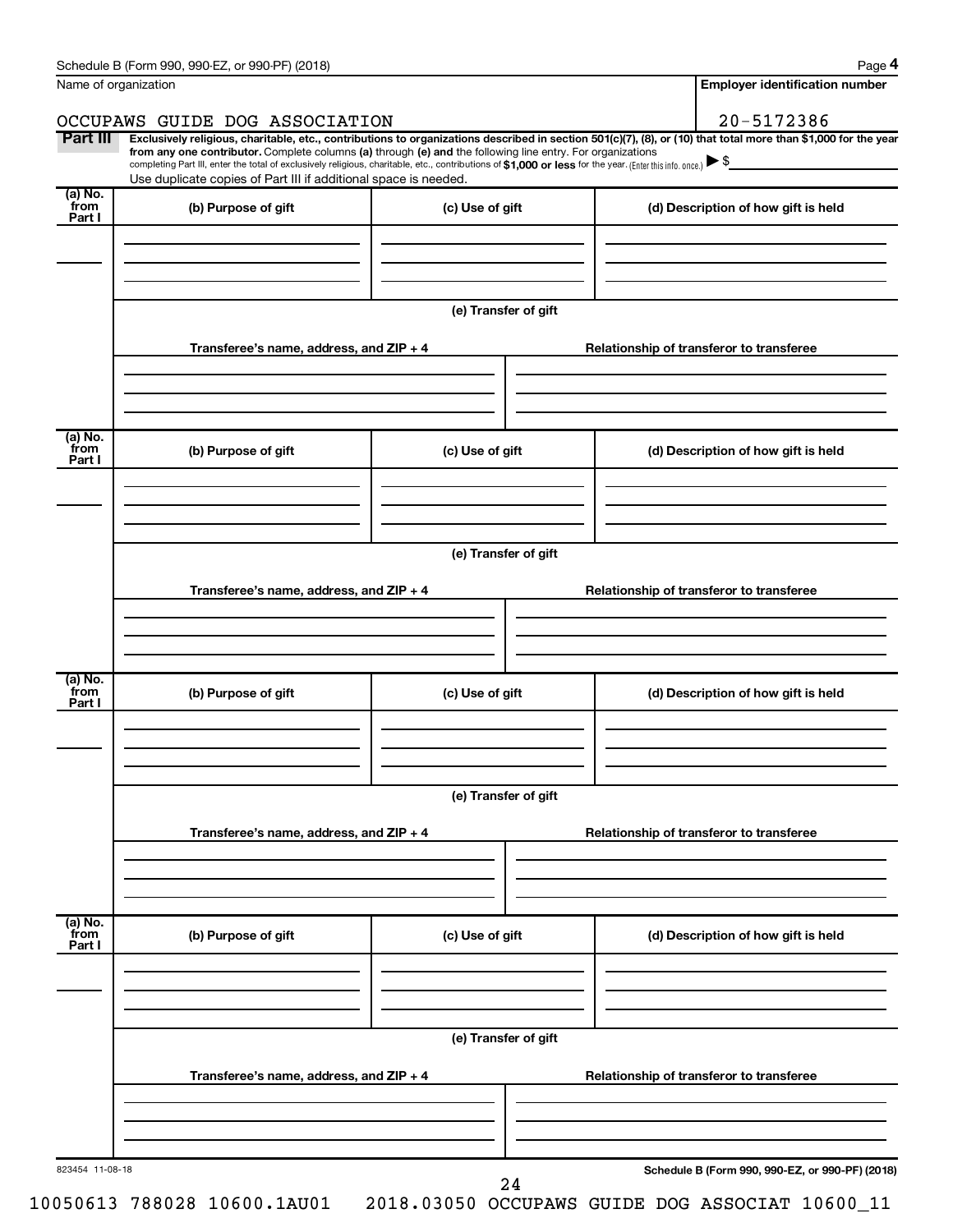| <b>SCHEDULE D</b> |  |
|-------------------|--|
|-------------------|--|

# **SCHEDULE D Supplemental Financial Statements**<br> **Form 990 2018**<br> **Part IV** line 6.7.8.9.10, 11a, 11b, 11d, 11d, 11d, 11d, 11d, 12a, 0r, 12b

**(Form 990) | Complete if the organization answered "Yes" on Form 990, Part IV, line 6, 7, 8, 9, 10, 11a, 11b, 11c, 11d, 11e, 11f, 12a, or 12b.**

**| Attach to Form 990. |Go to www.irs.gov/Form990 for instructions and the latest information.**



Department of the Treasury Internal Revenue Service

### Name of the organization<br>**CCCUPAWS** GUIDE DOG ASSOCIATION **Employer identification number**<br>20-5172386 OCCUPAWS GUIDE DOG ASSOCIATION

|              | organization answered "Yes" on Form 990, Part IV, line 6.                                                                                                                                                                                      | (a) Donor advised funds                        | (b) Funds and other accounts                       |    |
|--------------|------------------------------------------------------------------------------------------------------------------------------------------------------------------------------------------------------------------------------------------------|------------------------------------------------|----------------------------------------------------|----|
| 1            |                                                                                                                                                                                                                                                |                                                |                                                    |    |
| $\mathbf{2}$ | Aggregate value of contributions to (during year)                                                                                                                                                                                              |                                                |                                                    |    |
| з            | Aggregate value of grants from (during year)                                                                                                                                                                                                   |                                                |                                                    |    |
| 4            |                                                                                                                                                                                                                                                |                                                |                                                    |    |
| 5            | Did the organization inform all donors and donor advisors in writing that the assets held in donor advised funds                                                                                                                               |                                                |                                                    |    |
|              |                                                                                                                                                                                                                                                |                                                | Yes                                                | No |
| 6            | Did the organization inform all grantees, donors, and donor advisors in writing that grant funds can be used only                                                                                                                              |                                                |                                                    |    |
|              | for charitable purposes and not for the benefit of the donor or donor advisor, or for any other purpose conferring                                                                                                                             |                                                |                                                    |    |
|              | impermissible private benefit?                                                                                                                                                                                                                 |                                                | Yes                                                | No |
|              | Part II<br><b>Conservation Easements.</b> Complete if the organization answered "Yes" on Form 990, Part IV, line 7.                                                                                                                            |                                                |                                                    |    |
| 1.           | Purpose(s) of conservation easements held by the organization (check all that apply).                                                                                                                                                          |                                                |                                                    |    |
|              | Preservation of land for public use (e.g., recreation or education)                                                                                                                                                                            |                                                | Preservation of a historically important land area |    |
|              | Protection of natural habitat                                                                                                                                                                                                                  | Preservation of a certified historic structure |                                                    |    |
|              | Preservation of open space                                                                                                                                                                                                                     |                                                |                                                    |    |
| 2            | Complete lines 2a through 2d if the organization held a qualified conservation contribution in the form of a conservation easement on the last                                                                                                 |                                                |                                                    |    |
|              | day of the tax year.                                                                                                                                                                                                                           |                                                | Held at the End of the Tax Year                    |    |
|              |                                                                                                                                                                                                                                                |                                                | 2a                                                 |    |
|              | Total acreage restricted by conservation easements                                                                                                                                                                                             |                                                | 2b                                                 |    |
| с            | Number of conservation easements on a certified historic structure included in (a) manufacture included in (a)                                                                                                                                 |                                                | 2c                                                 |    |
|              | d Number of conservation easements included in (c) acquired after 7/25/06, and not on a historic structure                                                                                                                                     |                                                |                                                    |    |
|              |                                                                                                                                                                                                                                                |                                                | 2d                                                 |    |
| 3            | Number of conservation easements modified, transferred, released, extinguished, or terminated by the organization during the tax                                                                                                               |                                                |                                                    |    |
|              | $year \triangleright$                                                                                                                                                                                                                          |                                                |                                                    |    |
| 4            | Number of states where property subject to conservation easement is located >                                                                                                                                                                  |                                                |                                                    |    |
|              |                                                                                                                                                                                                                                                |                                                |                                                    |    |
| 5            | Does the organization have a written policy regarding the periodic monitoring, inspection, handling of                                                                                                                                         |                                                |                                                    |    |
|              |                                                                                                                                                                                                                                                |                                                | Yes                                                |    |
| 6            | Staff and volunteer hours devoted to monitoring, inspecting, handling of violations, and enforcing conservation easements during the year                                                                                                      |                                                |                                                    |    |
|              |                                                                                                                                                                                                                                                |                                                |                                                    |    |
| 7            | Amount of expenses incurred in monitoring, inspecting, handling of violations, and enforcing conservation easements during the year                                                                                                            |                                                |                                                    |    |
|              | $\blacktriangleright$ s                                                                                                                                                                                                                        |                                                |                                                    |    |
| 8            | Does each conservation easement reported on line 2(d) above satisfy the requirements of section 170(h)(4)(B)(i)                                                                                                                                |                                                |                                                    |    |
|              |                                                                                                                                                                                                                                                |                                                | Yes                                                |    |
| 9            | In Part XIII, describe how the organization reports conservation easements in its revenue and expense statement, and balance sheet, and                                                                                                        |                                                |                                                    |    |
|              | include, if applicable, the text of the footnote to the organization's financial statements that describes the organization's accounting for                                                                                                   |                                                |                                                    |    |
|              | conservation easements.                                                                                                                                                                                                                        |                                                |                                                    |    |
|              | Organizations Maintaining Collections of Art, Historical Treasures, or Other Similar Assets.<br><b>Part III</b>                                                                                                                                |                                                |                                                    |    |
|              | Complete if the organization answered "Yes" on Form 990, Part IV, line 8.                                                                                                                                                                      |                                                |                                                    |    |
|              | 1a If the organization elected, as permitted under SFAS 116 (ASC 958), not to report in its revenue statement and balance sheet works of art,                                                                                                  |                                                |                                                    |    |
|              | historical treasures, or other similar assets held for public exhibition, education, or research in furtherance of public service, provide, in Part XIII,                                                                                      |                                                |                                                    |    |
|              | the text of the footnote to its financial statements that describes these items.                                                                                                                                                               |                                                |                                                    |    |
|              | b If the organization elected, as permitted under SFAS 116 (ASC 958), to report in its revenue statement and balance sheet works of art, historical                                                                                            |                                                |                                                    |    |
|              | treasures, or other similar assets held for public exhibition, education, or research in furtherance of public service, provide the following amounts                                                                                          |                                                |                                                    |    |
|              | relating to these items:                                                                                                                                                                                                                       |                                                |                                                    |    |
|              |                                                                                                                                                                                                                                                |                                                |                                                    |    |
|              |                                                                                                                                                                                                                                                |                                                | $\blacktriangleright$ s                            |    |
| 2            | (ii) Assets included in Form 990, Part X [11] Marson Marson Marson Marson Marson Marson Marson Marson Marson M<br>If the organization received or held works of art, historical treasures, or other similar assets for financial gain, provide |                                                |                                                    |    |
|              |                                                                                                                                                                                                                                                |                                                |                                                    |    |
|              | the following amounts required to be reported under SFAS 116 (ASC 958) relating to these items:                                                                                                                                                |                                                |                                                    |    |
|              |                                                                                                                                                                                                                                                |                                                | $\blacktriangleright$ s                            |    |
|              | LHA For Paperwork Reduction Act Notice, see the Instructions for Form 990.                                                                                                                                                                     |                                                | Schedule D (Form 990) 2018                         |    |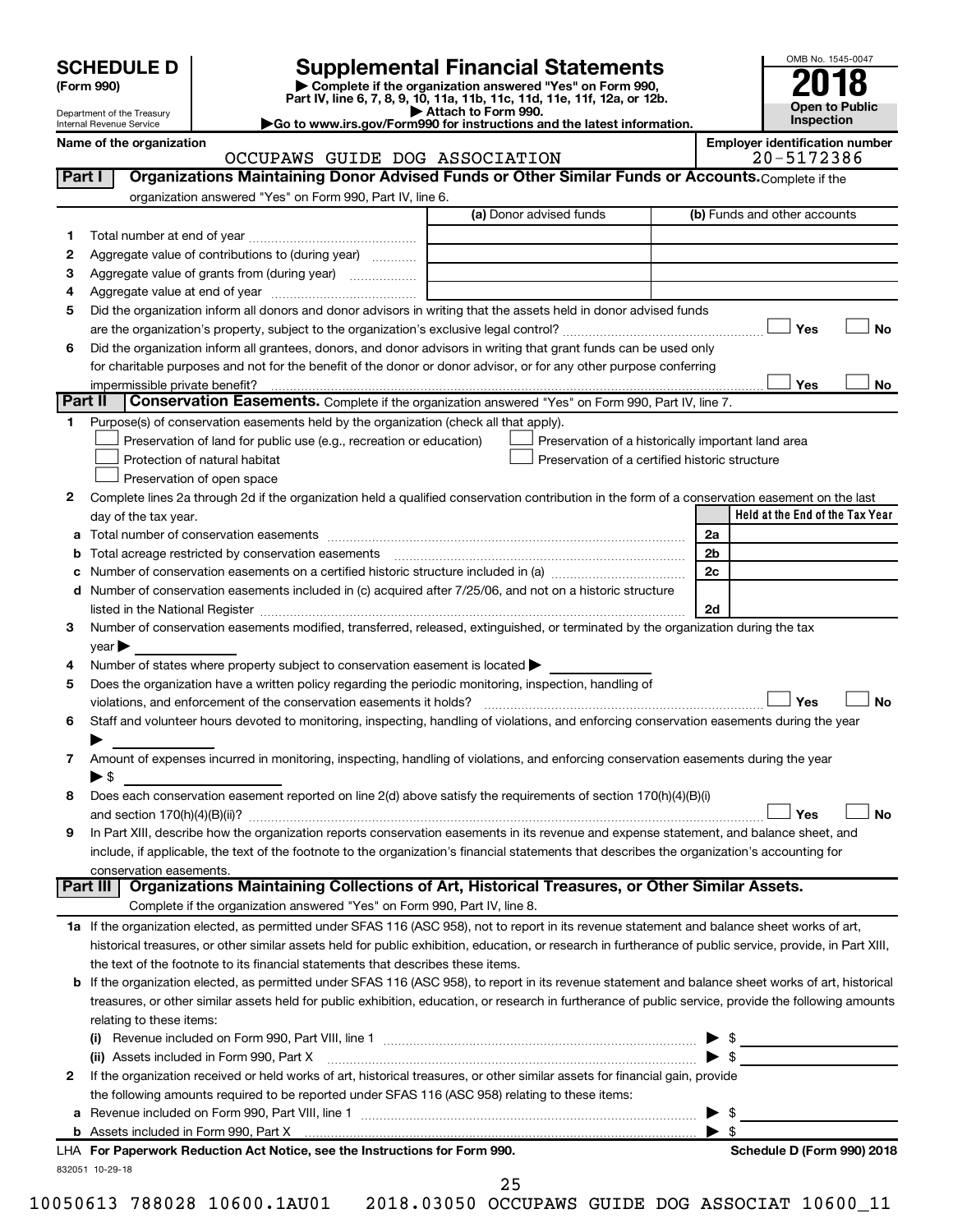|               |                | Schedule D (Form 990) 2018                                                                                                                                                                                                          | OCCUPAWS GUIDE DOG ASSOCIATION          |   |                |                                                                                                                                                                                                                                |                                 | 20-5172386 Page 2 |                |        |    |
|---------------|----------------|-------------------------------------------------------------------------------------------------------------------------------------------------------------------------------------------------------------------------------------|-----------------------------------------|---|----------------|--------------------------------------------------------------------------------------------------------------------------------------------------------------------------------------------------------------------------------|---------------------------------|-------------------|----------------|--------|----|
|               | Part III       | Organizations Maintaining Collections of Art, Historical Treasures, or Other Similar Assets (continued)                                                                                                                             |                                         |   |                |                                                                                                                                                                                                                                |                                 |                   |                |        |    |
| 3             |                | Using the organization's acquisition, accession, and other records, check any of the following that are a significant use of its collection items                                                                                   |                                         |   |                |                                                                                                                                                                                                                                |                                 |                   |                |        |    |
|               |                | (check all that apply):                                                                                                                                                                                                             |                                         |   |                |                                                                                                                                                                                                                                |                                 |                   |                |        |    |
| a             |                | Public exhibition                                                                                                                                                                                                                   |                                         |   |                | Loan or exchange programs                                                                                                                                                                                                      |                                 |                   |                |        |    |
| b             |                | Scholarly research                                                                                                                                                                                                                  |                                         |   |                | Other and the control of the control of the control of the control of the control of the control of the control of the control of the control of the control of the control of the control of the control of the control of th |                                 |                   |                |        |    |
| с             |                | Preservation for future generations                                                                                                                                                                                                 |                                         |   |                |                                                                                                                                                                                                                                |                                 |                   |                |        |    |
| 4             |                | Provide a description of the organization's collections and explain how they further the organization's exempt purpose in Part XIII.                                                                                                |                                         |   |                |                                                                                                                                                                                                                                |                                 |                   |                |        |    |
| 5             |                | During the year, did the organization solicit or receive donations of art, historical treasures, or other similar assets                                                                                                            |                                         |   |                |                                                                                                                                                                                                                                |                                 |                   |                |        |    |
|               |                |                                                                                                                                                                                                                                     |                                         |   |                |                                                                                                                                                                                                                                |                                 |                   | Yes            |        | No |
|               | Part IV        | <b>Escrow and Custodial Arrangements.</b> Complete if the organization answered "Yes" on Form 990, Part IV, line 9, or<br>reported an amount on Form 990, Part X, line 21.                                                          |                                         |   |                |                                                                                                                                                                                                                                |                                 |                   |                |        |    |
|               |                |                                                                                                                                                                                                                                     |                                         |   |                |                                                                                                                                                                                                                                |                                 |                   |                |        |    |
|               |                | 1a Is the organization an agent, trustee, custodian or other intermediary for contributions or other assets not included                                                                                                            |                                         |   |                |                                                                                                                                                                                                                                |                                 |                   |                |        |    |
|               |                | on Form 990, Part X? [11] matter contracts and contracts and contracts are contracted as a form 990, Part X?                                                                                                                        |                                         |   |                |                                                                                                                                                                                                                                |                                 |                   | Yes            |        | No |
|               |                | b If "Yes," explain the arrangement in Part XIII and complete the following table:                                                                                                                                                  |                                         |   |                |                                                                                                                                                                                                                                |                                 |                   |                |        |    |
|               |                |                                                                                                                                                                                                                                     |                                         |   |                |                                                                                                                                                                                                                                |                                 |                   | Amount         |        |    |
|               |                | c Beginning balance <b>communications</b> and the contract of the contract of the contract of the contract of the contract of the contract of the contract of the contract of the contract of the contract of the contract of the c |                                         |   |                |                                                                                                                                                                                                                                | 1c<br>1d                        |                   |                |        |    |
|               |                | e Distributions during the year measurement contained and all the control of the set of the set of the set of the set of the set of the set of the set of the set of the set of the set of the set of the set of the set of th      |                                         |   |                |                                                                                                                                                                                                                                | 1e                              |                   |                |        |    |
|               |                |                                                                                                                                                                                                                                     |                                         |   |                |                                                                                                                                                                                                                                | 1f                              |                   |                |        |    |
|               |                | 2a Did the organization include an amount on Form 990, Part X, line 21, for escrow or custodial account liability?                                                                                                                  |                                         |   |                |                                                                                                                                                                                                                                |                                 |                   | Yes            |        | No |
|               |                |                                                                                                                                                                                                                                     |                                         |   |                |                                                                                                                                                                                                                                |                                 |                   |                |        |    |
| <b>Part V</b> |                | Endowment Funds. Complete if the organization answered "Yes" on Form 990, Part IV, line 10.                                                                                                                                         |                                         |   |                |                                                                                                                                                                                                                                |                                 |                   |                |        |    |
|               |                |                                                                                                                                                                                                                                     | (a) Current year                        |   | (b) Prior year | (c) Two years back $\vert$ (d) Three years back $\vert$ (e) Four years back                                                                                                                                                    |                                 |                   |                |        |    |
|               |                | 1a Beginning of year balance                                                                                                                                                                                                        |                                         |   |                |                                                                                                                                                                                                                                |                                 |                   |                |        |    |
| b             |                |                                                                                                                                                                                                                                     |                                         |   |                |                                                                                                                                                                                                                                |                                 |                   |                |        |    |
|               |                | Net investment earnings, gains, and losses                                                                                                                                                                                          |                                         |   |                |                                                                                                                                                                                                                                |                                 |                   |                |        |    |
|               |                |                                                                                                                                                                                                                                     |                                         |   |                |                                                                                                                                                                                                                                |                                 |                   |                |        |    |
|               |                | e Other expenditures for facilities                                                                                                                                                                                                 |                                         |   |                |                                                                                                                                                                                                                                |                                 |                   |                |        |    |
|               |                |                                                                                                                                                                                                                                     |                                         |   |                |                                                                                                                                                                                                                                |                                 |                   |                |        |    |
|               |                | f Administrative expenses                                                                                                                                                                                                           |                                         |   |                |                                                                                                                                                                                                                                |                                 |                   |                |        |    |
| g             |                |                                                                                                                                                                                                                                     |                                         |   |                |                                                                                                                                                                                                                                |                                 |                   |                |        |    |
| 2             |                | Provide the estimated percentage of the current year end balance (line 1g, column (a)) held as:                                                                                                                                     |                                         |   |                |                                                                                                                                                                                                                                |                                 |                   |                |        |    |
| а             |                | Board designated or quasi-endowment >                                                                                                                                                                                               |                                         | % |                |                                                                                                                                                                                                                                |                                 |                   |                |        |    |
|               |                | <b>b</b> Permanent endowment $\blacktriangleright$                                                                                                                                                                                  | %                                       |   |                |                                                                                                                                                                                                                                |                                 |                   |                |        |    |
|               |                | <b>c</b> Temporarily restricted endowment $\blacktriangleright$                                                                                                                                                                     | %                                       |   |                |                                                                                                                                                                                                                                |                                 |                   |                |        |    |
|               |                | The percentages on lines 2a, 2b, and 2c should equal 100%.                                                                                                                                                                          |                                         |   |                |                                                                                                                                                                                                                                |                                 |                   |                |        |    |
|               |                | 3a Are there endowment funds not in the possession of the organization that are held and administered for the organization                                                                                                          |                                         |   |                |                                                                                                                                                                                                                                |                                 |                   |                |        |    |
|               | by:            |                                                                                                                                                                                                                                     |                                         |   |                |                                                                                                                                                                                                                                |                                 |                   |                | Yes    | No |
|               | (i)            |                                                                                                                                                                                                                                     |                                         |   |                |                                                                                                                                                                                                                                |                                 |                   | 3a(i)          |        |    |
|               |                |                                                                                                                                                                                                                                     |                                         |   |                |                                                                                                                                                                                                                                |                                 |                   | 3a(ii)         |        |    |
|               |                |                                                                                                                                                                                                                                     |                                         |   |                |                                                                                                                                                                                                                                |                                 |                   | 3b             |        |    |
| 4             |                | Describe in Part XIII the intended uses of the organization's endowment funds.                                                                                                                                                      |                                         |   |                |                                                                                                                                                                                                                                |                                 |                   |                |        |    |
|               | <b>Part VI</b> | <b>Land, Buildings, and Equipment.</b>                                                                                                                                                                                              |                                         |   |                |                                                                                                                                                                                                                                |                                 |                   |                |        |    |
|               |                | Complete if the organization answered "Yes" on Form 990, Part IV, line 11a. See Form 990, Part X, line 10.                                                                                                                          |                                         |   |                |                                                                                                                                                                                                                                |                                 |                   |                |        |    |
|               |                | Description of property                                                                                                                                                                                                             | (a) Cost or other<br>basis (investment) |   |                | (b) Cost or other<br>basis (other)                                                                                                                                                                                             | (c) Accumulated<br>depreciation |                   | (d) Book value |        |    |
|               |                |                                                                                                                                                                                                                                     |                                         |   |                |                                                                                                                                                                                                                                |                                 |                   |                |        |    |
|               |                |                                                                                                                                                                                                                                     |                                         |   |                |                                                                                                                                                                                                                                |                                 |                   |                |        |    |
|               |                |                                                                                                                                                                                                                                     |                                         |   |                |                                                                                                                                                                                                                                |                                 |                   |                |        |    |
|               |                |                                                                                                                                                                                                                                     |                                         |   |                | 8,797.                                                                                                                                                                                                                         |                                 | 293.              |                | 8,504. |    |
|               |                |                                                                                                                                                                                                                                     |                                         |   |                |                                                                                                                                                                                                                                |                                 |                   |                |        |    |
|               |                | Total. Add lines 1a through 1e. (Column (d) must equal Form 990, Part X, column (B), line 10c.)                                                                                                                                     |                                         |   |                |                                                                                                                                                                                                                                |                                 |                   |                | 8,504. |    |

**Schedule D (Form 990) 2018**

832052 10-29-18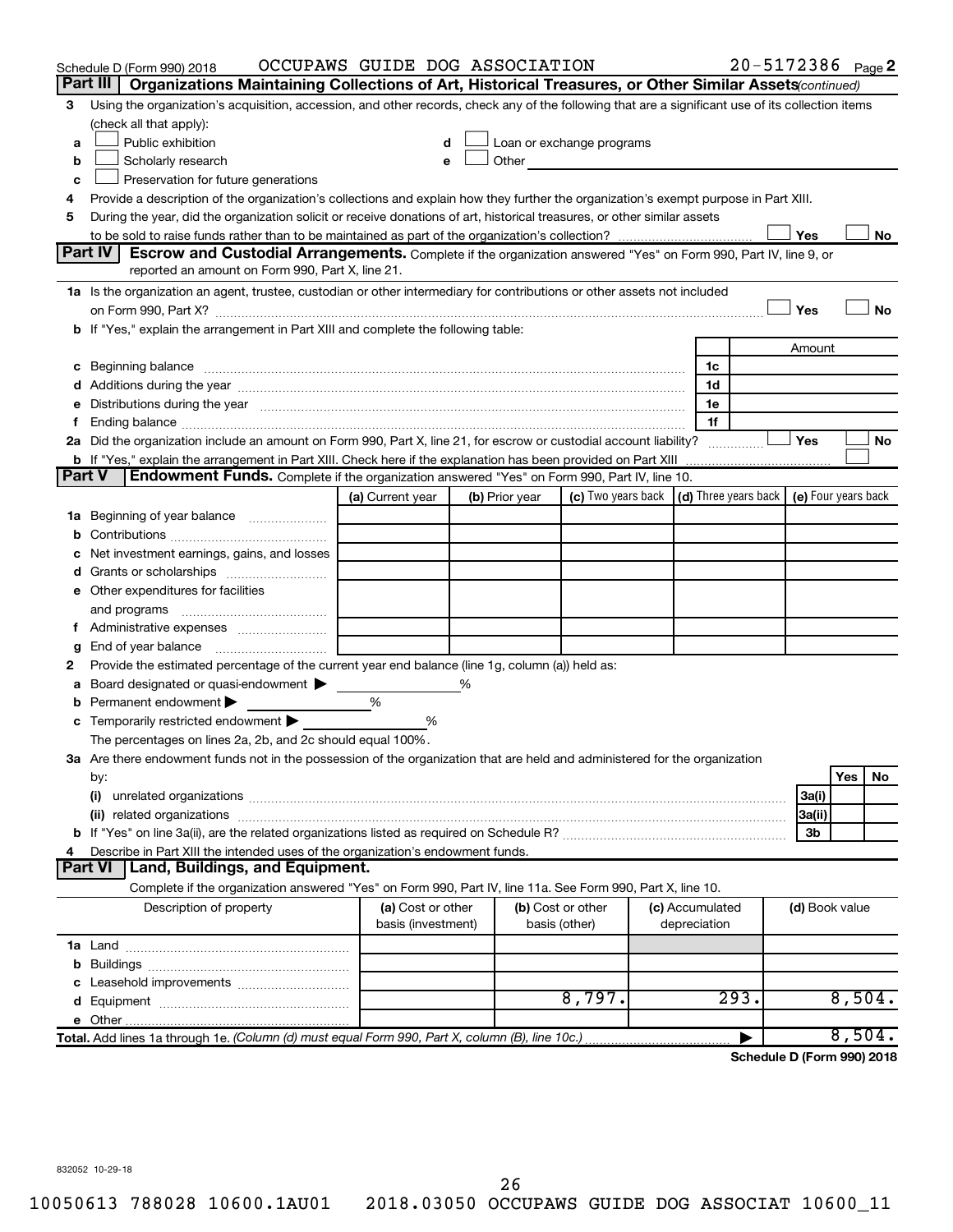| <b>Part VII</b> Investments - Other Securities.                                                                   |                 |                |                                                           |                |
|-------------------------------------------------------------------------------------------------------------------|-----------------|----------------|-----------------------------------------------------------|----------------|
| Complete if the organization answered "Yes" on Form 990, Part IV, line 11b. See Form 990, Part X, line 12.        |                 |                |                                                           |                |
| (a) Description of security or category (including name of security)                                              | (b) Book value  |                | (c) Method of valuation: Cost or end-of-year market value |                |
| (1) Financial derivatives                                                                                         |                 |                |                                                           |                |
|                                                                                                                   |                 |                |                                                           |                |
| $(3)$ Other                                                                                                       |                 |                |                                                           |                |
| (A)                                                                                                               |                 |                |                                                           |                |
| (B)                                                                                                               |                 |                |                                                           |                |
| (C)                                                                                                               |                 |                |                                                           |                |
| (D)                                                                                                               |                 |                |                                                           |                |
| (E)                                                                                                               |                 |                |                                                           |                |
| (F)                                                                                                               |                 |                |                                                           |                |
| (G)<br>(H)                                                                                                        |                 |                |                                                           |                |
| Total. (Col. (b) must equal Form 990, Part X, col. (B) line 12.)                                                  |                 |                |                                                           |                |
| Part VIII Investments - Program Related.                                                                          |                 |                |                                                           |                |
| Complete if the organization answered "Yes" on Form 990, Part IV, line 11c. See Form 990, Part X, line 13.        |                 |                |                                                           |                |
| (a) Description of investment                                                                                     | (b) Book value  |                | (c) Method of valuation: Cost or end-of-year market value |                |
| (1)                                                                                                               |                 |                |                                                           |                |
| (2)                                                                                                               |                 |                |                                                           |                |
| (3)                                                                                                               |                 |                |                                                           |                |
| (4)                                                                                                               |                 |                |                                                           |                |
| (5)                                                                                                               |                 |                |                                                           |                |
| (6)                                                                                                               |                 |                |                                                           |                |
| (7)                                                                                                               |                 |                |                                                           |                |
| (8)                                                                                                               |                 |                |                                                           |                |
| (9)                                                                                                               |                 |                |                                                           |                |
| Total. (Col. (b) must equal Form 990, Part X, col. (B) line 13.) $\blacktriangleright$                            |                 |                |                                                           |                |
| Part IX<br><b>Other Assets.</b>                                                                                   |                 |                |                                                           |                |
| Complete if the organization answered "Yes" on Form 990, Part IV, line 11d. See Form 990, Part X, line 15.        |                 |                |                                                           |                |
|                                                                                                                   | (a) Description |                |                                                           | (b) Book value |
| (1)                                                                                                               |                 |                |                                                           |                |
| (2)                                                                                                               |                 |                |                                                           |                |
| (3)                                                                                                               |                 |                |                                                           |                |
| (4)                                                                                                               |                 |                |                                                           |                |
| (5)                                                                                                               |                 |                |                                                           |                |
| (6)                                                                                                               |                 |                |                                                           |                |
| (7)                                                                                                               |                 |                |                                                           |                |
| (8)                                                                                                               |                 |                |                                                           |                |
| (9)                                                                                                               |                 |                |                                                           |                |
| Total. (Column (b) must equal Form 990, Part X, col. (B) line 15.)                                                |                 |                |                                                           |                |
| <b>Other Liabilities.</b><br>Part X                                                                               |                 |                |                                                           |                |
| Complete if the organization answered "Yes" on Form 990, Part IV, line 11e or 11f. See Form 990, Part X, line 25. |                 |                |                                                           |                |
| (a) Description of liability<br>1.                                                                                |                 | (b) Book value |                                                           |                |
| Federal income taxes<br>(1)                                                                                       |                 |                |                                                           |                |
| (2)                                                                                                               |                 |                |                                                           |                |
| (3)                                                                                                               |                 |                |                                                           |                |
| (4)                                                                                                               |                 |                |                                                           |                |
| (5)                                                                                                               |                 |                |                                                           |                |
| (6)                                                                                                               |                 |                |                                                           |                |
| (7)                                                                                                               |                 |                |                                                           |                |
| (8)                                                                                                               |                 |                |                                                           |                |
| (9)                                                                                                               |                 |                |                                                           |                |
| Total. (Column (b) must equal Form 990, Part X, col. (B) line 25.)                                                |                 |                |                                                           |                |

**2.** Liability for uncertain tax positions. In Part XIII, provide the text of the footnote to the organization's financial statements that reports the organization's liability for uncertain tax positions under FIN 48 (ASC 740). Check here if the text of the footnote has been provided in Part XIII

832053 10-29-18

## Schedule D (Form 990) 2018 OCCUPAWS GUIDE DOG ASSOCIATION 20-5172386 Page

20-5172386 <sub>Page</sub> 3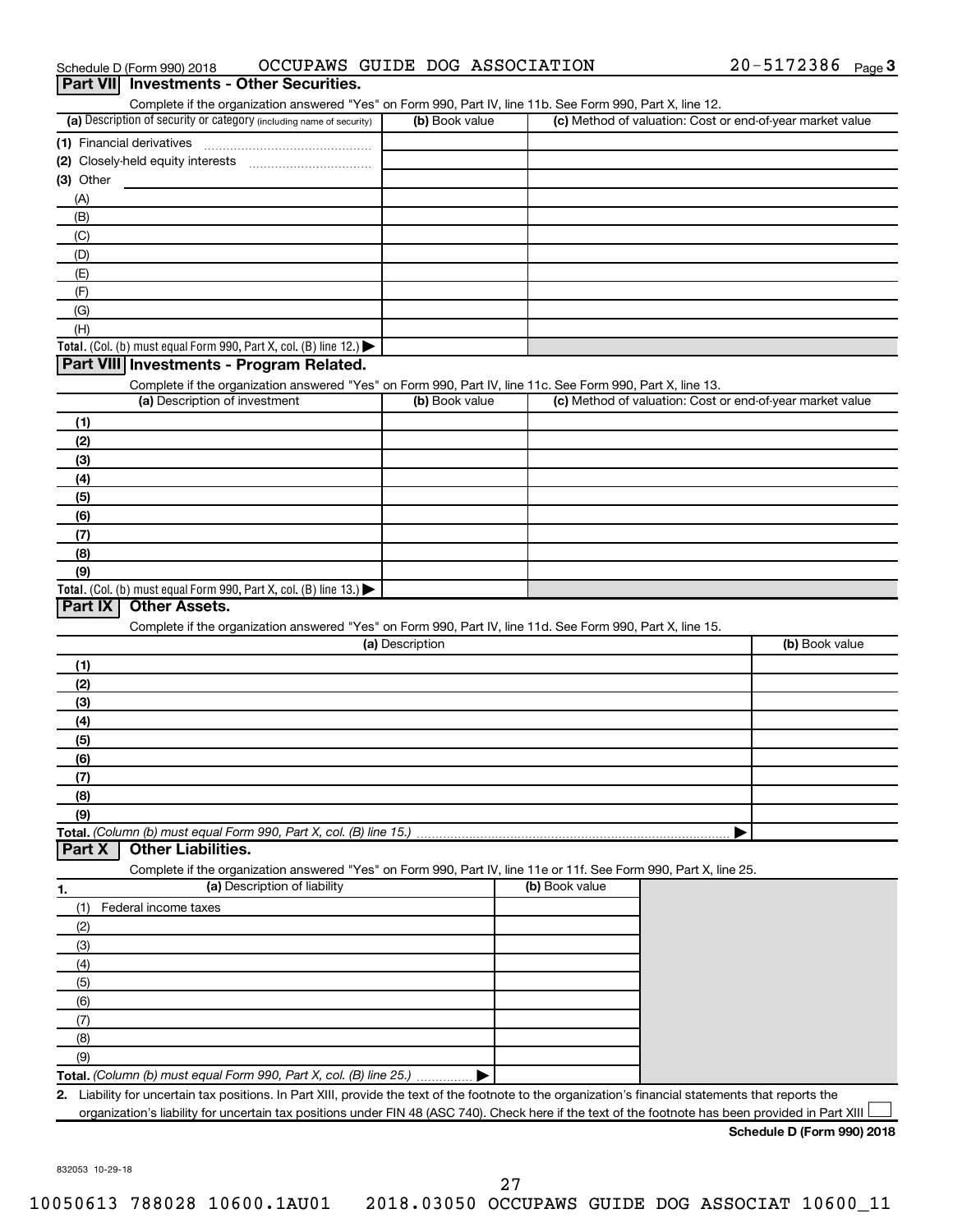|                | OCCUPAWS GUIDE DOG ASSOCIATION<br>Schedule D (Form 990) 2018                                                                                                                                                                        |                |            |                | 20-5172386 Page 4 |    |
|----------------|-------------------------------------------------------------------------------------------------------------------------------------------------------------------------------------------------------------------------------------|----------------|------------|----------------|-------------------|----|
| <b>Part XI</b> | Reconciliation of Revenue per Audited Financial Statements With Revenue per Return.                                                                                                                                                 |                |            |                |                   |    |
|                | Complete if the organization answered "Yes" on Form 990, Part IV, line 12a.                                                                                                                                                         |                |            |                |                   |    |
| 1              | Total revenue, gains, and other support per audited financial statements                                                                                                                                                            |                |            | $\blacksquare$ | 675,959.          |    |
| 2              | Amounts included on line 1 but not on Form 990, Part VIII, line 12:                                                                                                                                                                 |                |            |                |                   |    |
| a              |                                                                                                                                                                                                                                     | 2a             | $-17,624.$ |                |                   |    |
| b              |                                                                                                                                                                                                                                     | 2 <sub>b</sub> | 12, 272.   |                |                   |    |
| с              |                                                                                                                                                                                                                                     | 2 <sub>c</sub> |            |                |                   |    |
| d              |                                                                                                                                                                                                                                     | 2d             |            |                |                   |    |
| е              | Add lines 2a through 2d                                                                                                                                                                                                             |                |            | 2e             | $-5,352.$         |    |
| з              |                                                                                                                                                                                                                                     |                |            | 3              | 681, 311.         |    |
| 4              | Amounts included on Form 990, Part VIII, line 12, but not on line 1:                                                                                                                                                                |                |            |                |                   |    |
| a              | Investment expenses not included on Form 990, Part VIII, line 7b                                                                                                                                                                    | 4a             |            |                |                   |    |
| b              |                                                                                                                                                                                                                                     | 4 <sub>b</sub> | $-359.$    |                |                   |    |
| C              | Add lines 4a and 4b                                                                                                                                                                                                                 |                |            | 4c             | $-359.$           |    |
| 5.             |                                                                                                                                                                                                                                     |                |            | 5              | 680,952.          |    |
|                | Part XII Reconciliation of Expenses per Audited Financial Statements With Expenses per Return.                                                                                                                                      |                |            |                |                   |    |
|                | Complete if the organization answered "Yes" on Form 990, Part IV, line 12a.                                                                                                                                                         |                |            |                |                   |    |
| 1              |                                                                                                                                                                                                                                     |                |            | 1              | 247, 182.         |    |
| 2              | Amounts included on line 1 but not on Form 990, Part IX, line 25:                                                                                                                                                                   |                |            |                |                   |    |
| a              |                                                                                                                                                                                                                                     | 2a             | 12,272.    |                |                   |    |
| b              |                                                                                                                                                                                                                                     | 2 <sub>b</sub> |            |                |                   |    |
|                |                                                                                                                                                                                                                                     | 2 <sub>c</sub> |            |                |                   |    |
| d              |                                                                                                                                                                                                                                     | 2d             | 359.       |                |                   |    |
| е              |                                                                                                                                                                                                                                     |                |            | 2e             | 12,631.           |    |
| 3              |                                                                                                                                                                                                                                     |                |            | 3              | 234,551.          |    |
| 4              | Amounts included on Form 990, Part IX, line 25, but not on line 1:                                                                                                                                                                  |                |            |                |                   |    |
| a              |                                                                                                                                                                                                                                     | 4a             |            |                |                   |    |
| b              | Other (Describe in Part XIII.) <b>Construction Contract Construction</b> Chemical Construction Chemical Chemical Chemical Chemical Chemical Chemical Chemical Chemical Chemical Chemical Chemical Chemical Chemical Chemical Chemic |                |            |                |                   |    |
|                | Add lines 4a and 4b                                                                                                                                                                                                                 |                |            | 4с             |                   | Ο. |
| 5.             |                                                                                                                                                                                                                                     |                |            | 5              | 234,551.          |    |
|                | Part XIII Supplemental Information.                                                                                                                                                                                                 |                |            |                |                   |    |
|                | Provide the descriptions required for Part II, lines 3, 5, and 9; Part III, lines 1a and 4; Part IV, lines 1b and 2b; Part V, line 4; Part X, line 2; Part XI,                                                                      |                |            |                |                   |    |
|                | lines 2d and 4b; and Part XII, lines 2d and 4b. Also complete this part to provide any additional information.                                                                                                                      |                |            |                |                   |    |

|  |  |  | PART XI, LINE 4B - OTHER ADJUSTMENTS: |
|--|--|--|---------------------------------------|

DIRECT EXPENSES REPORTED ON FORM 990, PART VIII, LINE 8B -359.

PART XII, LINE 2D - OTHER ADJUSTMENTS:

|  |  | DIRECT EXPENSES REPORTED ON FORM 990, PART VIII, LINE 8B |  |  |  |  |  |  |  |  |
|--|--|----------------------------------------------------------|--|--|--|--|--|--|--|--|
|--|--|----------------------------------------------------------|--|--|--|--|--|--|--|--|

832054 10-29-18

28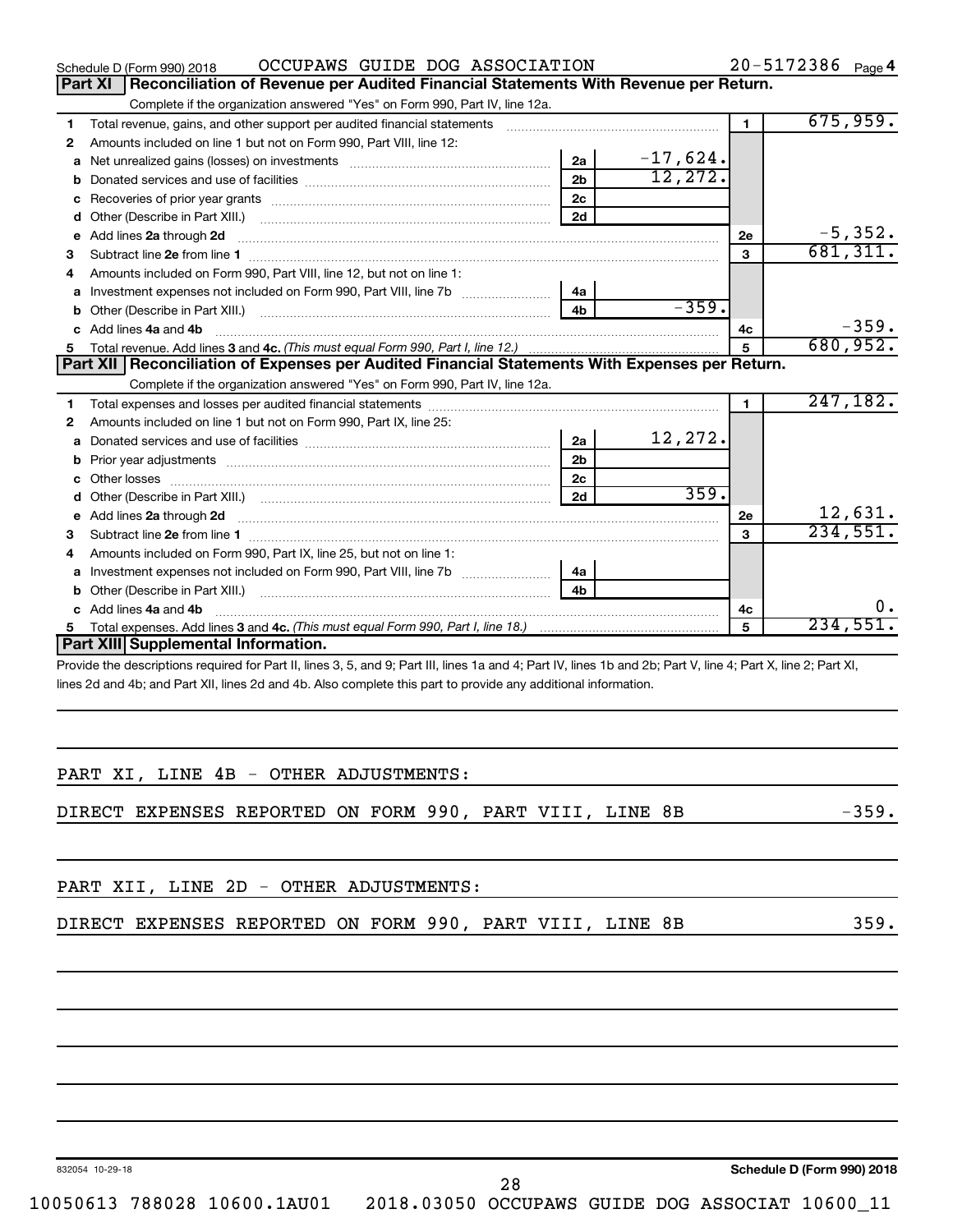| <b>SCHEDULE G</b>                                                                        |                                  | <b>Supplemental Information Regarding Fundraising or Gaming Activities</b>                                                                                                                                                                                                                                                                                                                                                                                                                                                                         |                               |                                           |                                                                            |                                                                            | OMB No. 1545-0047                                       |  |
|------------------------------------------------------------------------------------------|----------------------------------|----------------------------------------------------------------------------------------------------------------------------------------------------------------------------------------------------------------------------------------------------------------------------------------------------------------------------------------------------------------------------------------------------------------------------------------------------------------------------------------------------------------------------------------------------|-------------------------------|-------------------------------------------|----------------------------------------------------------------------------|----------------------------------------------------------------------------|---------------------------------------------------------|--|
| (Form 990 or 990-EZ)                                                                     |                                  | Complete if the organization answered "Yes" on Form 990, Part IV, line 17, 18, or 19, or if the<br>organization entered more than \$15,000 on Form 990-EZ, line 6a.                                                                                                                                                                                                                                                                                                                                                                                |                               |                                           |                                                                            |                                                                            | 2018                                                    |  |
| Department of the Treasury                                                               |                                  | Attach to Form 990 or Form 990-EZ.                                                                                                                                                                                                                                                                                                                                                                                                                                                                                                                 |                               |                                           |                                                                            |                                                                            | <b>Open to Public</b>                                   |  |
| Internal Revenue Service                                                                 |                                  | ► Go to www.irs.gov/Form990 for instructions and the latest information.                                                                                                                                                                                                                                                                                                                                                                                                                                                                           |                               |                                           |                                                                            |                                                                            | Inspection                                              |  |
| Name of the organization                                                                 |                                  | OCCUPAWS GUIDE DOG ASSOCIATION                                                                                                                                                                                                                                                                                                                                                                                                                                                                                                                     |                               |                                           |                                                                            | 20-5172386                                                                 | <b>Employer identification number</b>                   |  |
| Part I                                                                                   | required to complete this part.  | Fundraising Activities. Complete if the organization answered "Yes" on Form 990, Part IV, line 17. Form 990-EZ filers are not                                                                                                                                                                                                                                                                                                                                                                                                                      |                               |                                           |                                                                            |                                                                            |                                                         |  |
| Mail solicitations<br>a<br>b<br>Phone solicitations<br>c<br>In-person solicitations<br>d | Internet and email solicitations | 1 Indicate whether the organization raised funds through any of the following activities. Check all that apply.<br>е<br>f<br>Special fundraising events<br>g<br>2 a Did the organization have a written or oral agreement with any individual (including officers, directors, trustees, or<br>key employees listed in Form 990, Part VII) or entity in connection with professional fundraising services?<br>b If "Yes," list the 10 highest paid individuals or entities (fundraisers) pursuant to agreements under which the fundraiser is to be |                               |                                           | Solicitation of non-government grants<br>Solicitation of government grants | Yes                                                                        | <b>No</b>                                               |  |
| compensated at least \$5,000 by the organization.                                        |                                  |                                                                                                                                                                                                                                                                                                                                                                                                                                                                                                                                                    |                               |                                           |                                                                            |                                                                            |                                                         |  |
| (i) Name and address of individual<br>or entity (fundraiser)                             |                                  | (ii) Activity                                                                                                                                                                                                                                                                                                                                                                                                                                                                                                                                      | have custody<br>or control of | (iii) Did<br>fundraiser<br>contributions? | (iv) Gross receipts<br>from activity                                       | (v) Amount paid<br>to (or retained by)<br>fundraiser<br>listed in col. (i) | (vi) Amount paid<br>to (or retained by)<br>organization |  |
|                                                                                          |                                  |                                                                                                                                                                                                                                                                                                                                                                                                                                                                                                                                                    | Yes                           | No                                        |                                                                            |                                                                            |                                                         |  |
|                                                                                          |                                  |                                                                                                                                                                                                                                                                                                                                                                                                                                                                                                                                                    |                               |                                           |                                                                            |                                                                            |                                                         |  |
|                                                                                          |                                  |                                                                                                                                                                                                                                                                                                                                                                                                                                                                                                                                                    |                               |                                           |                                                                            |                                                                            |                                                         |  |
|                                                                                          |                                  |                                                                                                                                                                                                                                                                                                                                                                                                                                                                                                                                                    |                               |                                           |                                                                            |                                                                            |                                                         |  |
|                                                                                          |                                  |                                                                                                                                                                                                                                                                                                                                                                                                                                                                                                                                                    |                               |                                           |                                                                            |                                                                            |                                                         |  |
|                                                                                          |                                  |                                                                                                                                                                                                                                                                                                                                                                                                                                                                                                                                                    |                               |                                           |                                                                            |                                                                            |                                                         |  |
|                                                                                          |                                  |                                                                                                                                                                                                                                                                                                                                                                                                                                                                                                                                                    |                               |                                           |                                                                            |                                                                            |                                                         |  |
|                                                                                          |                                  |                                                                                                                                                                                                                                                                                                                                                                                                                                                                                                                                                    |                               |                                           |                                                                            |                                                                            |                                                         |  |
|                                                                                          |                                  |                                                                                                                                                                                                                                                                                                                                                                                                                                                                                                                                                    |                               |                                           |                                                                            |                                                                            |                                                         |  |
|                                                                                          |                                  |                                                                                                                                                                                                                                                                                                                                                                                                                                                                                                                                                    |                               |                                           |                                                                            |                                                                            |                                                         |  |
|                                                                                          |                                  |                                                                                                                                                                                                                                                                                                                                                                                                                                                                                                                                                    |                               |                                           |                                                                            |                                                                            |                                                         |  |
| Total<br>or licensing.                                                                   |                                  | 3 List all states in which the organization is registered or licensed to solicit contributions or has been notified it is exempt from registration                                                                                                                                                                                                                                                                                                                                                                                                 |                               |                                           |                                                                            |                                                                            |                                                         |  |
|                                                                                          |                                  |                                                                                                                                                                                                                                                                                                                                                                                                                                                                                                                                                    |                               |                                           |                                                                            |                                                                            |                                                         |  |
|                                                                                          |                                  |                                                                                                                                                                                                                                                                                                                                                                                                                                                                                                                                                    |                               |                                           |                                                                            |                                                                            |                                                         |  |
|                                                                                          |                                  |                                                                                                                                                                                                                                                                                                                                                                                                                                                                                                                                                    |                               |                                           |                                                                            |                                                                            |                                                         |  |
|                                                                                          |                                  |                                                                                                                                                                                                                                                                                                                                                                                                                                                                                                                                                    |                               |                                           |                                                                            |                                                                            |                                                         |  |
|                                                                                          |                                  |                                                                                                                                                                                                                                                                                                                                                                                                                                                                                                                                                    |                               |                                           |                                                                            |                                                                            |                                                         |  |
|                                                                                          |                                  |                                                                                                                                                                                                                                                                                                                                                                                                                                                                                                                                                    |                               |                                           |                                                                            |                                                                            |                                                         |  |
|                                                                                          |                                  |                                                                                                                                                                                                                                                                                                                                                                                                                                                                                                                                                    |                               |                                           |                                                                            |                                                                            |                                                         |  |
|                                                                                          |                                  |                                                                                                                                                                                                                                                                                                                                                                                                                                                                                                                                                    |                               |                                           |                                                                            |                                                                            |                                                         |  |

**For Paperwork Reduction Act Notice, see the Instructions for Form 990 or 990-EZ. Schedule G (Form 990 or 990-EZ) 2018** LHA

832081 10-03-18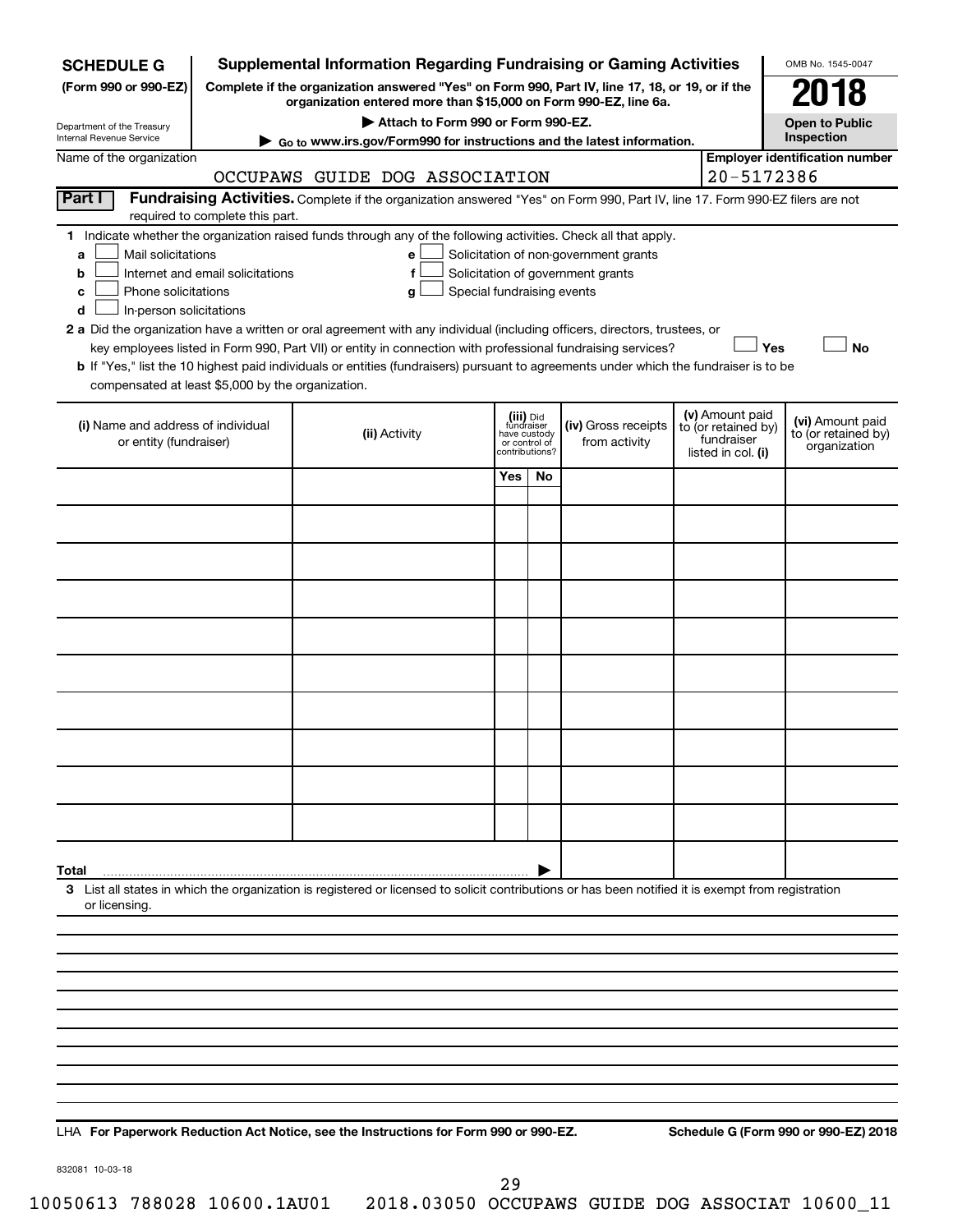|  |  |  |  | Schedule G (Form 990 or 990-EZ) 2018 OCCUPAWS GUIDE DOG ASSOCIATION | $20 - 5172386$ Page 2 |
|--|--|--|--|---------------------------------------------------------------------|-----------------------|
|--|--|--|--|---------------------------------------------------------------------|-----------------------|

Part II | Fundraising Events. Complete if the organization answered "Yes" on Form 990, Part IV, line 18, or reported more than \$15,000 of fundraising event contributions and gross income on Form 990-EZ, lines 1 and 6b. List events with gross receipts greater than \$5,000.

|                 |   | andiomy overtic continuotions and groco mounts on rionm out EE, miles it and ob. Elot overtic with groco receipts grouter than \$0,000. |                                |                         |                                 |                                           |
|-----------------|---|-----------------------------------------------------------------------------------------------------------------------------------------|--------------------------------|-------------------------|---------------------------------|-------------------------------------------|
|                 |   |                                                                                                                                         | (a) Event $#1$<br>PUPTOBERFEST | (b) Event #2            | (c) Other events<br><b>NONE</b> | (d) Total events<br>(add col. (a) through |
|                 |   |                                                                                                                                         |                                | (event type)            | (total number)                  | col. (c)                                  |
|                 |   |                                                                                                                                         | (event type)                   |                         |                                 |                                           |
| Revenue         |   |                                                                                                                                         | 9,179.                         |                         |                                 | 9,179.                                    |
|                 |   |                                                                                                                                         | 4,500.                         |                         |                                 | 4,500.                                    |
|                 |   | 3 Gross income (line 1 minus line 2)                                                                                                    | 4,679.                         |                         |                                 | 4,679.                                    |
|                 |   |                                                                                                                                         |                                |                         |                                 |                                           |
|                 |   |                                                                                                                                         |                                |                         |                                 |                                           |
| Direct Expenses |   |                                                                                                                                         |                                |                         |                                 |                                           |
|                 | 7 | Food and beverages                                                                                                                      |                                |                         |                                 |                                           |
|                 |   |                                                                                                                                         | 200.                           |                         |                                 | 200.                                      |
|                 | 8 |                                                                                                                                         | 159.                           |                         |                                 | 159.                                      |
|                 | 9 |                                                                                                                                         |                                |                         |                                 | 359.                                      |
|                 |   | 10 Direct expense summary. Add lines 4 through 9 in column (d)                                                                          |                                | $\blacksquare$          |                                 | 4,320.                                    |
| Part III        |   | Gaming. Complete if the organization answered "Yes" on Form 990, Part IV, line 19, or reported more than                                |                                |                         |                                 |                                           |
|                 |   | \$15,000 on Form 990-EZ, line 6a.                                                                                                       |                                |                         |                                 |                                           |
|                 |   |                                                                                                                                         |                                | (b) Pull tabs/instant   |                                 | (d) Total gaming (add                     |
| Revenue         |   |                                                                                                                                         | (a) Bingo                      | bingo/progressive bingo | (c) Other gaming                | col. (a) through col. (c))                |
|                 |   |                                                                                                                                         |                                |                         |                                 |                                           |
|                 |   |                                                                                                                                         |                                |                         |                                 |                                           |
|                 |   |                                                                                                                                         |                                |                         |                                 |                                           |
|                 |   |                                                                                                                                         |                                |                         |                                 |                                           |
| Direct Expenses |   |                                                                                                                                         |                                |                         |                                 |                                           |
|                 | 4 |                                                                                                                                         |                                |                         |                                 |                                           |
|                 |   |                                                                                                                                         |                                |                         |                                 |                                           |
|                 |   |                                                                                                                                         | Yes<br>%                       | Yes<br>%                | Yes<br>%                        |                                           |
|                 |   | 6 Volunteer labor                                                                                                                       | No                             | No                      | No                              |                                           |
|                 | 7 | Direct expense summary. Add lines 2 through 5 in column (d)                                                                             |                                |                         |                                 |                                           |
|                 | 8 |                                                                                                                                         |                                |                         |                                 |                                           |
|                 |   |                                                                                                                                         |                                |                         |                                 |                                           |
|                 |   | 9 Enter the state(s) in which the organization conducts gaming activities:                                                              |                                |                         |                                 |                                           |
|                 |   |                                                                                                                                         |                                |                         |                                 | Yes<br><b>No</b>                          |
|                 |   | <b>b</b> If "No," explain:                                                                                                              |                                |                         |                                 |                                           |
|                 |   |                                                                                                                                         |                                |                         |                                 |                                           |
|                 |   |                                                                                                                                         |                                |                         |                                 |                                           |
|                 |   | 10a Were any of the organization's gaming licenses revoked, suspended, or terminated during the tax year?                               |                                |                         |                                 | Yes<br>No                                 |
|                 |   | <b>b</b> If "Yes," explain:<br><u> 1989 - John Stein, Amerikaansk politiker (* 1908)</u>                                                |                                |                         |                                 |                                           |
|                 |   |                                                                                                                                         |                                |                         |                                 |                                           |
|                 |   |                                                                                                                                         |                                |                         |                                 |                                           |
|                 |   | 832082 10-03-18                                                                                                                         |                                |                         |                                 | Schedule G (Form 990 or 990-EZ) 2018      |
|                 |   |                                                                                                                                         |                                |                         |                                 |                                           |
|                 |   |                                                                                                                                         |                                |                         |                                 |                                           |

30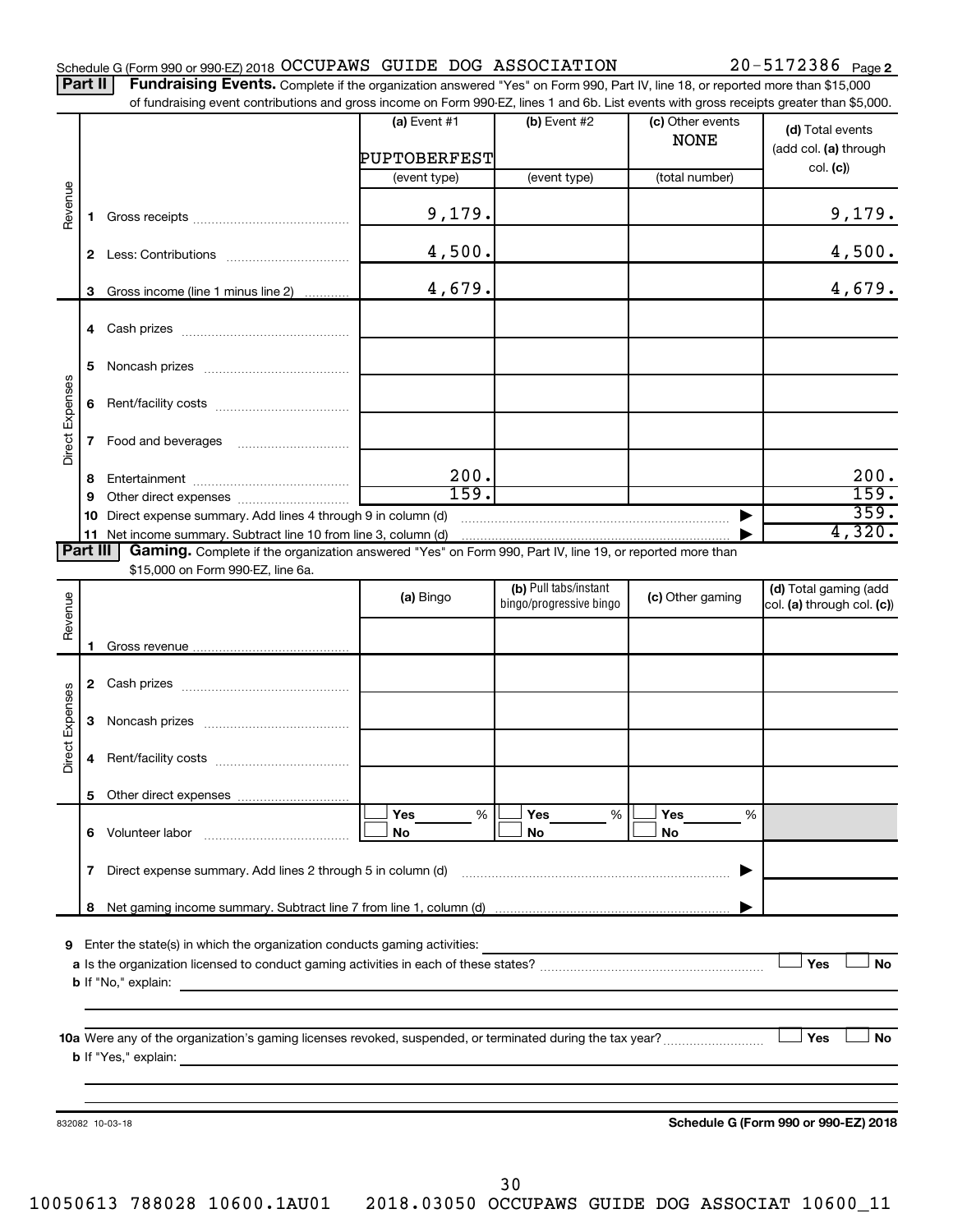| Schedule G (Form 990 or 990-EZ) 2018 OCCUPAWS GUIDE DOG ASSOCIATION                                                                                      |                 |      | $20 - 5172386$ Page 3 |
|----------------------------------------------------------------------------------------------------------------------------------------------------------|-----------------|------|-----------------------|
|                                                                                                                                                          |                 | Yes  | <b>No</b>             |
| 12 Is the organization a grantor, beneficiary or trustee of a trust, or a member of a partnership or other entity formed                                 |                 | │Yes | <b>No</b>             |
| 13 Indicate the percentage of gaming activity conducted in:                                                                                              |                 |      |                       |
|                                                                                                                                                          |                 |      | %                     |
|                                                                                                                                                          | 13 <sub>b</sub> |      | $\%$                  |
| 14 Enter the name and address of the person who prepares the organization's gaming/special events books and records:                                     |                 |      |                       |
| Name $\blacktriangleright$<br><u> 1989 - Johann Barbara, marka a shekara tsa 1989 - An tsa 1989 - An tsa 1989 - An tsa 1989 - An tsa 1989 - An</u>       |                 |      |                       |
|                                                                                                                                                          |                 |      |                       |
|                                                                                                                                                          |                 |      | No                    |
|                                                                                                                                                          |                 |      |                       |
| c If "Yes," enter name and address of the third party:                                                                                                   |                 |      |                       |
|                                                                                                                                                          |                 |      |                       |
|                                                                                                                                                          |                 |      |                       |
|                                                                                                                                                          |                 |      |                       |
| <b>16</b> Gaming manager information:                                                                                                                    |                 |      |                       |
|                                                                                                                                                          |                 |      |                       |
| Gaming manager compensation > \$                                                                                                                         |                 |      |                       |
|                                                                                                                                                          |                 |      |                       |
|                                                                                                                                                          |                 |      |                       |
| Director/officer<br>Employee<br>Independent contractor                                                                                                   |                 |      |                       |
| <b>17</b> Mandatory distributions:                                                                                                                       |                 |      |                       |
| a Is the organization required under state law to make charitable distributions from the gaming proceeds to                                              |                 |      |                       |
|                                                                                                                                                          |                 |      | $\Box$ Yes $\Box$ No  |
| <b>b</b> Enter the amount of distributions required under state law to be distributed to other exempt organizations or spent in the                      |                 |      |                       |
| organization's own exempt activities during the tax year $\triangleright$ \$                                                                             |                 |      |                       |
| Supplemental Information. Provide the explanations required by Part I, line 2b, columns (iii) and (v); and Part III, lines 9, 9b, 10b,<br><b>Part IV</b> |                 |      |                       |
| 15b, 15c, 16, and 17b, as applicable. Also provide any additional information. See instructions.                                                         |                 |      |                       |
|                                                                                                                                                          |                 |      |                       |
|                                                                                                                                                          |                 |      |                       |
|                                                                                                                                                          |                 |      |                       |
|                                                                                                                                                          |                 |      |                       |
|                                                                                                                                                          |                 |      |                       |
|                                                                                                                                                          |                 |      |                       |
|                                                                                                                                                          |                 |      |                       |
|                                                                                                                                                          |                 |      |                       |
|                                                                                                                                                          |                 |      |                       |
|                                                                                                                                                          |                 |      |                       |
| Schedule G (Form 990 or 990-EZ) 2018<br>832083 10-03-18                                                                                                  |                 |      |                       |
| 31                                                                                                                                                       |                 |      |                       |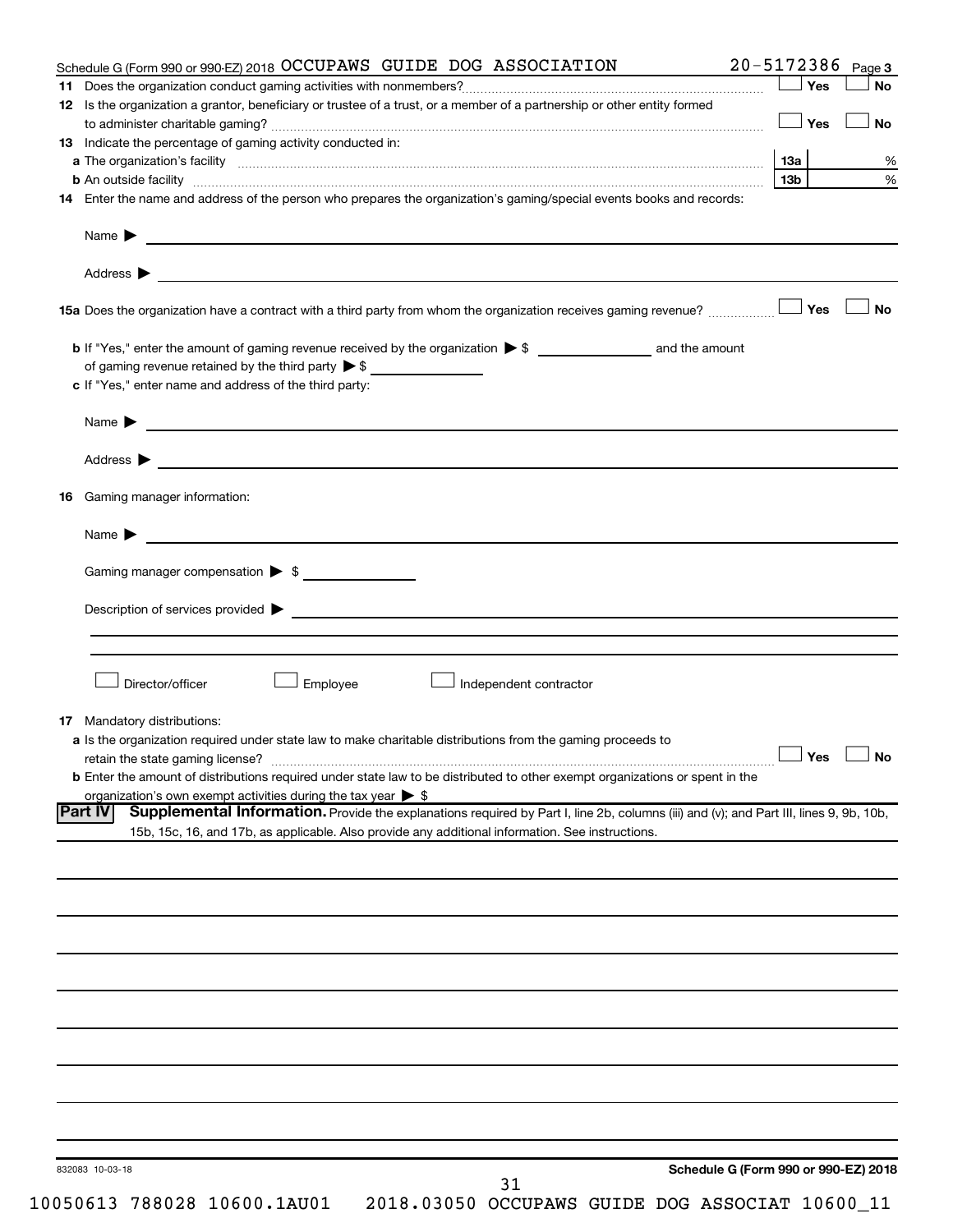|                 |        | Schedule G (Form 990 or 990-EZ) |
|-----------------|--------|---------------------------------|
| 832084 04-01-18 |        |                                 |
|                 | $3\,2$ |                                 |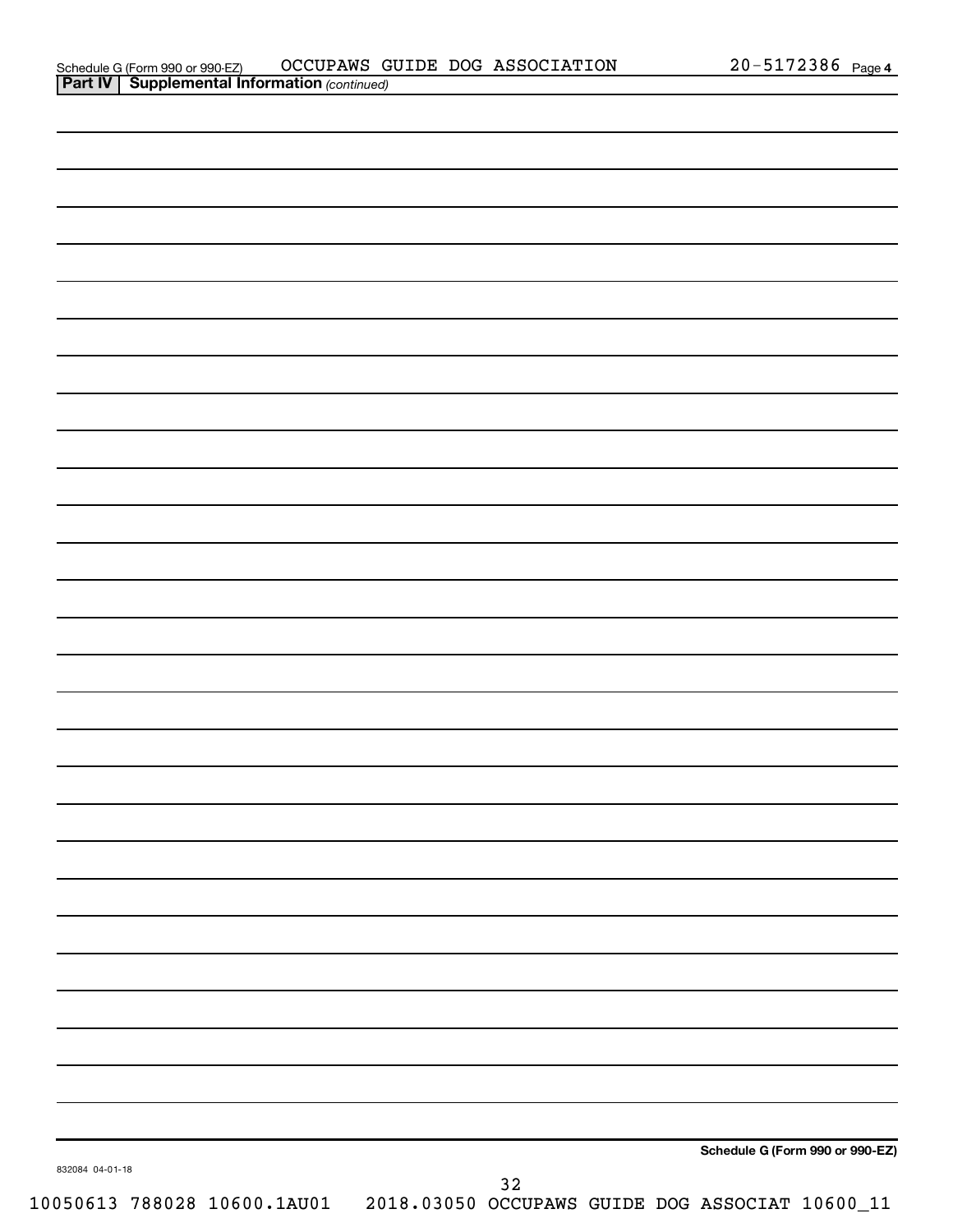Department of the Treasury **(Form 990 or 990-EZ)**

Internal Revenue Service

SCHEDULE O **Supplemental Information to Form 990 or 990-EZ 2018**<br>(Form 990 or 990-EZ) Complete to provide information for responses to specific questions on

**Complete to provide information for responses to specific questions on Form 990 or 990-EZ or to provide any additional information. | Attach to Form 990 or 990-EZ.**

**| Go to www.irs.gov/Form990 for the latest information.**

**Open to Public Inspection**

OMB No. 1545-0047

Name of the organization OCCUPAWS GUIDE DOG ASSOCIATION **Employer identification number**

FORM 990, PART I, LINE 1, DESCRIPTION OF ORGANIZATION MISSION:

NINE GUIDE DOGS AND NINE CHILDREN'S VISUAL COMPANION DOGS SINCE ITS

INCEPTION.

FORM 990, PART VI, SECTION A, LINE 2:

MARK SCHULTZE AND BARBARA SCHULTZE HAVE A FAMILY RELATIONSHIP. KRISTEN

SCHOVILLE AND JIM SCHOVILLE ALSO HAVE A FAMILY RELATIONSHIP.

FORM 990, PART VI, SECTION A, LINE 8B:

THE ASSOCIATION DOES NOT HAVE ANY COMMITTEES WITH AUTHORITY TO ACT ON

BEHALF OF THE GOVERNING BODY.

FORM 990, PART VI, SECTION B, LINE 11B:

THE PREPARED FORM 990 IS REVIEWED AND APPROVED BY THE ASSOCIATION'S

TREASURER BEFORE THE RETURN IS FILED WITH THE IRS.

FORM 990, PART VI, SECTION B, LINE 12C:

THE ASSOCIATION'S CONFLICT OF INTEREST POLICY COVERS ALL DIRECTORS AND EMPLOYEES. IN CONNECTION WITH ANY ACTUAL OR POSSIBLE CONFLICT OF INTEREST, ALL MATERIAL FACTS MUST BE DISCLOSED TO THE MEMBERS OF THE GOVERNING BODY. THE MEMBERS OF THE GOVERNING BODY WILL THEN DETERMINE WHETHER OR NOT A CONFLICT OF INTEREST EXISTS. ANY PERSON WITH A POTENTIAL CONFLICT OF INTEREST CANNOT BE PRESENT WHILE THE GOVERNING BODY MAKES A DETERMINATION. NO TRANSACTIONS OR ARRANGEMENTS WILL BE ENTERED INTO WHERE A CONFLICT OF INTEREST EXISTS.

832211 10-10-18 LHA For Paperwork Reduction Act Notice, see the Instructions for Form 990 or 990-EZ. Schedule O (Form 990 or 990-EZ) (2018)